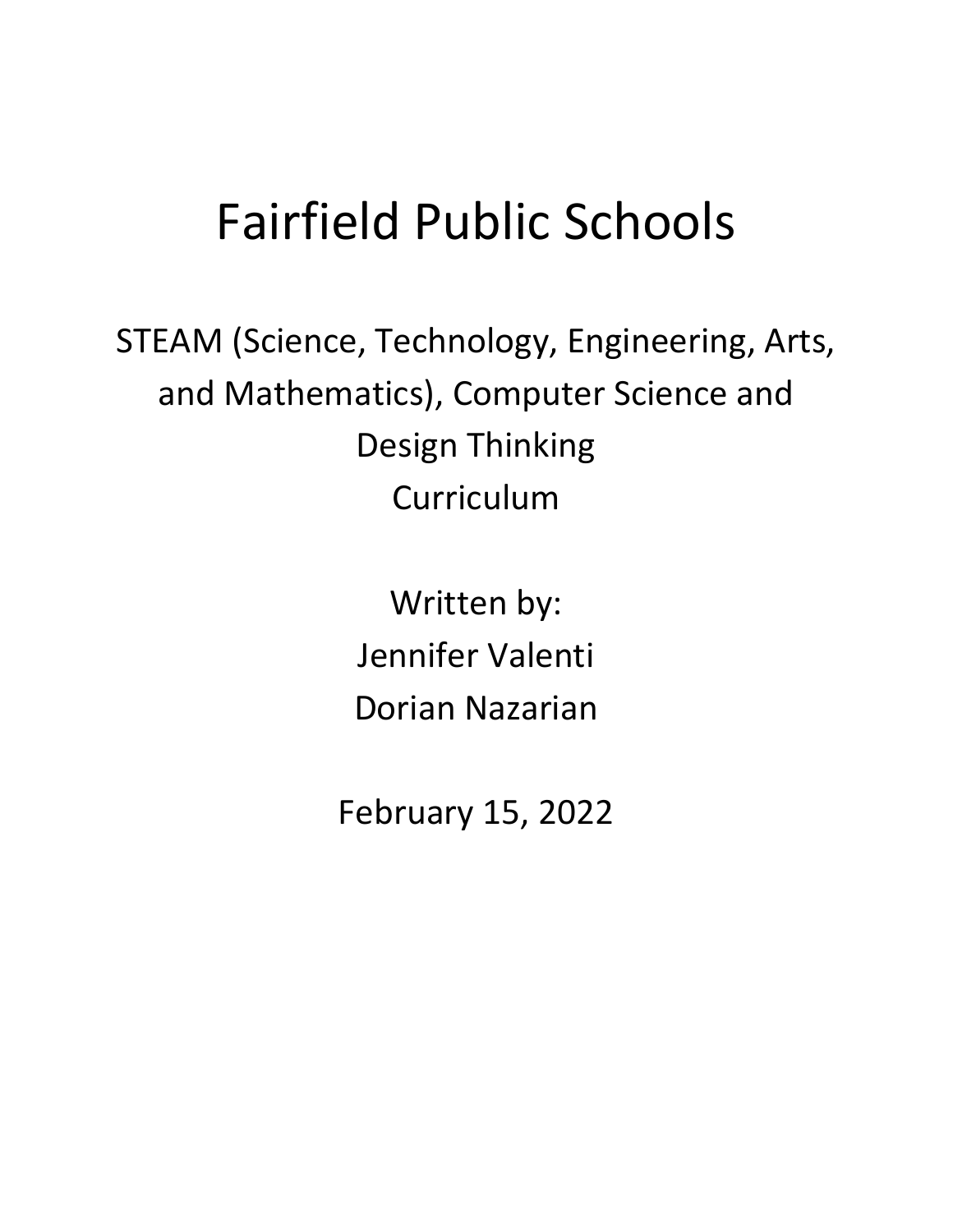## **Mission**

STEAM refers to the areas of Science, Technology, Engineering, Arts, and Mathematics. The Fairfield Public Schools have integrated STEAM concepts into the curriculum starting in kindergarten and they are continued through all grades in the K-6 district. The STEAM program emphasizes critical thinking, problemsolving, investigation, collaboration, and creativity. Lessons are rooted in identifying problems and creating solutions. Students will work in an environment in which they are encouraged to think, question, collaborate, and make decisions. They will learn that there can be more than one correct answer and that it may be necessary to start over multiple times before finding a final solution. The Fairfield School District teaches students to think outside-of-thebox, take risks, and continue to persevere when solving any type of problem or challenge that pupils may have the opportunity to solve.

## **Vision**

STEAM students will tinker, explore, invent, and design using the principles of science, technology, engineering, art, and mathematics. They will build and rebuild, think and rethink, design and redesign, using both technology and hands on materials. Students will struggle, fail, learn from their mistakes, and work through their problems. Our STEAM curriculum is designed to develop wellrounded students with a passion for lifelong learning who are well-equipped with the tools necessary to be successful citizens in the 21st century.

| <b>STEAM - Kindergarten</b>                                                                                                                                                                               |                           |                                        |
|-----------------------------------------------------------------------------------------------------------------------------------------------------------------------------------------------------------|---------------------------|----------------------------------------|
| Grade: Kindergarten                                                                                                                                                                                       | Unit 1: Theme: Technology | Time Frame: First Part of 8-week cycle |
| Summary: Unit 1 for kindergarten will focus on technology. Student activities will utilize the resources<br>below. Students will be introduced to basic computer navigation skills and be taught relevant |                           |                                        |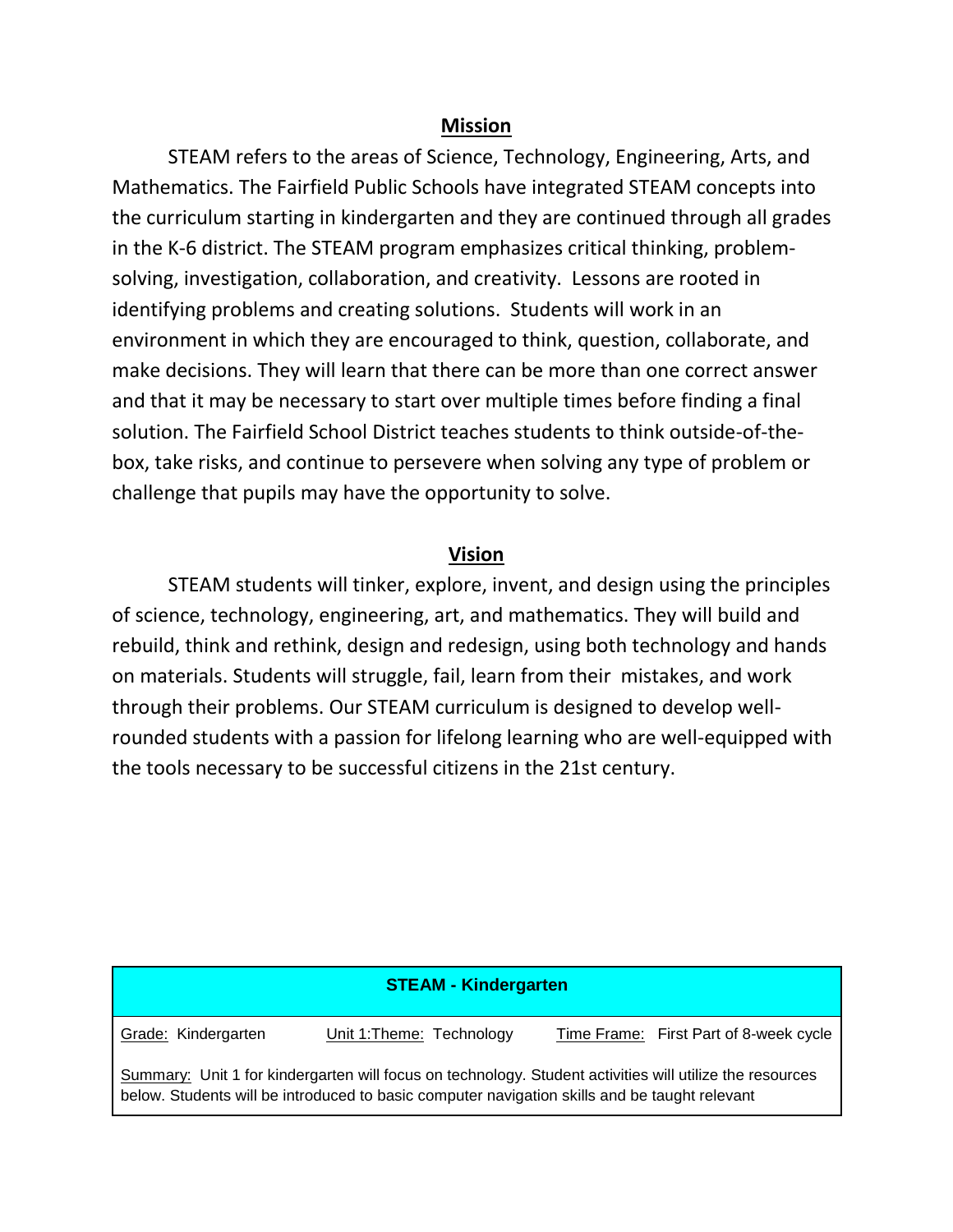| vocabulary. An introduction to computer science coding, virtual reality, augmented reality, and video<br>conferencing will be incorporated during this unit, as well. Keyboarding skills will also be reinforced.<br>(reworded)                                                                                                                                                                                                                                                                                                                                                                                                                                                                                                                                                                                                                                                                                                                                                                                                                                                                                                                                                                                 |                                                                                                                                                                                                                                                                                                                                                                                                                                                                                                                                                                                                                                                                                                                                                                                                                                                                                                                                                                                                                                                                                                                                                                                              |  |
|-----------------------------------------------------------------------------------------------------------------------------------------------------------------------------------------------------------------------------------------------------------------------------------------------------------------------------------------------------------------------------------------------------------------------------------------------------------------------------------------------------------------------------------------------------------------------------------------------------------------------------------------------------------------------------------------------------------------------------------------------------------------------------------------------------------------------------------------------------------------------------------------------------------------------------------------------------------------------------------------------------------------------------------------------------------------------------------------------------------------------------------------------------------------------------------------------------------------|----------------------------------------------------------------------------------------------------------------------------------------------------------------------------------------------------------------------------------------------------------------------------------------------------------------------------------------------------------------------------------------------------------------------------------------------------------------------------------------------------------------------------------------------------------------------------------------------------------------------------------------------------------------------------------------------------------------------------------------------------------------------------------------------------------------------------------------------------------------------------------------------------------------------------------------------------------------------------------------------------------------------------------------------------------------------------------------------------------------------------------------------------------------------------------------------|--|
|                                                                                                                                                                                                                                                                                                                                                                                                                                                                                                                                                                                                                                                                                                                                                                                                                                                                                                                                                                                                                                                                                                                                                                                                                 | <b>Assessments</b>                                                                                                                                                                                                                                                                                                                                                                                                                                                                                                                                                                                                                                                                                                                                                                                                                                                                                                                                                                                                                                                                                                                                                                           |  |
| Formal:<br>Performance/project-based<br>assessments using rubrics/checklists<br>Written student self-reflection<br>Peer evaluation of group<br>$\bullet$<br>work/collaboration                                                                                                                                                                                                                                                                                                                                                                                                                                                                                                                                                                                                                                                                                                                                                                                                                                                                                                                                                                                                                                  | Informal:<br>Teacher observation<br>Class discussion/participation<br>Classwork<br>Anecdotal notes<br>$\bullet$<br>Discussion guide<br>$\bullet$<br>Brainstorming think-sessions<br>$\bullet$<br>Entrance/exit slips                                                                                                                                                                                                                                                                                                                                                                                                                                                                                                                                                                                                                                                                                                                                                                                                                                                                                                                                                                         |  |
|                                                                                                                                                                                                                                                                                                                                                                                                                                                                                                                                                                                                                                                                                                                                                                                                                                                                                                                                                                                                                                                                                                                                                                                                                 | <b>Established Goals</b>                                                                                                                                                                                                                                                                                                                                                                                                                                                                                                                                                                                                                                                                                                                                                                                                                                                                                                                                                                                                                                                                                                                                                                     |  |
| <b>Overarching Goals:</b><br>(Technology Literacy, Digital Citizenship,<br><b>Computing Systems, Networks and the</b><br>Internet, Impacts of Computing, Data &<br>Analysis, Algorithms and Programming)<br>Learners will<br>Understand that digital tools have a<br>purpose and that collaboration can<br>simplify the work an individual has to<br>do and sometimes produce a better<br>product. (9.4.2.TL)<br>Practice safe behavior when<br>accessing the Internet and reflect on<br>their online activity (9.4.2.DC)<br>Discover that people interact with a<br>$\bullet$<br>wide variety of computing devices that<br>collect, store, analyze, and act upon<br>information in ways that can affect<br>human capabilities both positively and<br>negatively. The physical components<br>(hardware) and instructions (software)<br>that make up a computing system<br>communicate and process information<br>in digital form. (8.1.2.CS)<br>Understand that computing devices<br>typically do not operate in isolation.<br>Networks connect computing devices<br>to share information and resources<br>and are an increasingly integral part of<br>computing. Networks and<br>communication systems provide | <b>Related Standards Covered:</b><br>Identify the basic features of a digital<br>tool and explain its purpose.<br>(9.4.2.TL.1)<br>Create a document using a word<br>$\bullet$<br>processing application. (9.4.2.TL.2)<br>Navigate a virtual space to build<br>$\bullet$<br>context and describe the visual<br>content. (9.4.2.TL.4)<br>Describe the difference between real<br>and virtual experiences. (9.4.2.TL.5)<br>Illustrate and communicate ideas and<br>stories using multiple digital tools<br>(9.4.2.TL.6)<br>Describe the benefits of collaborating<br>$\bullet$<br>with others to complete digital tasks or<br>develop digital artifacts (9.4.2.TL.7)<br>Explain differences between<br>ownership and sharing of<br>information. (9.4.2.DC.1)<br>Explain the importance of respecting<br>the digital content of others.<br>(9.4.2.DC.2)<br>Explain how to be safe online and<br>follow safe practices when using the<br>internet (9.4.2.DC.3)<br>Compare information that should be<br>kept private to information that<br>might be made public. (9.4.2.DC.4)<br>Select and operate computing devices<br>that perform a variety of tasks<br>accurately and quickly based on user |  |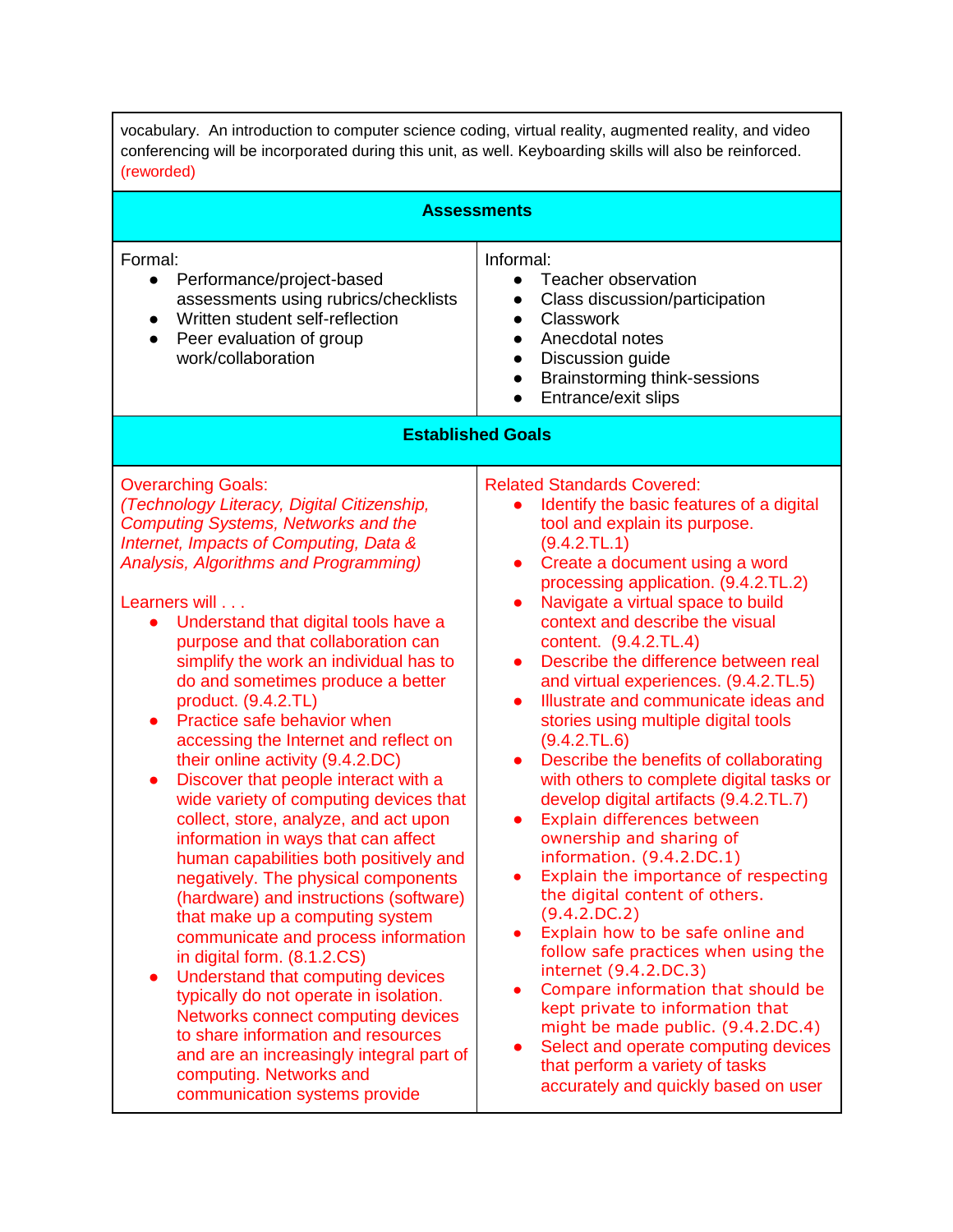| greater connectivity in the computing<br>world. (8.1.2.NI)<br>Comprehend that computing affects<br>$\bullet$<br>many aspects of the world in both<br>positive and negative ways at local,<br>national, and global levels. Individuals<br>and communities influence computing<br>through their behaviors and cultural<br>and social interactions, and, in turn,<br>computing influences new cultural<br>practices. (8.1.2.IC)<br>Discover that computing systems exist<br>$\bullet$<br>to process data. The amount of digital<br>data generated in the world is rapidly<br>expanding, so the need to process<br>data effectively is increasingly<br>important. Data is collected and stored<br>so that it can be analyzed to better<br>understand the world and make more<br>accurate predictions. (8.1.2.DA) | needs and preferences. (8.1.2.CS.1)<br>Explain the functions of common<br>$\bullet$<br>software and hardware components of<br>computing systems. (8.1.2.CS.2)<br>Describe basic hardware and software<br>$\bullet$<br>problems using accurate terminology<br>(8.1.2.CS.3)<br>Model and describe how individuals<br>$\bullet$<br>use computers to connect to other<br>individuals, places, information, and<br>ideas through a network. (8.1.2.NI.1)<br>Describe how the Internet enables<br>$\bullet$<br>individuals to connect with others<br>worldwide. (8.1.2.NI.2)<br>Compare how individuals live and<br>$\bullet$<br>work before and after the<br>implementation of new computing<br>technology. $(8.1.2.1C.1)$<br>Data can be used to make predictions<br>about the world. (8.1.2.DA.3 and<br>$8.1.2$ , DA.4)<br><b>Desired Results</b> |  |
|--------------------------------------------------------------------------------------------------------------------------------------------------------------------------------------------------------------------------------------------------------------------------------------------------------------------------------------------------------------------------------------------------------------------------------------------------------------------------------------------------------------------------------------------------------------------------------------------------------------------------------------------------------------------------------------------------------------------------------------------------------------------------------------------------------------|------------------------------------------------------------------------------------------------------------------------------------------------------------------------------------------------------------------------------------------------------------------------------------------------------------------------------------------------------------------------------------------------------------------------------------------------------------------------------------------------------------------------------------------------------------------------------------------------------------------------------------------------------------------------------------------------------------------------------------------------------------------------------------------------------------------------------------------------|--|
|                                                                                                                                                                                                                                                                                                                                                                                                                                                                                                                                                                                                                                                                                                                                                                                                              |                                                                                                                                                                                                                                                                                                                                                                                                                                                                                                                                                                                                                                                                                                                                                                                                                                                |  |
| <b>Enduring Understandings:</b><br>Students will be able to demonstrate<br>Grade level appropriate technology<br>$\bullet$<br>vocabulary<br>Navigation of a virtual environment<br>$\bullet$<br>The ability to input text and data<br>$\bullet$<br>Technology is constantly changing<br>$\bullet$<br>and requires continuous learning of<br>new skills<br>Appropriate user responsibilities<br>Digital responsibility at school and<br>carry over to home use                                                                                                                                                                                                                                                                                                                                                | <b>Essential Questions:</b><br>How is technology used in daily life?<br>$\bullet$<br>What are the benefits of technology?<br>$\bullet$<br>How can I use technology to<br>$\bullet$<br>communicate my ideas?<br>Why is it important to be a good digital<br>$\bullet$<br>citizen, both at home and at school?<br>How does computer science affect our<br>$\bullet$<br>lives and future careers globally?                                                                                                                                                                                                                                                                                                                                                                                                                                        |  |
| <b>Instructional Plan</b>                                                                                                                                                                                                                                                                                                                                                                                                                                                                                                                                                                                                                                                                                                                                                                                    |                                                                                                                                                                                                                                                                                                                                                                                                                                                                                                                                                                                                                                                                                                                                                                                                                                                |  |
| <b>Suggested Activities:</b><br>Introduction to technology terminology<br>(browser, desktop, tab, window,<br>minimize, maximize, etc.)<br>Practicing mouse skills (and trackpad<br>introduction)<br>Keyboard awareness and layout<br>(spacebar, backspace, enter key,<br>shift, etc.)<br>Web navigation (ie: open a browser,                                                                                                                                                                                                                                                                                                                                                                                                                                                                                 | <b>Possible Resources:</b><br>Coding (code.org, kodable.com)<br>Teacher-selected websites for<br>$\bullet$<br>reinforcement (starfall.com,<br>abcya.com, funbrain.com,<br>digipuzzle.net,<br>arcademicskillbuilders.com, etc.)<br>NetSmartz, Common Sense<br><b>Education</b><br><b>Coding Mice</b>                                                                                                                                                                                                                                                                                                                                                                                                                                                                                                                                            |  |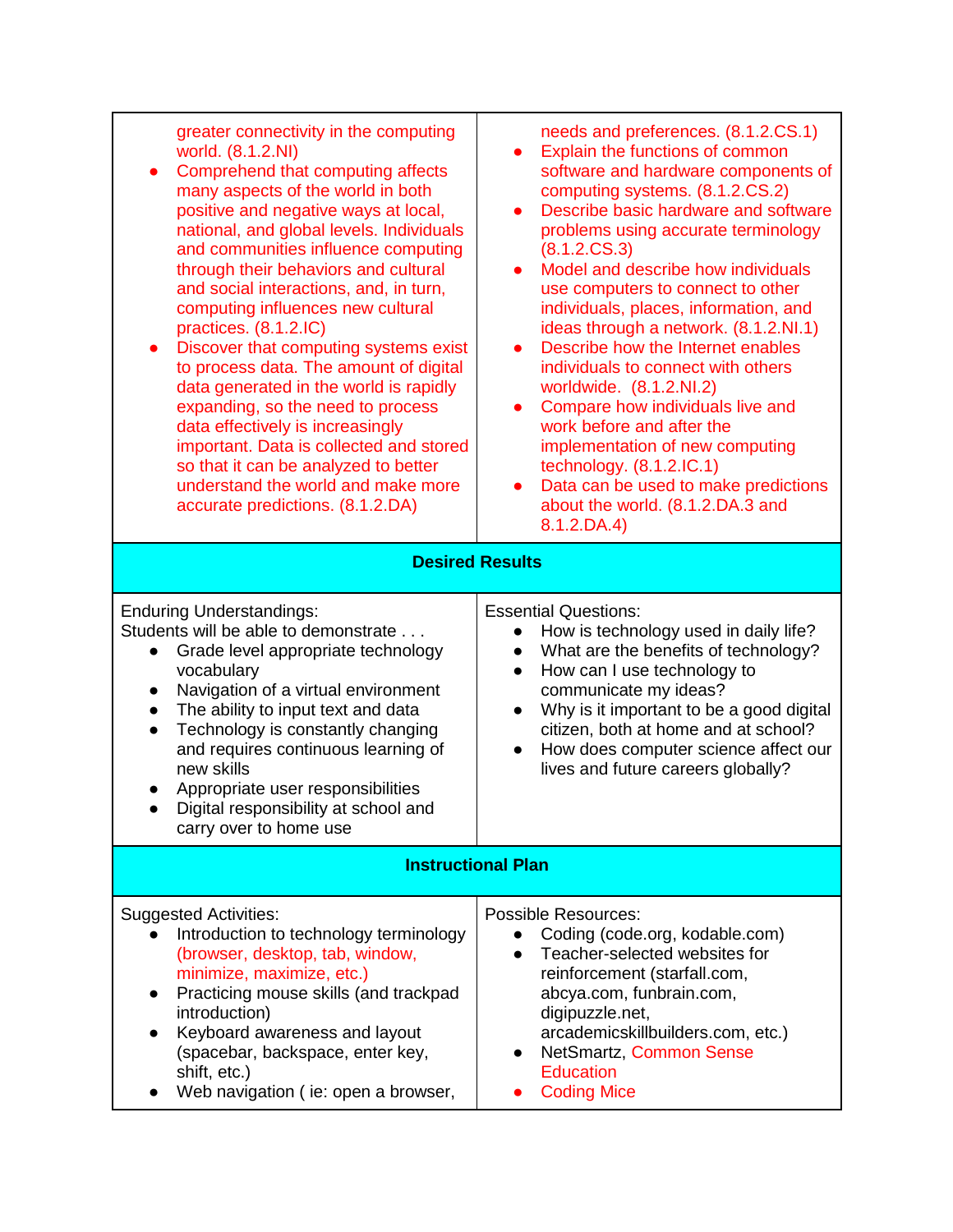| access a website)<br>• Computer Science<br>○ Coding and unplugged coding<br>• Online Safety/Netiquette<br>• Apps: Quiver, ChatterPix, Wonder<br><b>Workshop tools</b> | • Let's Go Code Activity Set<br>• Dash robots<br>iPads<br>• Chromebooks |
|-----------------------------------------------------------------------------------------------------------------------------------------------------------------------|-------------------------------------------------------------------------|
|-----------------------------------------------------------------------------------------------------------------------------------------------------------------------|-------------------------------------------------------------------------|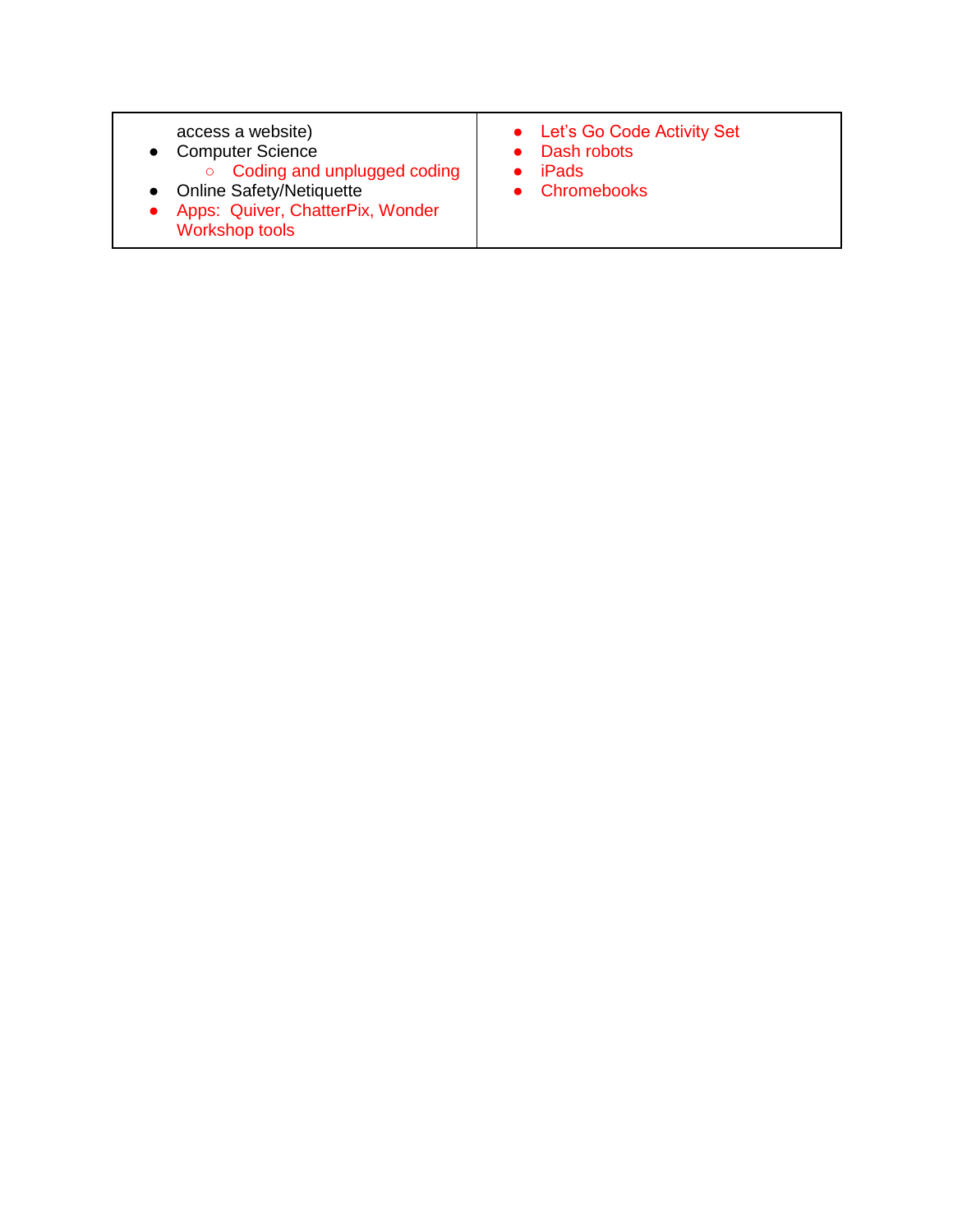## **STEAM - Kindergarten**

Grade: KindergartenUnit 2 Theme: Science (Motion. Earth's Systems) Time Frame: 2nd Part of 8 week cycle

Summary: Unit 2 for kindergarten will focus on science. Student activities will use the resources listed below to use the scientific process for solving using problem based learning. Students will use the science and engineering practices, disciplinary core ideas, and cross cutting concepts to demonstrate their understanding of the scientific process.

| <b>Assessments</b>                                                                                                                                                                                                                                                                                                                                                                                                                                                                                              |                                                                                                                                                                                                                                                                                                                                                                                                                                                                                                                                                                                                                                                                                                                                                                                                                                                                     |  |
|-----------------------------------------------------------------------------------------------------------------------------------------------------------------------------------------------------------------------------------------------------------------------------------------------------------------------------------------------------------------------------------------------------------------------------------------------------------------------------------------------------------------|---------------------------------------------------------------------------------------------------------------------------------------------------------------------------------------------------------------------------------------------------------------------------------------------------------------------------------------------------------------------------------------------------------------------------------------------------------------------------------------------------------------------------------------------------------------------------------------------------------------------------------------------------------------------------------------------------------------------------------------------------------------------------------------------------------------------------------------------------------------------|--|
| Formal:<br>Performance/project-based<br>assessments using rubrics/checklists<br>Written student self-reflection<br>Peer evaluation of group<br>$\bullet$<br>work/collaboration                                                                                                                                                                                                                                                                                                                                  | Informal:<br>Teacher observation<br>$\bullet$<br>Class discussion/participation<br>Classwork<br>$\bullet$<br>Anecdotal notes<br>$\bullet$<br>Discussion guide<br>$\bullet$<br>Brainstorming think-sessions<br>$\bullet$<br>Entrance/exit slips                                                                                                                                                                                                                                                                                                                                                                                                                                                                                                                                                                                                                      |  |
| <b>Established Goals</b>                                                                                                                                                                                                                                                                                                                                                                                                                                                                                        |                                                                                                                                                                                                                                                                                                                                                                                                                                                                                                                                                                                                                                                                                                                                                                                                                                                                     |  |
| <b>Overarching Goals:</b><br>Learners will<br>Plan and conduct an investigation to<br>compare the effects of different<br>strengths or different directions of<br>pushes and pulls on the motion of an<br>object (K-PS2-1).<br>Analyze data to determine if a design<br>$\bullet$<br>solution works as intended to change<br>the speed or direction of an object<br>with a push or a pull (K-PS2-2).<br>Use and share observations of local<br>weather conditions to describe<br>patterns over time. (K-ESS2-1) | <b>Related Standards Covered:</b><br>Pushes and pulls can have different<br>$\bullet$<br>strengths and directions. (KPS2-1), (K-<br>PS2-2) Pushing or pulling on an<br>object can change the speed or<br>direction of its motion and can start or<br>stop it. (K-PS2-1), (K-PS2-2)<br>A bigger push or pull makes things<br>speed up or slow down more quickly.<br>(secondary to K-PS2-1)<br>A situation that people want to change<br>or create can be approached as a<br>problem to be solved through<br>engineering. Such problems may have<br>many acceptable solutions.<br>(secondary to KPS2-2)<br>Weather is the combination of<br>sunlight, wind, snow or rain, and<br>temperature in a particular region at a<br>particular time. People measure these<br>conditions to describe and record the<br>weather and to notice patterns over<br>time. (K-ESS2-1) |  |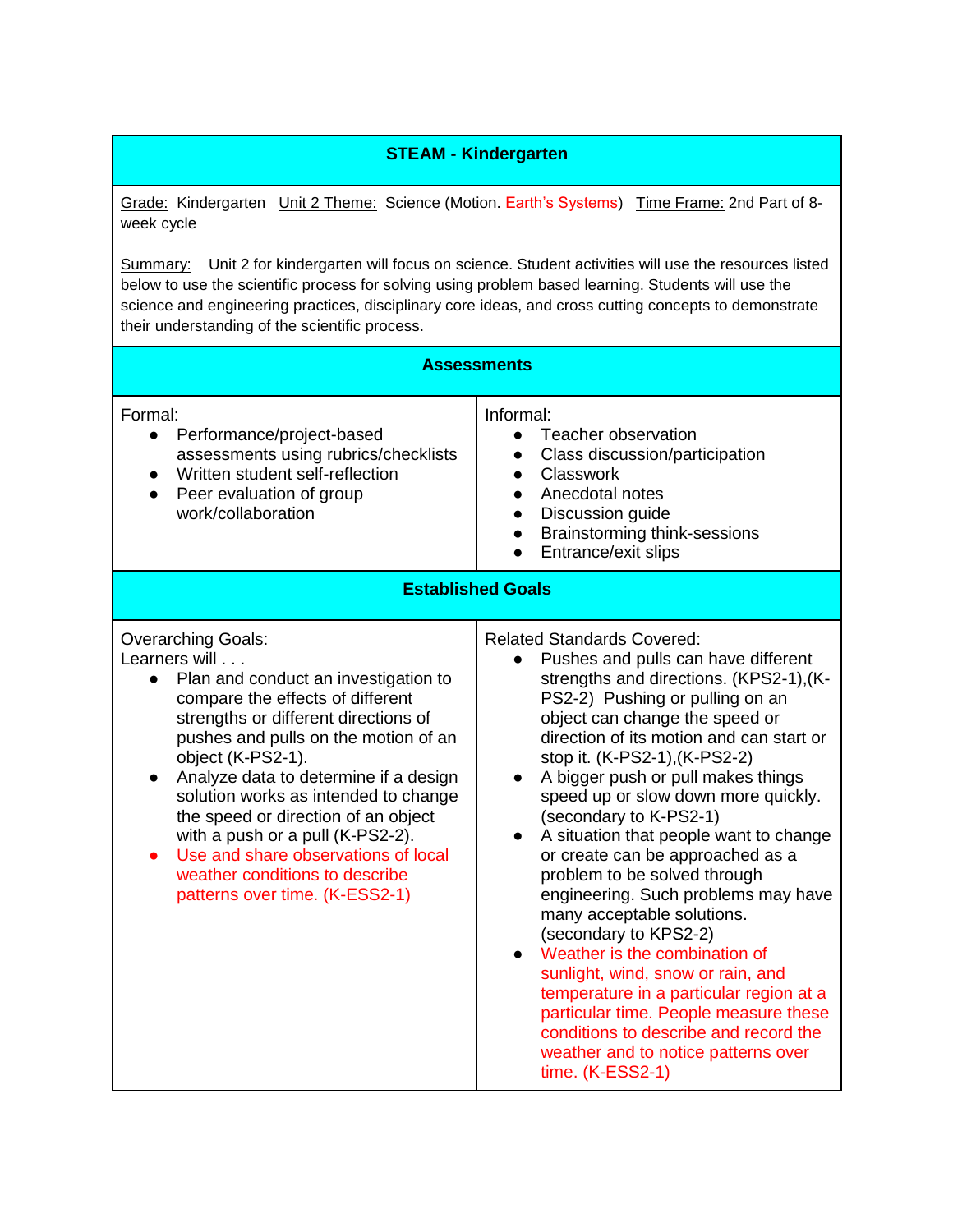| <b>Desired Results</b>                                                                                                                                                                                                                                                                                                                                                                                                                                                                                                                                                                                                                                                                                                                                                                                                                                               |                                                                                                                                                                                                                                                                                                                                                                                                                                                                                                                                                                                   |  |
|----------------------------------------------------------------------------------------------------------------------------------------------------------------------------------------------------------------------------------------------------------------------------------------------------------------------------------------------------------------------------------------------------------------------------------------------------------------------------------------------------------------------------------------------------------------------------------------------------------------------------------------------------------------------------------------------------------------------------------------------------------------------------------------------------------------------------------------------------------------------|-----------------------------------------------------------------------------------------------------------------------------------------------------------------------------------------------------------------------------------------------------------------------------------------------------------------------------------------------------------------------------------------------------------------------------------------------------------------------------------------------------------------------------------------------------------------------------------|--|
|                                                                                                                                                                                                                                                                                                                                                                                                                                                                                                                                                                                                                                                                                                                                                                                                                                                                      |                                                                                                                                                                                                                                                                                                                                                                                                                                                                                                                                                                                   |  |
| <b>Enduring Understandings:</b><br>Students will be able to demonstrate<br>Following established STEAM Lab<br>$\bullet$<br>rules and procedures ensures that<br>students and faculty remain safe and<br>increases the likelihood that<br>challenges are met successfully.<br>Scientists take on specific<br>$\bullet$<br>responsibilities in order to contribute<br>to the success of the overall<br>challenge.<br>The Scientific Process involves asking<br>$\bullet$<br>questions, imagining possible<br>solutions, planning a course of action,<br>creating and testing a process or<br>prototype, and analyzing results in<br>order to make design improvements.<br>Pushing and pulling on an object can<br>$\bullet$<br>change its speed or direction<br>Patterns in the natural world can be<br>observed, used to describe<br>phenomena, and used as evidence. | <b>Essential Questions:</b><br>What is a scientist?<br>$\bullet$<br>What does a scientist do?<br>$\bullet$<br>What are the different types of<br>$\bullet$<br>scientists?<br>How do we use the STEAM Lab and<br>$\bullet$<br>its equipment safely for science?<br>How do we work together to meet our<br>$\bullet$<br>goals as scientists?<br>What are the steps of the scientific<br>$\bullet$<br>process?<br>How does friction affect movement?<br>$\bullet$<br>What happens if you push or pull an<br>object harder?<br>What patterns do we observe in the<br>weather/seasons? |  |
| <b>Instructional Plan</b>                                                                                                                                                                                                                                                                                                                                                                                                                                                                                                                                                                                                                                                                                                                                                                                                                                            |                                                                                                                                                                                                                                                                                                                                                                                                                                                                                                                                                                                   |  |
| <b>Suggested Activities:</b><br><b>STEAM Lab Safety</b><br>Simple Machines<br>Ramps<br><b>Slides</b><br>Weather observations<br>Data collection                                                                                                                                                                                                                                                                                                                                                                                                                                                                                                                                                                                                                                                                                                                      | Resources:<br><b>Lab Overview</b><br>Challenge materials: toothpicks,<br>marshmallows, plastic cups, blocks,<br>ramps, etc.<br>YouTube introduction/background<br>videos<br><b>Generation Genius</b><br><b>Mystery Science</b><br><b>SciShow Kids</b><br><b>Crash Course Kids</b><br><b>Discovery Education</b>                                                                                                                                                                                                                                                                   |  |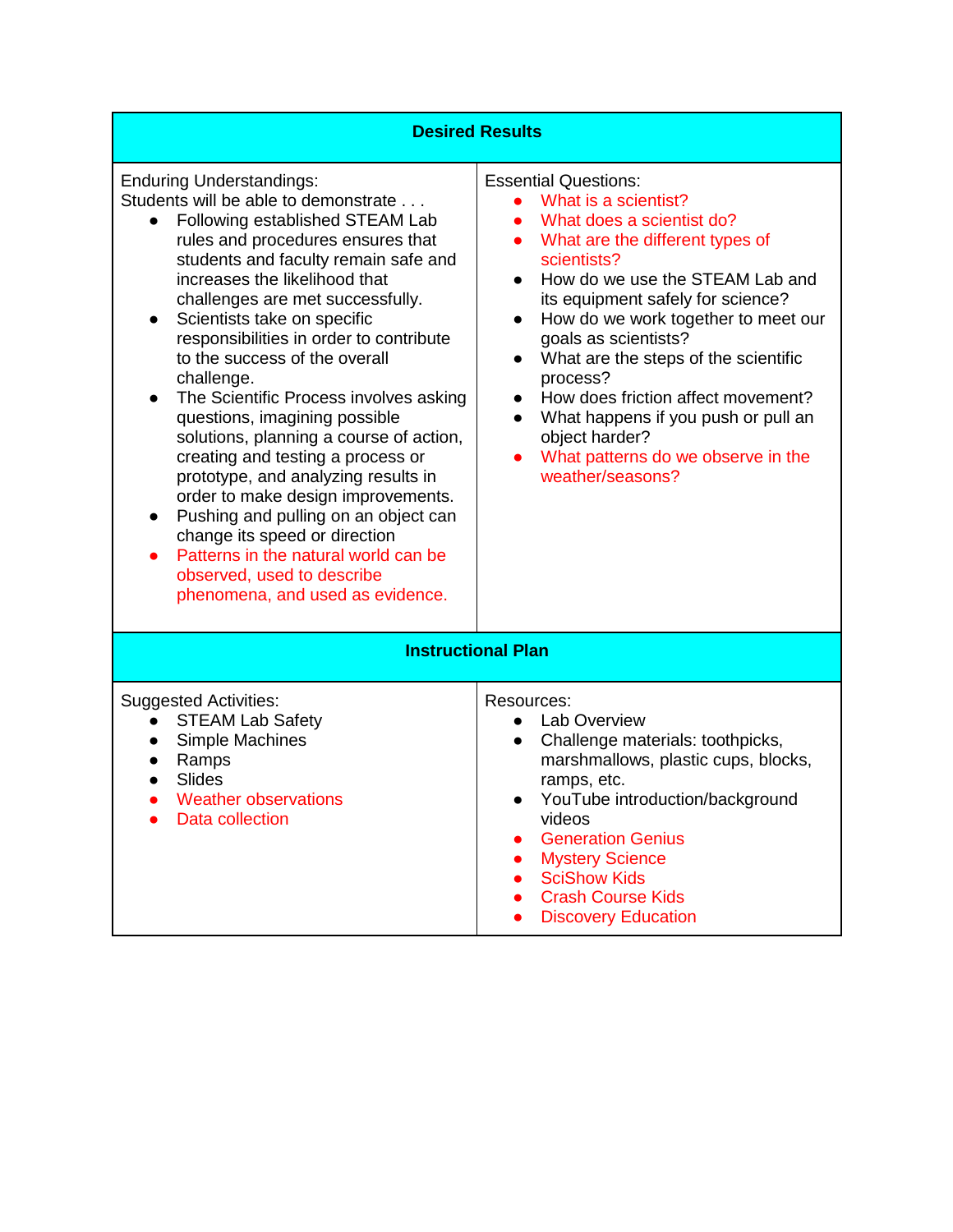### **STEAM - Kindergarten**

Grade: Kindergarten **Unit 3 Theme: Engineering** Time Frame: Third Part of 8-week cycle

Summary: Unit 3 for kindergarten will focus on engineering. Students will use the *engineering aspect of science to think critically and incorporate mathematics to develop new ideas, products, and technologies, often to make life simpler or more efficient. The Engineer Design Process (EDP) and its components will be introduced and utilized. (reworded)*

| <b>Assessments</b>                                                                                                                                                                                                                                                                                                                                                                                                                                                                                                                                                                                                                                                                                                                                                                                                                        |                                                                                                                                                                                                                                                                                                                                                                                                                                                                                                                                                                                                                                                                                                                                                                                                                                                      |  |
|-------------------------------------------------------------------------------------------------------------------------------------------------------------------------------------------------------------------------------------------------------------------------------------------------------------------------------------------------------------------------------------------------------------------------------------------------------------------------------------------------------------------------------------------------------------------------------------------------------------------------------------------------------------------------------------------------------------------------------------------------------------------------------------------------------------------------------------------|------------------------------------------------------------------------------------------------------------------------------------------------------------------------------------------------------------------------------------------------------------------------------------------------------------------------------------------------------------------------------------------------------------------------------------------------------------------------------------------------------------------------------------------------------------------------------------------------------------------------------------------------------------------------------------------------------------------------------------------------------------------------------------------------------------------------------------------------------|--|
| Formal:<br>Performance/project-based<br>$\bullet$<br>assessments using rubrics/checklists<br>Written student self-reflection<br>$\bullet$<br>Peer evaluation of group<br>$\bullet$<br>work/collaboration                                                                                                                                                                                                                                                                                                                                                                                                                                                                                                                                                                                                                                  | Informal:<br>Teacher observation<br>$\bullet$<br>Class discussion/participation<br>$\bullet$<br>Classwork<br>$\bullet$<br>Anecdotal notes<br>$\bullet$<br>Discussion guide<br>$\bullet$<br>Brainstorming think-sessions<br>$\bullet$<br>Entrance/exit slips                                                                                                                                                                                                                                                                                                                                                                                                                                                                                                                                                                                          |  |
| <b>Established Goals</b>                                                                                                                                                                                                                                                                                                                                                                                                                                                                                                                                                                                                                                                                                                                                                                                                                  |                                                                                                                                                                                                                                                                                                                                                                                                                                                                                                                                                                                                                                                                                                                                                                                                                                                      |  |
| <b>Overarching Goals:</b><br>(Engineering Design, Interaction of<br><b>Technology and Humans, Nature of</b><br>Technology, Effects of Technology on the<br><b>Natural World, Ethics and Culture)</b><br>Learners will<br>Ask questions, make observations,<br>and gather information about a<br>situation people want to change to<br>define a simple problem that can be<br>solved through the development of a<br>new or improved object or tool. (K-2-<br><b>ETS1-1)</b><br>Develop a simple sketch, drawing, or<br>$\bullet$<br>physical model to illustrate how the<br>shape of an object helps it function as<br>needed to solve a given problem. (K-<br>2-ETS1-2)<br>Analyze data from tests of two objects<br>$\bullet$<br>designed to solve the same problem<br>to compare the strengths and<br>weaknesses of how each performs. | <b>Related Standards Covered:</b><br>A situation that people want to change<br>or create can be approached as a<br>problem to be solved through<br>engineering. (K-2-ETS1-1)<br>Asking questions, making<br>observations, and gathering<br>information are helpful in thinking<br>about problems. (K-2-ETS1-1)<br>Designs can be conveyed through<br>$\bullet$<br>sketches, drawings, or physical<br>models. These representations are<br>useful in communicating ideas for a<br>problem's solutions to other people.<br>(K-2-ETS1-2)<br>Select and use appropriate tools and<br>$\bullet$<br>materials to build a product using the<br>design process. (8.2.2.ED.3)<br>Identify constraints and their role in<br>$\bullet$<br>the engineering design process.<br>(8.2.2.ED.4)<br>Identify how technology impacts or<br>improves life. (8.2.2.ITH.3) |  |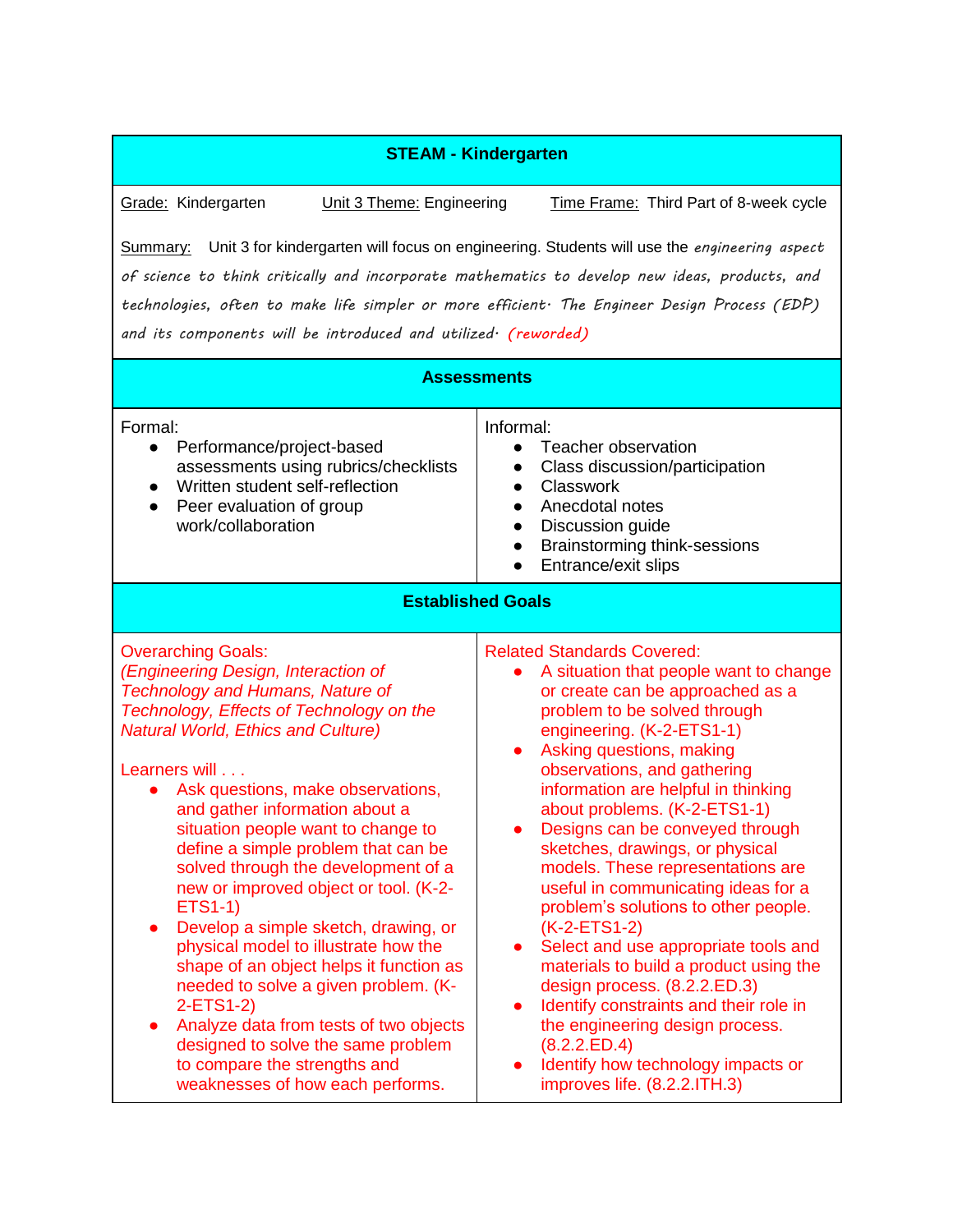| $(K-2-ETS1-3)$<br><b>Discover that Engineering Design</b><br>allows for the effective and efficient<br>development of products and<br>systems. (8.2.2.ED)<br>Understand the ways society drives<br>$\bullet$<br>the improvement and creation of new<br>technologies, and how technologies<br>both serve and change society.<br>(8.2.2.1TH)<br>Understand that the expansion and<br>$\bullet$<br>redistribution of the human population<br>affects patterns of settlement,<br>environmental changes, and resource<br>use. Patterns and movements of<br>population also relate to physical<br>phenomena including climate<br>variability, landforms, and locations of<br>various natural hazards and their<br>effects on population size,<br>composition, and distribution.<br>(8.2.2.NT)<br>Discover the positive and negative<br>ways that technologies affect the<br>natural world. (8.2.2.ETW)<br>Realize the profound effects that<br>$\bullet$<br>technologies have on people, how<br>those effects can widen or narrow<br>disparities, and the responsibility that<br>people have for the societal<br>consequences of their technological<br>decisions. (8.2.2.EC) | Design a solution to a problem<br>affecting the community in a<br>collaborative team and explain the<br>intended impact of the solution.<br>(8.2.2.1TH.5)<br>Brainstorm how to build a product,<br>$\bullet$<br>improve a designed product, fix a<br>product that has stopped working, or<br>solve a simple problem. (8.2.2.NT.2)<br>Explain how the disposal of or reusing<br>$\bullet$<br>a product affects the local and global<br>environment. (8.2.2.ETW.4) |  |
|-------------------------------------------------------------------------------------------------------------------------------------------------------------------------------------------------------------------------------------------------------------------------------------------------------------------------------------------------------------------------------------------------------------------------------------------------------------------------------------------------------------------------------------------------------------------------------------------------------------------------------------------------------------------------------------------------------------------------------------------------------------------------------------------------------------------------------------------------------------------------------------------------------------------------------------------------------------------------------------------------------------------------------------------------------------------------------------------------------------------------------------------------------------------------|------------------------------------------------------------------------------------------------------------------------------------------------------------------------------------------------------------------------------------------------------------------------------------------------------------------------------------------------------------------------------------------------------------------------------------------------------------------|--|
| <b>Desired Results</b>                                                                                                                                                                                                                                                                                                                                                                                                                                                                                                                                                                                                                                                                                                                                                                                                                                                                                                                                                                                                                                                                                                                                                  |                                                                                                                                                                                                                                                                                                                                                                                                                                                                  |  |
| <b>Enduring Understandings:</b><br>Students will be able to demonstrate<br>How to solve a problem through<br>$\bullet$<br>engineering<br>The use of questioning, observing,<br>$\bullet$<br>and gathering information to help<br>solve problems<br>A clear understanding of the problem<br>$\bullet$<br>is the first step<br>Designs can be conveyed through<br>$\bullet$<br>sketches, drawings, or physical<br>models and will aid in communicating<br>with others<br>Comparing and testing designs is a                                                                                                                                                                                                                                                                                                                                                                                                                                                                                                                                                                                                                                                               | <b>Essential Questions:</b><br>How can you use questioning and<br>observation to help solve problems?<br>How can comparing designs help to<br>$\bullet$<br>find a solution to a problem?<br>How do you determine materials and<br>$\bullet$<br>placements to create a strong object<br>or tool?<br>Why is it important to test designs<br>before putting them into use?                                                                                          |  |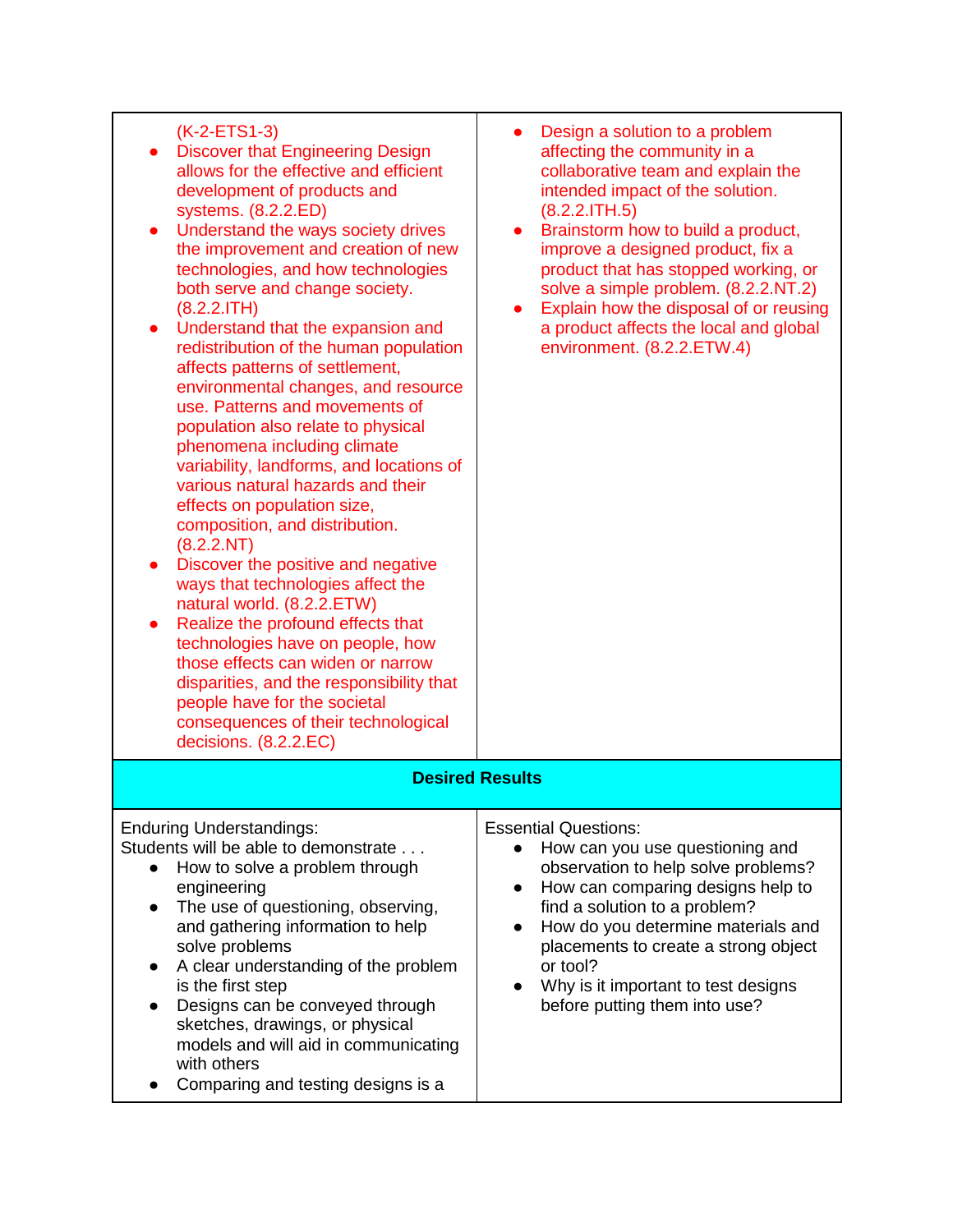| useful way to determine the best<br>solution to a problem                                                                                                                                                                                                                                                                                                                                                                                      |                                                                                                                                                                                                                                                                                                                                                                                                                                                                                                                                                |  |
|------------------------------------------------------------------------------------------------------------------------------------------------------------------------------------------------------------------------------------------------------------------------------------------------------------------------------------------------------------------------------------------------------------------------------------------------|------------------------------------------------------------------------------------------------------------------------------------------------------------------------------------------------------------------------------------------------------------------------------------------------------------------------------------------------------------------------------------------------------------------------------------------------------------------------------------------------------------------------------------------------|--|
| <b>Instructional Plan</b>                                                                                                                                                                                                                                                                                                                                                                                                                      |                                                                                                                                                                                                                                                                                                                                                                                                                                                                                                                                                |  |
| <b>Suggested Activities:</b><br><b>Engineer Design Challenges (paired with</b><br>literature)<br>Sky Boys - building tall structures<br>21 Elephants - building bridges<br>The Dot - creativity challenges<br>Rosie Revere Engineer - learning from<br>mistakes<br>The Gingerbread Man - build a<br>disguise<br>Snowflake Bentley - snowflake and<br>snowman challenges<br>The Three Little Pigs - build a sturdy<br>structure<br>Marble mazes | Resources:<br>Challenge supplies may include: craft<br>$\bullet$<br>ticks, rubber bands, clothespins,<br>binder clips, construction paper, glue,<br>tape, pipe cleaners, paper towel rolls,<br>coffee filters, etc.<br>Websites for reference:<br>www.sciencea-z.com<br>$\circ$<br>www.education.com<br>$\circ$<br>www.youtube.com<br>$\circ$<br>www.science4us.com<br>$\circ$<br>www.SciShowKids.com<br>$\circ$<br>https://thekindergartenconnecti<br>$\circ$<br>on.com/awesome-engineering-<br>activities-kids/<br><b>Related literature</b> |  |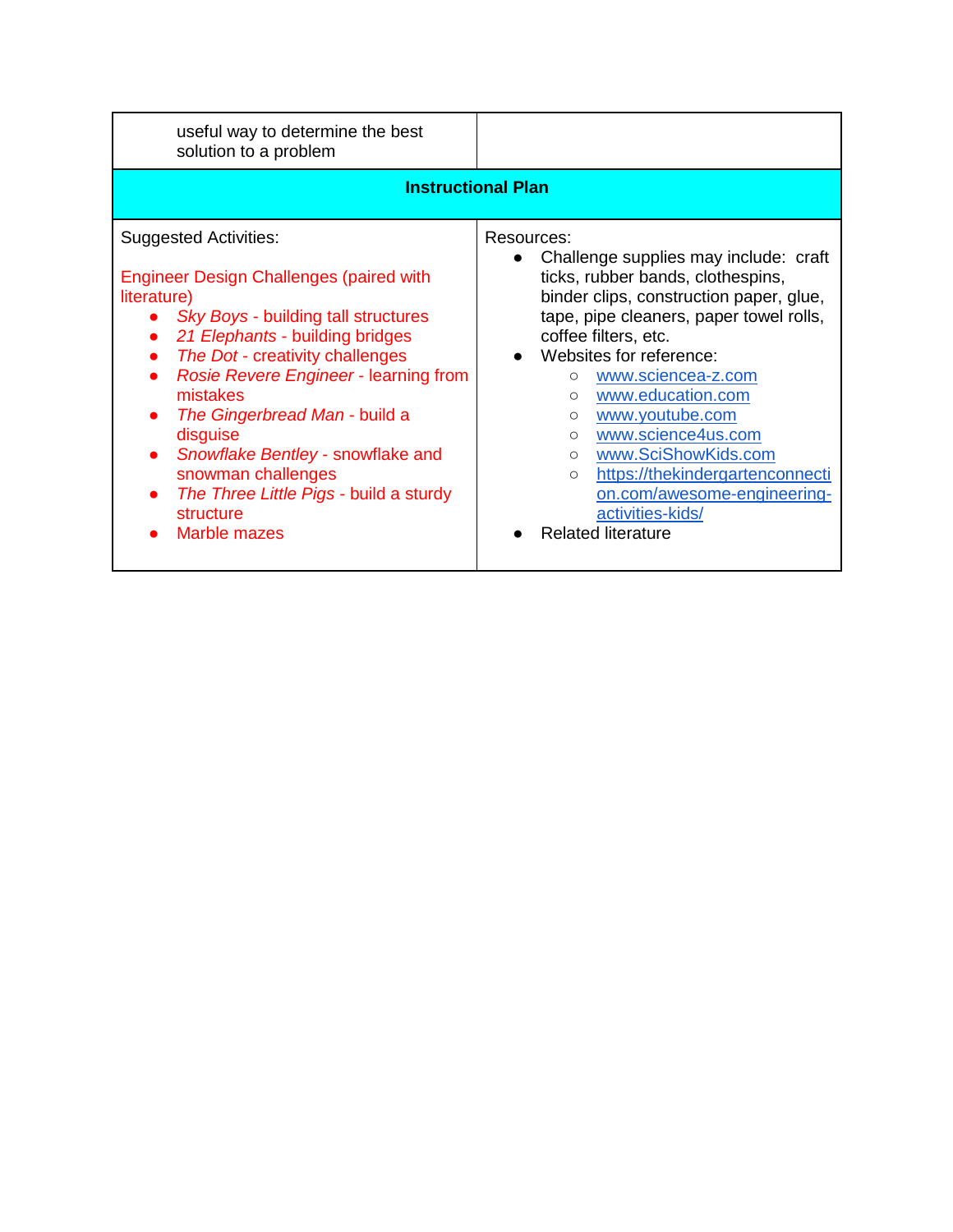| <b>STEAM - Grade 1</b>                                                                                                                                                                                                                                                                                                                                                                                                                                                                                                                                                                                                                                                                                                                                                                                                                                                                                        |                                                                                                                                                                                                                                                                                                                                                                                                                                                                                                                                                                                                                                                                                                                                                                                                                                                                  |  |
|---------------------------------------------------------------------------------------------------------------------------------------------------------------------------------------------------------------------------------------------------------------------------------------------------------------------------------------------------------------------------------------------------------------------------------------------------------------------------------------------------------------------------------------------------------------------------------------------------------------------------------------------------------------------------------------------------------------------------------------------------------------------------------------------------------------------------------------------------------------------------------------------------------------|------------------------------------------------------------------------------------------------------------------------------------------------------------------------------------------------------------------------------------------------------------------------------------------------------------------------------------------------------------------------------------------------------------------------------------------------------------------------------------------------------------------------------------------------------------------------------------------------------------------------------------------------------------------------------------------------------------------------------------------------------------------------------------------------------------------------------------------------------------------|--|
| Grade: 1<br>Unit 1 Theme: Technology<br>Time Frame: First Part of 8-week cycle<br>Summary: Unit 1 for Grade 1 will focus on technology. Student activities will utilize the resources<br>below. Students will continue to use basic computer navigation skills and expand on relevant<br>vocabulary. An introduction to computer science coding, virtual reality, augmented reality, and video<br>conferencing will continue to be incorporated during this unit, as well. Keyboarding skills will also<br>continue to be reinforced. (reworded)<br><b>Assessments</b><br>Informal:<br>Formal:                                                                                                                                                                                                                                                                                                                |                                                                                                                                                                                                                                                                                                                                                                                                                                                                                                                                                                                                                                                                                                                                                                                                                                                                  |  |
| Performance/project-based<br>$\bullet$<br>assessments using rubrics/checklists<br>Written student self-reflection<br>Peer evaluation of group<br>$\bullet$<br>work/collaboration                                                                                                                                                                                                                                                                                                                                                                                                                                                                                                                                                                                                                                                                                                                              | Teacher observation<br>$\bullet$<br>Class discussion/participation<br>$\bullet$<br>Classwork<br>$\bullet$<br>Anecdotal notes<br>$\bullet$<br>Discussion guide<br>$\bullet$<br>Brainstorming think-sessions<br>$\bullet$<br>Entrance/exit slips                                                                                                                                                                                                                                                                                                                                                                                                                                                                                                                                                                                                                   |  |
|                                                                                                                                                                                                                                                                                                                                                                                                                                                                                                                                                                                                                                                                                                                                                                                                                                                                                                               | <b>Established Goals</b>                                                                                                                                                                                                                                                                                                                                                                                                                                                                                                                                                                                                                                                                                                                                                                                                                                         |  |
| <b>Overarching Goals:</b><br>(Technology Literacy, Digital Citizenship,<br><b>Computing Systems, Networks and the</b><br>Internet, Impacts of Computing, Data &<br>Analysis, Algorithms and Programming)<br>Learners will<br>Understand that digital tools have a<br>$\bullet$<br>purpose and that collaboration can<br>simplify the work an individual has to<br>do and sometimes produce a better<br>product. (9.4.2.TL)<br>Practice safe behavior when<br>accessing the Internet and reflect on<br>their online activity (9.4.2.DC)<br>Discover that people interact with a<br>wide variety of computing devices that<br>collect, store, analyze, and act upon<br>information in ways that can affect<br>human capabilities both positively and<br>negatively. The physical components<br>(hardware) and instructions (software)<br>that make up a computing system<br>communicate and process information | <b>Related Standards Covered:</b><br>Identify the basic features of a digital<br>tool and explain its purpose.<br>(9.4.2.TL.1)<br>Create a document using a word<br>$\bullet$<br>processing application. (9.4.2.TL.2)<br>Navigate a virtual space to build<br>context and describe the visual<br>content. (9.4.2.TL.4)<br>• Describe the difference between real<br>and virtual experiences. (9.4.2.TL.5)<br>Illustrate and communicate ideas and<br>stories using multiple digital tools<br>(9.4.2.7L.6)<br>Describe the benefits of collaborating<br>with others to complete digital tasks or<br>develop digital artifacts (9.4.2.TL.7)<br>Explain differences between<br>ownership and sharing of<br>information. (9.4.2.DC.1)<br>Explain the importance of respecting<br>the digital content of others.<br>(9.4.2.DC.2)<br>Explain how to be safe online and |  |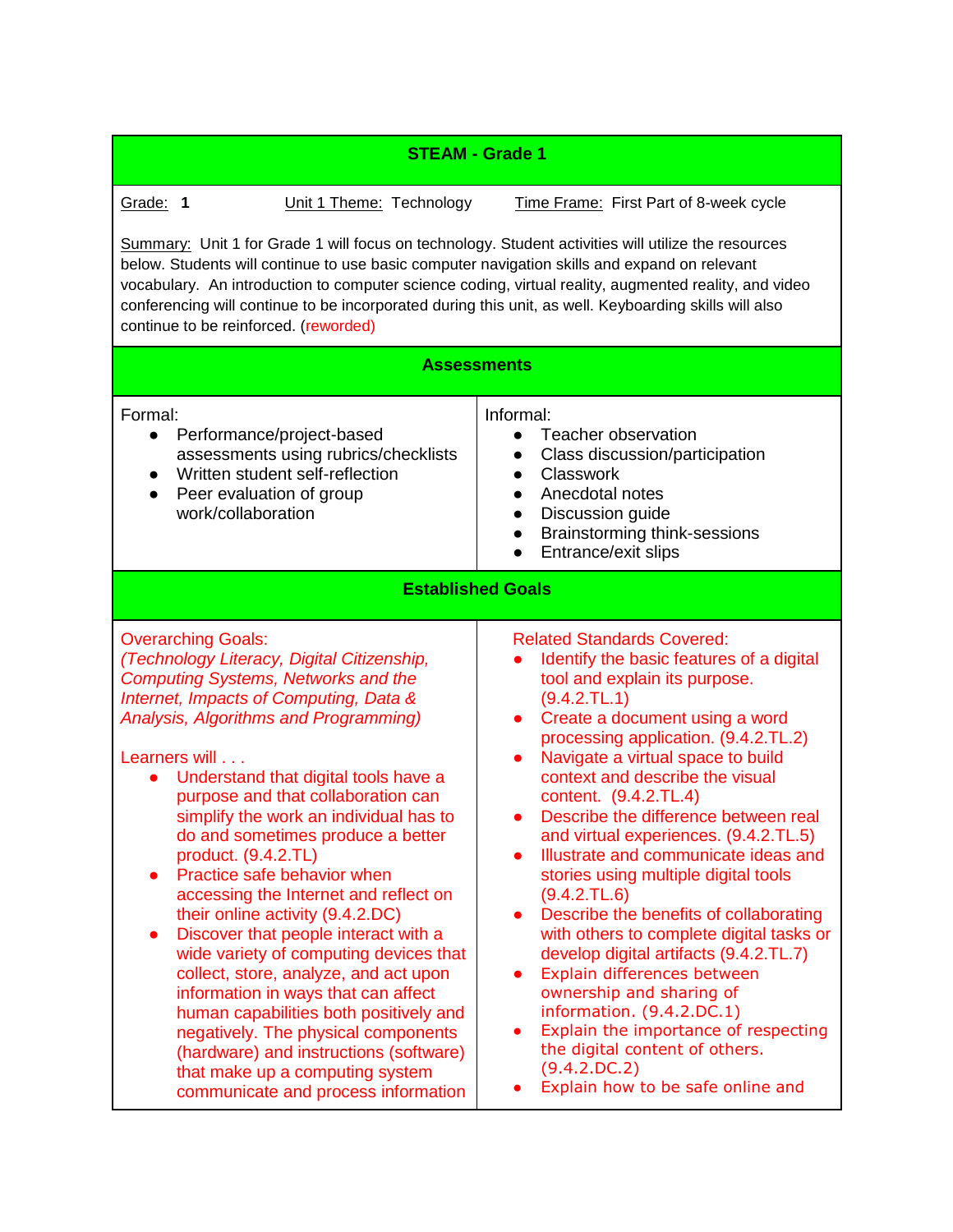| in digital form. (8.1.2.CS)<br>Understand that computing devices<br>$\bullet$<br>typically do not operate in isolation.<br>Networks connect computing devices<br>to share information and resources<br>and are an increasingly integral part of<br>computing. Networks and<br>communication systems provide<br>greater connectivity in the computing<br>world. (8.1.2.NI)<br>Comprehend that computing affects<br>$\bullet$<br>many aspects of the world in both<br>positive and negative ways at local,<br>national, and global levels. Individuals<br>and communities influence computing<br>through their behaviors and cultural<br>and social interactions, and, in turn,<br>computing influences new cultural<br>practices. (8.1.2.IC)<br>Discover that computing systems exist<br>$\bullet$<br>to process data. The amount of digital<br>data generated in the world is rapidly<br>expanding, so the need to process<br>data effectively is increasingly<br>important. Data is collected and stored<br>so that it can be analyzed to better<br>understand the world and make more<br>accurate predictions. (8.1.2.DA) | follow safe practices when using the<br>internet (9.4.2.DC.3)<br>Compare information that should be<br>$\bullet$<br>kept private to information that<br>might be made public. (9.4.2.DC.4)<br>Select and operate computing devices<br>$\bullet$<br>that perform a variety of tasks<br>accurately and quickly based on user<br>needs and preferences. (8.1.2.CS.1)<br>Explain the functions of common<br>$\bullet$<br>software and hardware components of<br>computing systems. (8.1.2.CS.2)<br>Describe basic hardware and software<br>problems using accurate terminology<br>(8.1.2.CS.3)<br>Model and describe how individuals<br>$\bullet$<br>use computers to connect to other<br>individuals, places, information, and<br>ideas through a network. (8.1.2.NI.1)<br>Describe how the Internet enables<br>$\bullet$<br>individuals to connect with others<br>worldwide. (8.1.2.NI.2)<br>Connecting devices to a network or<br>$\bullet$<br>the Internet provides great benefits,<br>but care must be taken to use<br>authentication measures, such as<br>strong passwords, to protect devices<br>and information from unauthorized<br>access. (8.1.2.NI.3 and 8.1.2.NI.4)<br>Compare how individuals live and<br>$\bullet$<br>work before and after the<br>implementation of new computing<br>technology. $(8.1.2.1C.1)$<br>Store, copy, search, retrieve, modify,<br>and delete data using a computing<br>device. (8.1.2.DA.2)<br>Data can be used to make predictions<br>about the world. (8.1.2.DA.3 and<br>$8.1.2$ , DA.4) |
|-----------------------------------------------------------------------------------------------------------------------------------------------------------------------------------------------------------------------------------------------------------------------------------------------------------------------------------------------------------------------------------------------------------------------------------------------------------------------------------------------------------------------------------------------------------------------------------------------------------------------------------------------------------------------------------------------------------------------------------------------------------------------------------------------------------------------------------------------------------------------------------------------------------------------------------------------------------------------------------------------------------------------------------------------------------------------------------------------------------------------------|-----------------------------------------------------------------------------------------------------------------------------------------------------------------------------------------------------------------------------------------------------------------------------------------------------------------------------------------------------------------------------------------------------------------------------------------------------------------------------------------------------------------------------------------------------------------------------------------------------------------------------------------------------------------------------------------------------------------------------------------------------------------------------------------------------------------------------------------------------------------------------------------------------------------------------------------------------------------------------------------------------------------------------------------------------------------------------------------------------------------------------------------------------------------------------------------------------------------------------------------------------------------------------------------------------------------------------------------------------------------------------------------------------------------------------------------------------------------------------------------------------------------------------------|
| <b>Desired Results</b>                                                                                                                                                                                                                                                                                                                                                                                                                                                                                                                                                                                                                                                                                                                                                                                                                                                                                                                                                                                                                                                                                                      |                                                                                                                                                                                                                                                                                                                                                                                                                                                                                                                                                                                                                                                                                                                                                                                                                                                                                                                                                                                                                                                                                                                                                                                                                                                                                                                                                                                                                                                                                                                                   |
| <b>Enduring Understandings:</b><br>Students will be able to demonstrate<br>Grade level appropriate technology<br>$\bullet$<br>vocabulary<br>The ability to understand and use the<br>features of an operating system and<br>the ability to input text and data<br>The ability to use/create grade                                                                                                                                                                                                                                                                                                                                                                                                                                                                                                                                                                                                                                                                                                                                                                                                                           | <b>Essential Questions:</b><br>How is technology used in daily life?<br>What are the benefits of technology?<br>How can I use technology to<br>communicate my ideas?<br>Why is it important to be a good digital<br>citizen, both at home and at school?<br>How does computer science affect our                                                                                                                                                                                                                                                                                                                                                                                                                                                                                                                                                                                                                                                                                                                                                                                                                                                                                                                                                                                                                                                                                                                                                                                                                                  |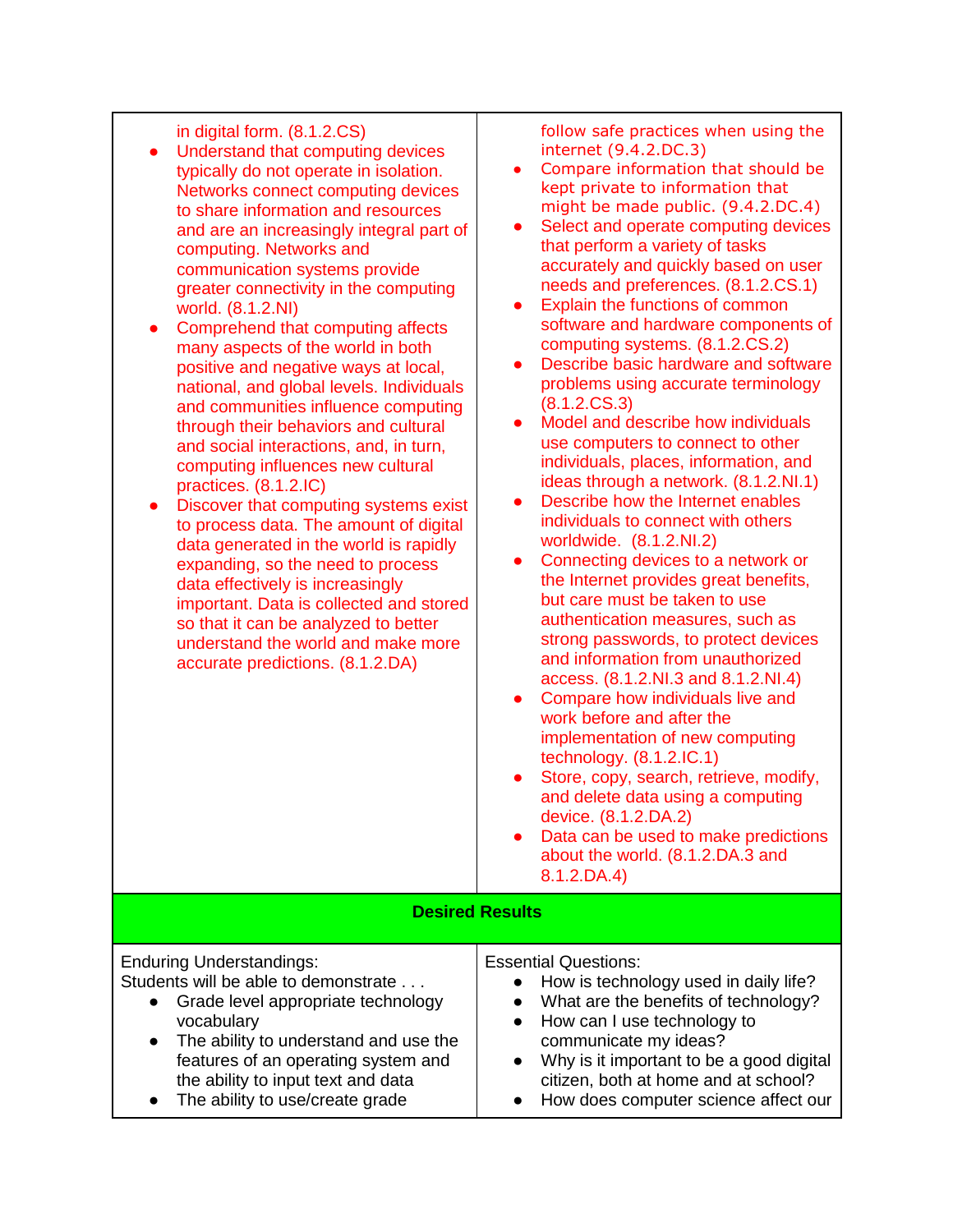| appropriate documents<br>The ability to create graphic<br>organizers<br>The ability to discuss the uses of<br>technology at home and at school                                                                                                                                                                                                                                                                                                                                                                                   | lives and future careers globally?                                                                                                                                                                                                                                                                                                                                       |  |
|----------------------------------------------------------------------------------------------------------------------------------------------------------------------------------------------------------------------------------------------------------------------------------------------------------------------------------------------------------------------------------------------------------------------------------------------------------------------------------------------------------------------------------|--------------------------------------------------------------------------------------------------------------------------------------------------------------------------------------------------------------------------------------------------------------------------------------------------------------------------------------------------------------------------|--|
| <b>Instructional Plan</b>                                                                                                                                                                                                                                                                                                                                                                                                                                                                                                        |                                                                                                                                                                                                                                                                                                                                                                          |  |
| <b>Suggested Activities:</b><br>Introduction to Google Suite<br>Username and password login<br>$\overline{O}$<br>Drive, Docs, Classroom,<br>$\circ$<br>Drawing<br>Continued development of technology<br>terminology<br>Continued keyboard layout awareness<br>(end punctuation, commas, tab key,<br>$etc.$ )<br>Web navigation (using shortcuts on<br>school website)<br><b>Computer Science</b><br>Coding and unplugged coding<br><b>Online Safety/Netiquette</b><br>Apps: Quiver, ChatterPix, Wonder<br><b>Workshop tools</b> | Possible Resources:<br>Coding (code.org, kodable.com)<br>Teacher-selected websites for<br>reinforcement (starfall.com,<br>abcya.com, funbrain.com,<br>digipuzzle.net,<br>arcademicskillbuilders.com, etc.)<br>NetSmartz, Common Sense<br>$\bullet$<br><b>Education</b><br><b>Coding Mice</b><br>Let's Go Code Activity Set<br>Dash robots<br>iPads<br><b>Chromebooks</b> |  |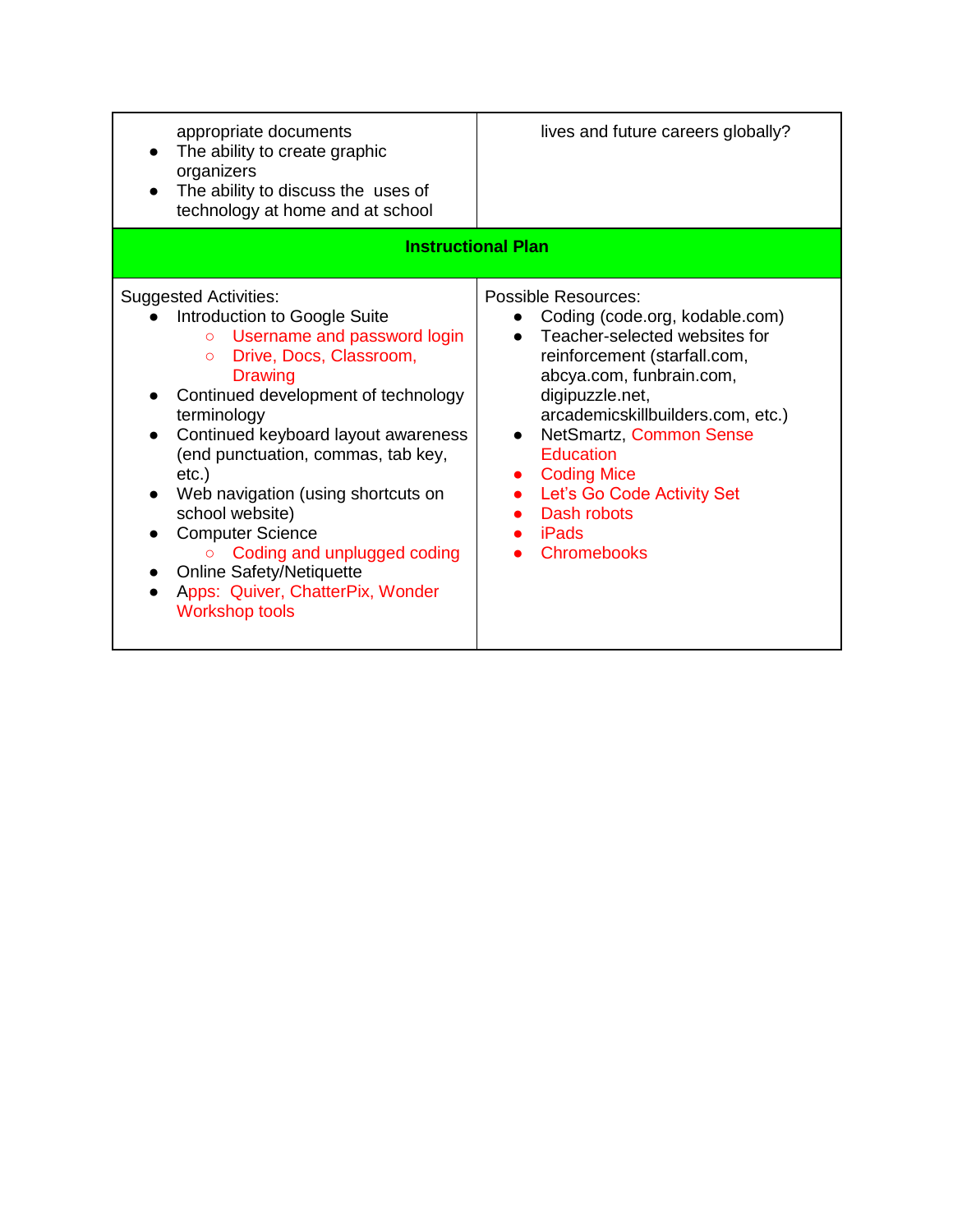| <b>STEAM - Grade 1</b>                                                                                                                                                                                                                                                                                                                                                                                                                                                                                                                |                                                                                                                                                                                                                                                                                                                                                                                                                                    |  |
|---------------------------------------------------------------------------------------------------------------------------------------------------------------------------------------------------------------------------------------------------------------------------------------------------------------------------------------------------------------------------------------------------------------------------------------------------------------------------------------------------------------------------------------|------------------------------------------------------------------------------------------------------------------------------------------------------------------------------------------------------------------------------------------------------------------------------------------------------------------------------------------------------------------------------------------------------------------------------------|--|
| Grade: 1<br>Unit 2 Theme: Science (Earth)<br>Time Frame: Second Part of 8-week cycle<br>Unit 2 for Grade 1 will focus on science. Student activities will use the resources listed<br><u>Summary:</u><br>below to use the scientific process for solving using problem based learning. Students will use the<br>science and engineering practices, disciplinary core ideas, and cross cutting concepts to demonstrate                                                                                                                 |                                                                                                                                                                                                                                                                                                                                                                                                                                    |  |
| their understanding of the scientific process.                                                                                                                                                                                                                                                                                                                                                                                                                                                                                        | <b>Assessments</b>                                                                                                                                                                                                                                                                                                                                                                                                                 |  |
| Formal:<br>Performance/project-based<br>$\bullet$<br>assessments using rubrics/checklists<br>Written student self-reflection<br>Peer evaluation of group<br>work/collaboration                                                                                                                                                                                                                                                                                                                                                        | Informal:<br>Teacher observation<br>$\bullet$<br>Class discussion/participation<br>$\bullet$<br>Classwork<br>$\bullet$<br>Anecdotal notes<br>Discussion guide<br>$\bullet$<br>Brainstorming think-sessions<br>$\bullet$<br>Entrance/exit slips                                                                                                                                                                                     |  |
| <b>Established Goals</b>                                                                                                                                                                                                                                                                                                                                                                                                                                                                                                              |                                                                                                                                                                                                                                                                                                                                                                                                                                    |  |
| <b>Overarching Goals:</b><br>Learners will<br>Use observations of the sun, moon,<br>$\bullet$<br>and stars to describe patterns that can<br>be predicted (1-ESS1-1).<br>Make observations at different times<br>of year to relate the amount of daylight<br>to the time of year. (1-ESS1-2)                                                                                                                                                                                                                                           | <b>Related Standards Covered:</b><br>Patterns of the motion of the sun,<br>$\bullet$<br>moon, and stars in the sky can be<br>observed, described, and predicted.<br>$(1-ESS1-1).$<br>Seasonal patterns of sunrise and<br>sunset can be observed, described,<br>and predicted. (1- ESS1-2).                                                                                                                                         |  |
| <b>Desired Results</b>                                                                                                                                                                                                                                                                                                                                                                                                                                                                                                                |                                                                                                                                                                                                                                                                                                                                                                                                                                    |  |
| <b>Enduring Understandings:</b><br>Students will be able to demonstrate<br>Following established STEAM Lab<br>$\bullet$<br>rules and procedures ensures that<br>students and faculty remain safe and<br>increases the likelihood that<br>challenges are met successfully.<br>Scientists take on specific<br>responsibilities in order to contribute<br>to the success of the overall<br>challenge.<br>The Scientific Process involves asking<br>$\bullet$<br>questions, imagining possible<br>solutions, planning a course of action, | <b>Essential Questions:</b><br>How do we use the STEAM Lab and<br>its equipment safely for science?<br>How do we work together to meet our<br>$\bullet$<br>goals as scientists?<br>What are the steps of the scientific<br>$\bullet$<br>process?<br>What predictable, observable patterns<br>occur due to the motion of the sun,<br>moon, and stars?<br>How is the amount of daylight related<br>$\bullet$<br>to the time of year? |  |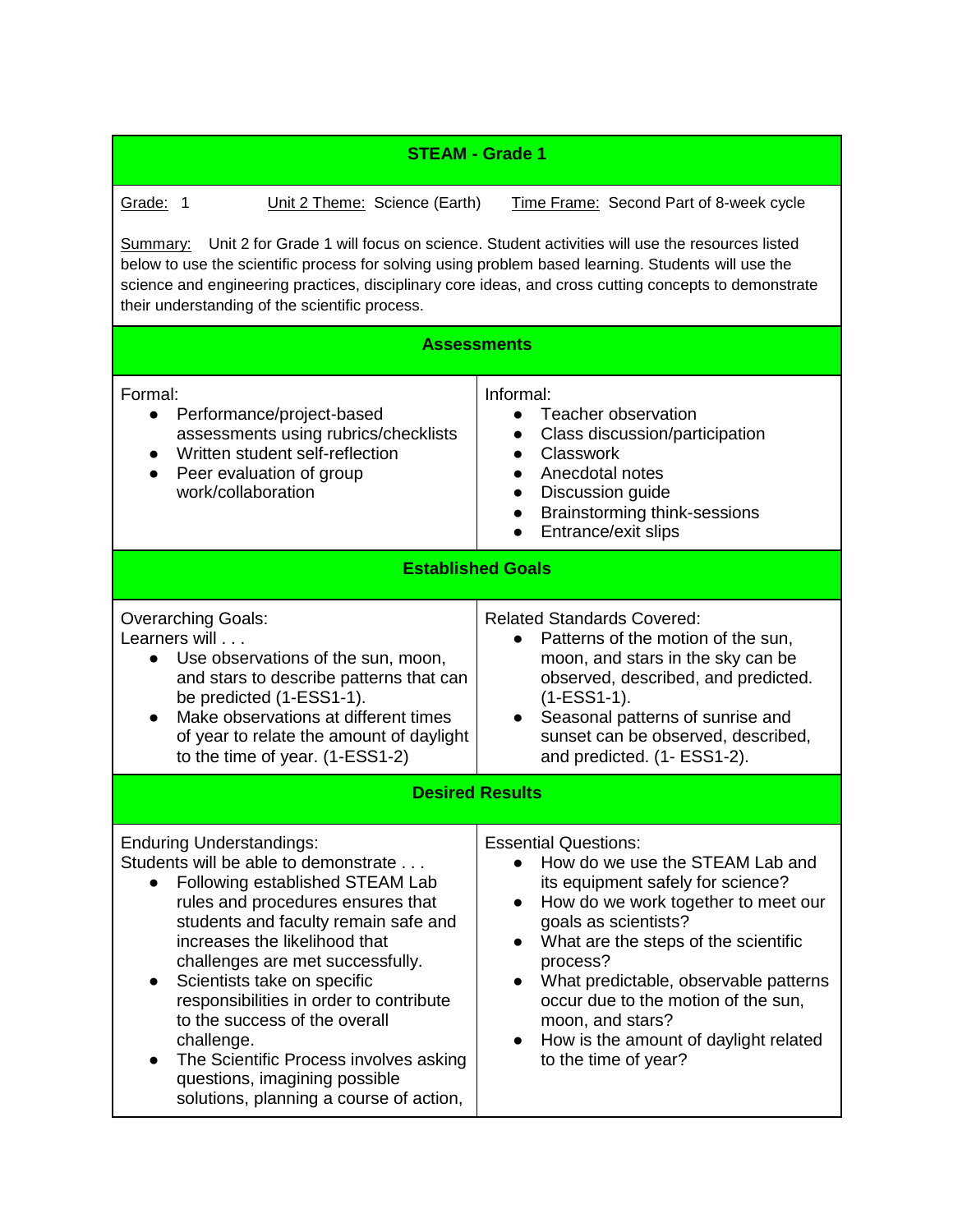| creating and testing a process or<br>prototype, and analyzing results in<br>order to make design improvements.<br>• Patterns in the natural world can be<br>observed, used to describe<br>phenomena, and used as evidence.                                                                                                                                  |                                                                                                                                                                                    |
|-------------------------------------------------------------------------------------------------------------------------------------------------------------------------------------------------------------------------------------------------------------------------------------------------------------------------------------------------------------|------------------------------------------------------------------------------------------------------------------------------------------------------------------------------------|
|                                                                                                                                                                                                                                                                                                                                                             | <b>Instructional Plan</b>                                                                                                                                                          |
| <b>Suggested Activities:</b><br><b>STEAM Lab Safety</b><br>Patterns in Space<br>Observe sky<br>$\circ$<br>Moon phase pictures<br>$\circ$<br>• Shadows - reflecting on the sun's<br>place in the sky<br>Sun's daily path across the sky<br>The sun's energy - how it affects<br>$\bullet$<br>temperature of soil, air, and water in a<br>predictable pattern | Resources:<br><b>Lab Overview</b><br>YouTube introduction/background<br>$\bullet$<br>videos<br>Mysteryscience.com<br>Supporting literature<br>$\bullet$<br>The sun's energy lesson |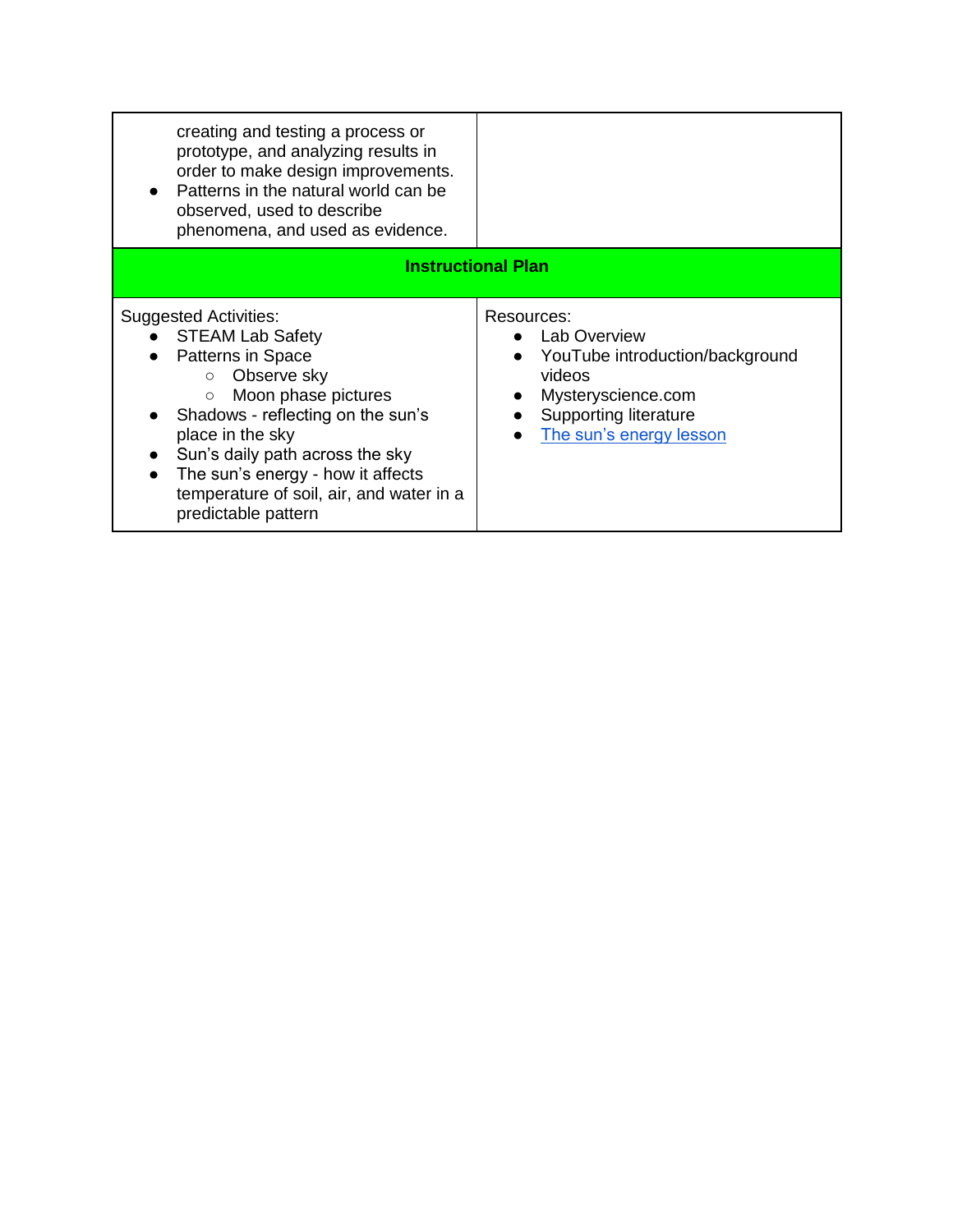| <b>STEAM - Grade 1</b>                                                                                                                                                                                                                                                                                                                                                                                                                                                                                                                                                                                                                                                                                                                                                                                                                                                   |                                                                                                                                                                                                                                                                                                                                                                                                                                                                                                                                                                                                                                                                                                                                                                                                                                                                                        |  |
|--------------------------------------------------------------------------------------------------------------------------------------------------------------------------------------------------------------------------------------------------------------------------------------------------------------------------------------------------------------------------------------------------------------------------------------------------------------------------------------------------------------------------------------------------------------------------------------------------------------------------------------------------------------------------------------------------------------------------------------------------------------------------------------------------------------------------------------------------------------------------|----------------------------------------------------------------------------------------------------------------------------------------------------------------------------------------------------------------------------------------------------------------------------------------------------------------------------------------------------------------------------------------------------------------------------------------------------------------------------------------------------------------------------------------------------------------------------------------------------------------------------------------------------------------------------------------------------------------------------------------------------------------------------------------------------------------------------------------------------------------------------------------|--|
| Grade:<br>Unit 3 Theme: Engineering<br>$\overline{\mathbf{1}}$                                                                                                                                                                                                                                                                                                                                                                                                                                                                                                                                                                                                                                                                                                                                                                                                           | Time Frame: Third Part of 8-week cycle                                                                                                                                                                                                                                                                                                                                                                                                                                                                                                                                                                                                                                                                                                                                                                                                                                                 |  |
| Unit 3 for Grade 1 will focus on engineering. Students will use the engineering aspect of<br><u>Summary:</u><br>science to think critically and incorporate mathematics to develop new ideas, products, and<br>technologies, often to make life simpler or more efficient. The Engineer Design Process (EDP) and its<br>components will be introduced and utilized. (reworded)                                                                                                                                                                                                                                                                                                                                                                                                                                                                                           |                                                                                                                                                                                                                                                                                                                                                                                                                                                                                                                                                                                                                                                                                                                                                                                                                                                                                        |  |
|                                                                                                                                                                                                                                                                                                                                                                                                                                                                                                                                                                                                                                                                                                                                                                                                                                                                          | <b>Assessments</b>                                                                                                                                                                                                                                                                                                                                                                                                                                                                                                                                                                                                                                                                                                                                                                                                                                                                     |  |
| Formal:<br>Performance/project-based<br>$\bullet$<br>assessments using rubrics/checklists<br>Written student self-reflection<br>$\bullet$<br>Peer evaluation of group<br>work/collaboration                                                                                                                                                                                                                                                                                                                                                                                                                                                                                                                                                                                                                                                                              | Informal:<br>Teacher observation<br>$\bullet$<br>Class discussion/participation<br>$\bullet$<br>Classwork<br>$\bullet$<br>Anecdotal notes<br>$\bullet$<br>Discussion guide<br>Brainstorming think-sessions<br>$\bullet$<br>Entrance/exit slips                                                                                                                                                                                                                                                                                                                                                                                                                                                                                                                                                                                                                                         |  |
| <b>Established Goals</b>                                                                                                                                                                                                                                                                                                                                                                                                                                                                                                                                                                                                                                                                                                                                                                                                                                                 |                                                                                                                                                                                                                                                                                                                                                                                                                                                                                                                                                                                                                                                                                                                                                                                                                                                                                        |  |
| <b>Overarching Goals:</b><br>(Engineering Design, Interaction of<br><b>Technology and Humans, Nature of</b><br>Technology, Effects of Technology on the<br><b>Natural World, Ethics and Culture)</b><br>Learners will<br>Ask questions, make observations,<br>$\bullet$<br>and gather information about a<br>situation people want to change to<br>define a simple problem that can be<br>solved through the development of a<br>new or improved object or tool. (K-2-<br><b>ETS1-1)</b><br>Develop a simple sketch, drawing, or<br>$\bullet$<br>physical model to illustrate how the<br>shape of an object helps it function as<br>needed to solve a given problem. (K-<br>2-ETS1-2)<br>Analyze data from tests of two objects<br>$\bullet$<br>designed to solve the same problem<br>to compare the strengths and<br>weaknesses of how each performs.<br>$(K-2-ETS1-3)$ | <b>Related Standards Covered:</b><br>A situation that people want to change<br>or create can be approached as a<br>problem to be solved through<br>engineering. (K-2-ETS1-1)<br>Asking questions, making<br>observations, and gathering<br>information are helpful in thinking<br>about problems. (K-2-ETS1-1)<br>Designs can be conveyed through<br>sketches, drawings, or physical<br>models. These representations are<br>useful in communicating ideas for a<br>problem's solutions to other people.<br>(K-2-ETS1-2)<br>Select and use appropriate tools and<br>$\bullet$<br>materials to build a product using the<br>design process. (8.2.2.ED.3)<br>Identify constraints and their role in<br>$\bullet$<br>the engineering design process.<br>(8.2.2.ED.4)<br>Identify how technology impacts or<br>$\bullet$<br>improves life. (8.2.2.ITH.3)<br>Design a solution to a problem |  |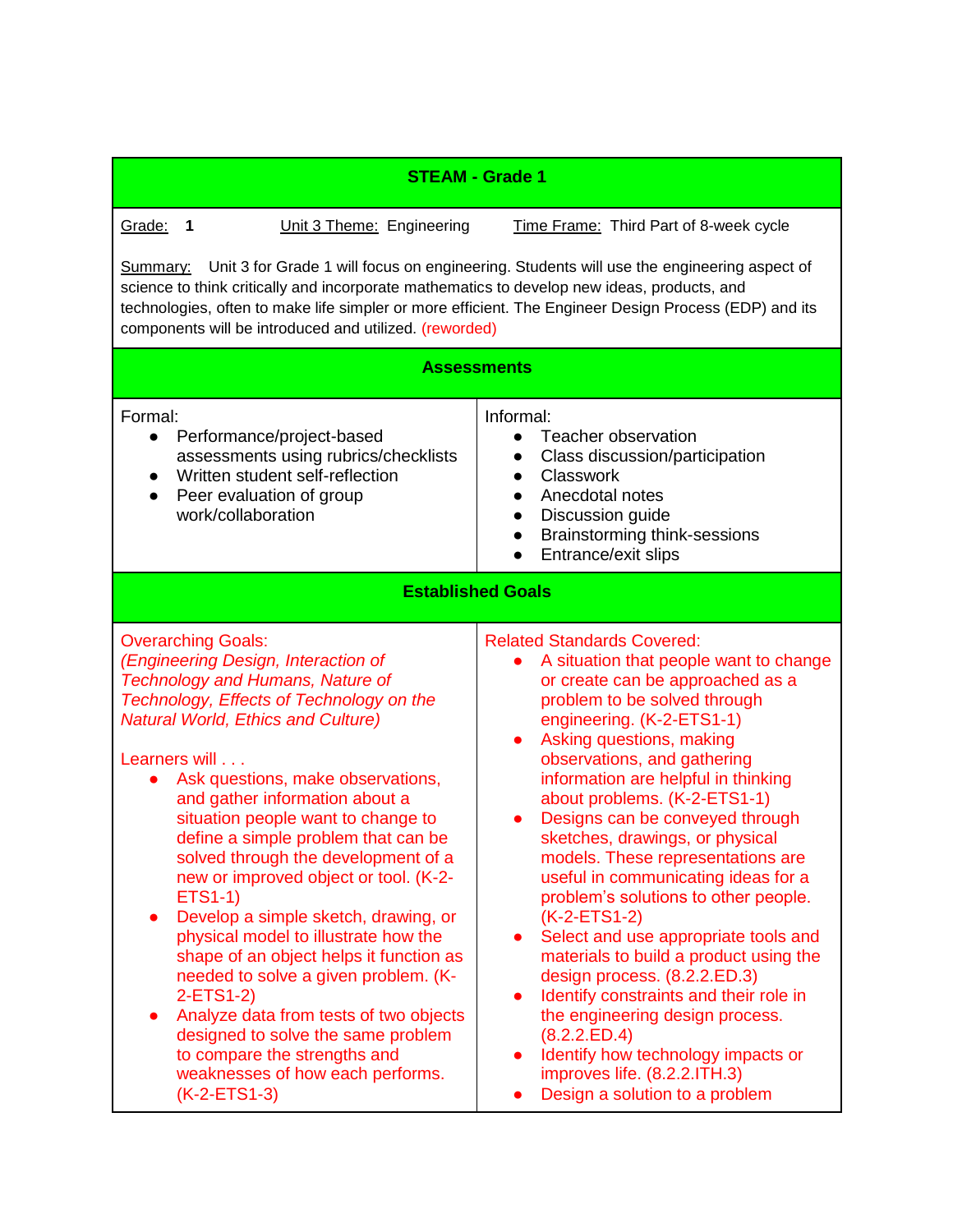| <b>Discover that Engineering Design</b><br>allows for the effective and efficient<br>development of products and<br>systems. (8.2.2.ED)<br>Understand the ways society drives<br>the improvement and creation of new<br>technologies, and how technologies<br>both serve and change society.<br>(8.2.2.1TH)<br>Understand that the expansion and<br>$\bullet$<br>redistribution of the human population<br>affects patterns of settlement,<br>environmental changes, and resource<br>use. Patterns and movements of<br>population also relate to physical<br>phenomena including climate<br>variability, landforms, and locations of<br>various natural hazards and their<br>effects on population size,<br>composition, and distribution.<br>(8.2.2.NT)<br>Discover the positive and negative<br>ways that technologies affect the<br>natural world. (8.2.2.ETW)<br>Realize the profound effects that<br>technologies have on people, how<br>those effects can widen or narrow<br>disparities, and the responsibility that<br>people have for the societal<br>consequences of their technological<br>decisions. (8.2.2.EC) | affecting the community in a<br>collaborative team and explain the<br>intended impact of the solution.<br>(8.2.2.1TH.5)<br>Brainstorm how to build a product,<br>$\bullet$<br>improve a designed product, fix a<br>product that has stopped working, or<br>solve a simple problem. (8.2.2.NT.2)<br>Explain how the disposal of or reusing<br>a product affects the local and global<br>environment. (8.2.2.ETW.4) |
|-----------------------------------------------------------------------------------------------------------------------------------------------------------------------------------------------------------------------------------------------------------------------------------------------------------------------------------------------------------------------------------------------------------------------------------------------------------------------------------------------------------------------------------------------------------------------------------------------------------------------------------------------------------------------------------------------------------------------------------------------------------------------------------------------------------------------------------------------------------------------------------------------------------------------------------------------------------------------------------------------------------------------------------------------------------------------------------------------------------------------------|-------------------------------------------------------------------------------------------------------------------------------------------------------------------------------------------------------------------------------------------------------------------------------------------------------------------------------------------------------------------------------------------------------------------|
|                                                                                                                                                                                                                                                                                                                                                                                                                                                                                                                                                                                                                                                                                                                                                                                                                                                                                                                                                                                                                                                                                                                             | <b>Desired Results</b>                                                                                                                                                                                                                                                                                                                                                                                            |
| <b>Enduring Understandings:</b><br>Students will be able to demonstrate<br>The shape and stability of structures<br>of natural and designed objects are<br>related to their function(s)<br>How to solve a problem through<br>$\bullet$<br>engineering<br>The use of questioning, observing,<br>and gathering information to help<br>solve problems<br>Designs can be conveyed through<br>$\bullet$<br>sketches, drawings, or physical<br>models and will aid in communicating<br>with others<br>Comparing and testing designs is a                                                                                                                                                                                                                                                                                                                                                                                                                                                                                                                                                                                          | <b>Essential Questions:</b><br>How does sketching or creating a<br>$\bullet$<br>model to illustrate its shape help solve<br>a given problem?<br>How does testing a model determine<br>$\bullet$<br>its strengths and weaknesses in<br>solving a given problem?<br>How are asking questions, gathering<br>information, and making observations<br>helpful when thinking about problems?                            |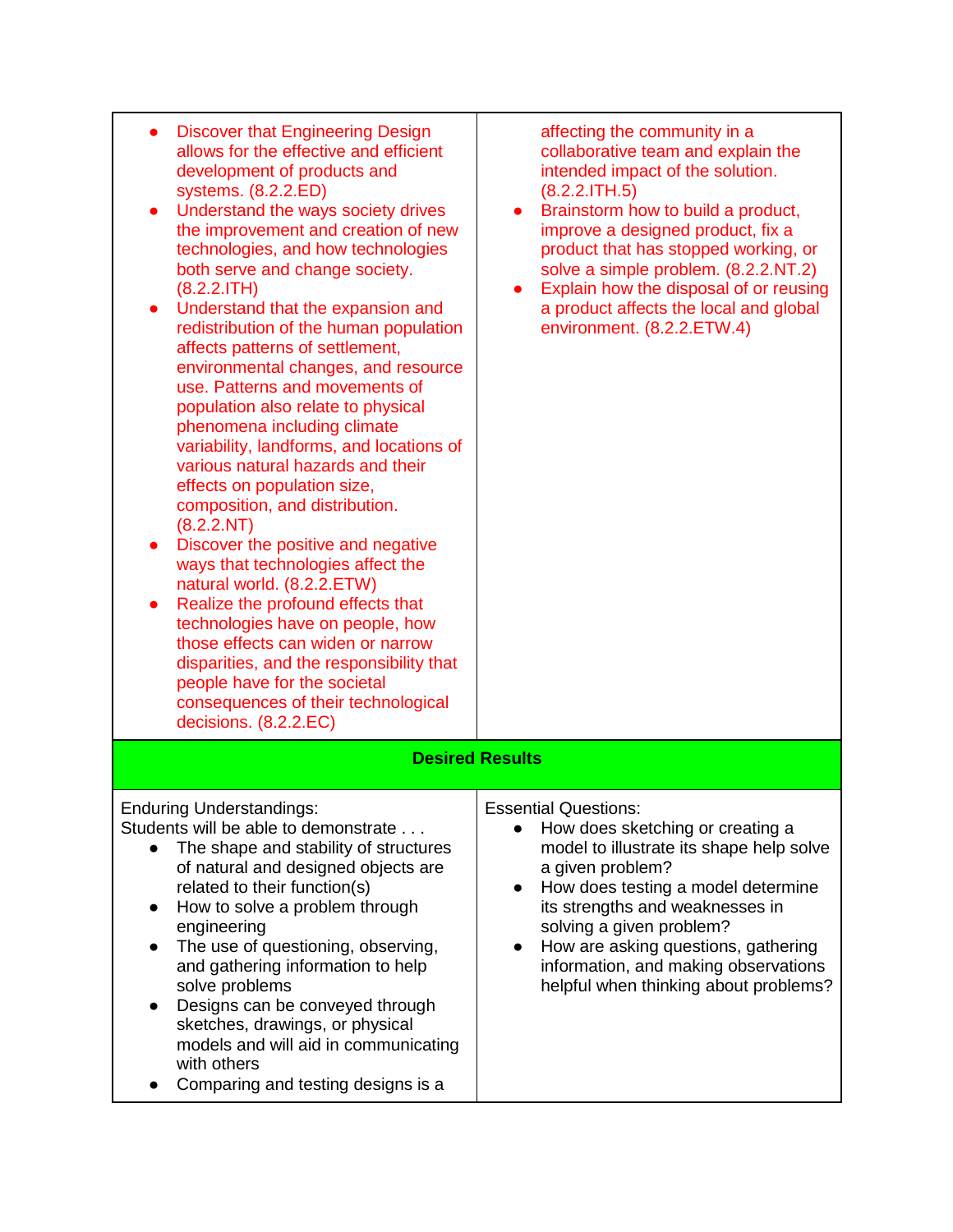| useful way to determine the best<br>solution to a problem                                                                                                                                                                                                                                                                                                                                                                                      |                                                                                                                                                                                                                                                                                                                                                                                                                                                                                                                                                                                                  |  |
|------------------------------------------------------------------------------------------------------------------------------------------------------------------------------------------------------------------------------------------------------------------------------------------------------------------------------------------------------------------------------------------------------------------------------------------------|--------------------------------------------------------------------------------------------------------------------------------------------------------------------------------------------------------------------------------------------------------------------------------------------------------------------------------------------------------------------------------------------------------------------------------------------------------------------------------------------------------------------------------------------------------------------------------------------------|--|
| <b>Instructional Plan</b>                                                                                                                                                                                                                                                                                                                                                                                                                      |                                                                                                                                                                                                                                                                                                                                                                                                                                                                                                                                                                                                  |  |
| <b>Suggested Activities:</b><br><b>Engineer Design Challenges (paired with</b><br>literature)<br>Sky Boys - building tall structures<br>21 Elephants - building bridges<br>The Dot - creativity challenges<br>Rosie Revere Engineer - learning from<br>mistakes<br>The Gingerbread Man - build a<br>disguise<br>Snowflake Bentley - snowflake and<br>snowman challenges<br>The Three Little Pigs - build a sturdy<br>structure<br>Marble mazes | Resources:<br>Challenge supplies may include: craft<br>$\bullet$<br>ticks, rubber bands, clothespins,<br>binder clips, construction paper, glue,<br>tape, pipe cleaners, paper towel rolls,<br>coffee filters, etc.<br>Websites for reference:<br>www.sciencea-z.com<br>$\circ$<br>www.education.com<br>$\circ$<br>www.youtube.com<br>$\circ$<br>www.science4us.com<br>$\circ$<br>www.SciShowKids.com<br>$\circ$<br>www.betterlesson.com<br>$\circ$<br>www.thestemlabratory.com<br>$\circ$<br>www.teachengineering.org<br>$\circ$<br>http://www.eie.org/<br>$\circ$<br><b>Related literature</b> |  |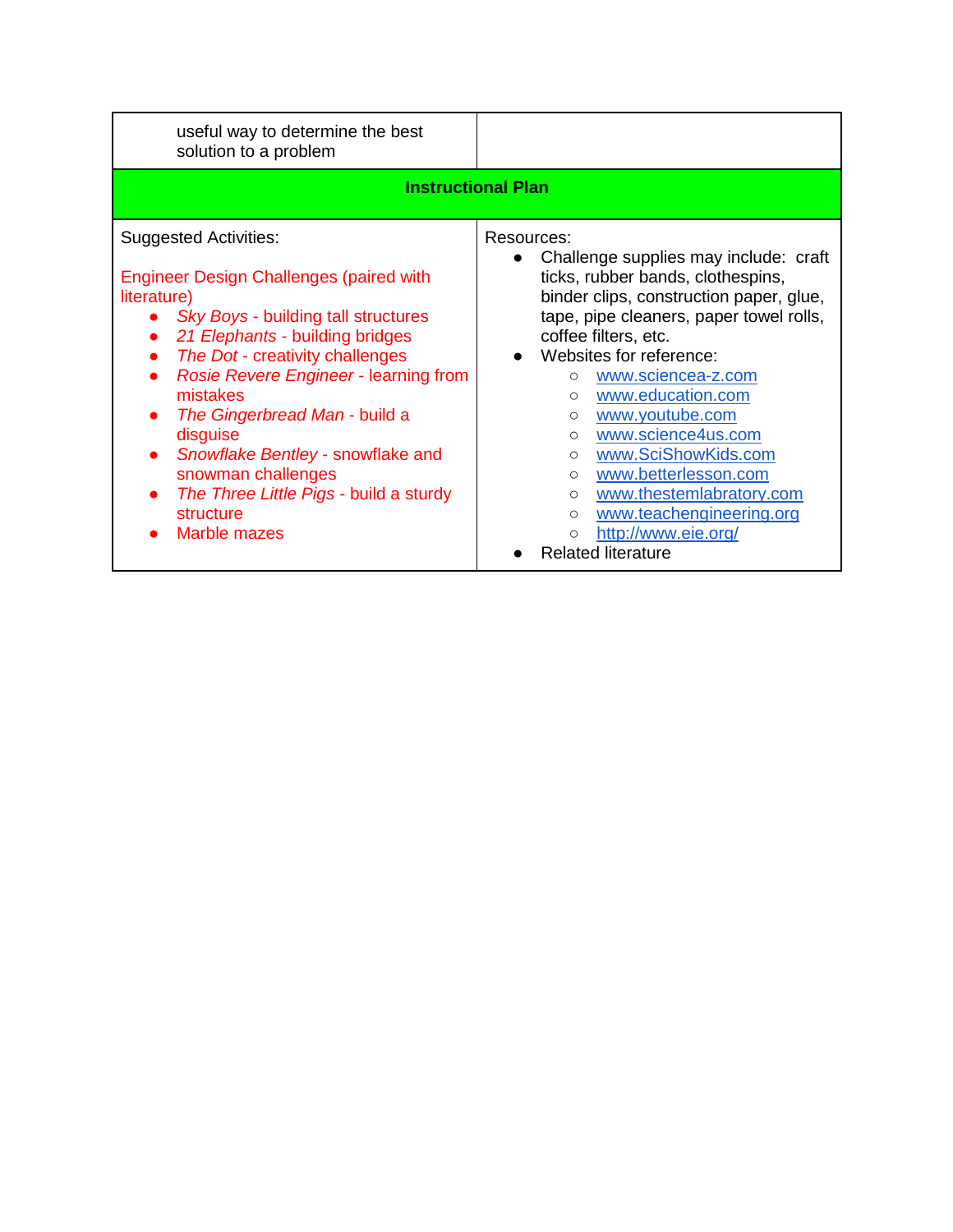| <b>STEAM - Grade 2</b>                                                                                                                                                                                                                                                                                                                                                                                                                                                                                                                                                                                                                                                                                                                                                                                                                                                                                        |                                                                                                                                                                                                                                                                                                                                                                                                                                                                                                                                                                                                                                                                                                                                                                                                                                                                                                                       |  |
|---------------------------------------------------------------------------------------------------------------------------------------------------------------------------------------------------------------------------------------------------------------------------------------------------------------------------------------------------------------------------------------------------------------------------------------------------------------------------------------------------------------------------------------------------------------------------------------------------------------------------------------------------------------------------------------------------------------------------------------------------------------------------------------------------------------------------------------------------------------------------------------------------------------|-----------------------------------------------------------------------------------------------------------------------------------------------------------------------------------------------------------------------------------------------------------------------------------------------------------------------------------------------------------------------------------------------------------------------------------------------------------------------------------------------------------------------------------------------------------------------------------------------------------------------------------------------------------------------------------------------------------------------------------------------------------------------------------------------------------------------------------------------------------------------------------------------------------------------|--|
| Grade:<br>Time Frame: First Part of 8-week cycle<br>$\mathbf{2}$<br>Unit 1 Theme: Technology<br>Summary: Unit 1 for Grade 2 will focus on technology. Student activities will utilize the resources<br>below. Students will continue to use basic computer navigation skills and expand on relevant<br>vocabulary. An introduction to computer science coding, virtual reality, augmented reality, and video<br>conferencing will continue to be incorporated during this unit, as well. Keyboarding skills will also<br>continue to be reinforced. (reworded)<br><b>Assessments</b>                                                                                                                                                                                                                                                                                                                          |                                                                                                                                                                                                                                                                                                                                                                                                                                                                                                                                                                                                                                                                                                                                                                                                                                                                                                                       |  |
| Formal:<br>Performance/project-based<br>$\bullet$<br>assessments using rubrics/checklists<br>Written student self-reflection<br>Peer evaluation of group<br>$\bullet$<br>work/collaboration                                                                                                                                                                                                                                                                                                                                                                                                                                                                                                                                                                                                                                                                                                                   | Informal:<br>Teacher observation<br>$\bullet$<br>Class discussion/participation<br>$\bullet$<br>Classwork<br>$\bullet$<br>Anecdotal notes<br>Discussion guide<br>$\bullet$<br><b>Brainstorming think-sessions</b><br>Entrance/exit slips                                                                                                                                                                                                                                                                                                                                                                                                                                                                                                                                                                                                                                                                              |  |
| <b>Established Goals</b>                                                                                                                                                                                                                                                                                                                                                                                                                                                                                                                                                                                                                                                                                                                                                                                                                                                                                      |                                                                                                                                                                                                                                                                                                                                                                                                                                                                                                                                                                                                                                                                                                                                                                                                                                                                                                                       |  |
| <b>Overarching Goals:</b><br>(Technology Literacy, Digital Citizenship,<br><b>Computing Systems, Networks and the</b><br>Internet, Impacts of Computing, Data &<br>Analysis, Algorithms and Programming)<br>Learners will<br>Understand that digital tools have a<br>purpose and that collaboration can<br>simplify the work an individual has to<br>do and sometimes produce a better<br>product. (9.4.2.TL)<br>Practice safe behavior when<br>accessing the Internet and reflect on<br>their online activity (9.4.2.DC)<br>Discover that people interact with a<br>$\bullet$<br>wide variety of computing devices that<br>collect, store, analyze, and act upon<br>information in ways that can affect<br>human capabilities both positively and<br>negatively. The physical components<br>(hardware) and instructions (software)<br>that make up a computing system<br>communicate and process information | <b>Related Standards Covered:</b><br>Identify the basic features of a digital<br>tool and explain its purpose.<br>(9.4.2.TL.1)<br>Create a document using a word<br>$\bullet$<br>processing application. (9.4.2.TL.2)<br>Enter information into a spreadsheet and<br>$\bullet$<br>sort the information. (9.4.2.TL.3)<br>Navigate a virtual space to build<br>context and describe the visual<br>content. (9.4.2.TL.4)<br>Describe the difference between real<br>and virtual experiences. (9.4.2.TL.5)<br>Illustrate and communicate ideas and<br>stories using multiple digital tools<br>(9.4.2.7L.6)<br>Describe the benefits of collaborating<br>with others to complete digital tasks or<br>develop digital artifacts (9.4.2.TL.7)<br>Explain differences between<br>$\bullet$<br>ownership and sharing of<br>information. (9.4.2.DC.1)<br>Explain the importance of respecting<br>the digital content of others. |  |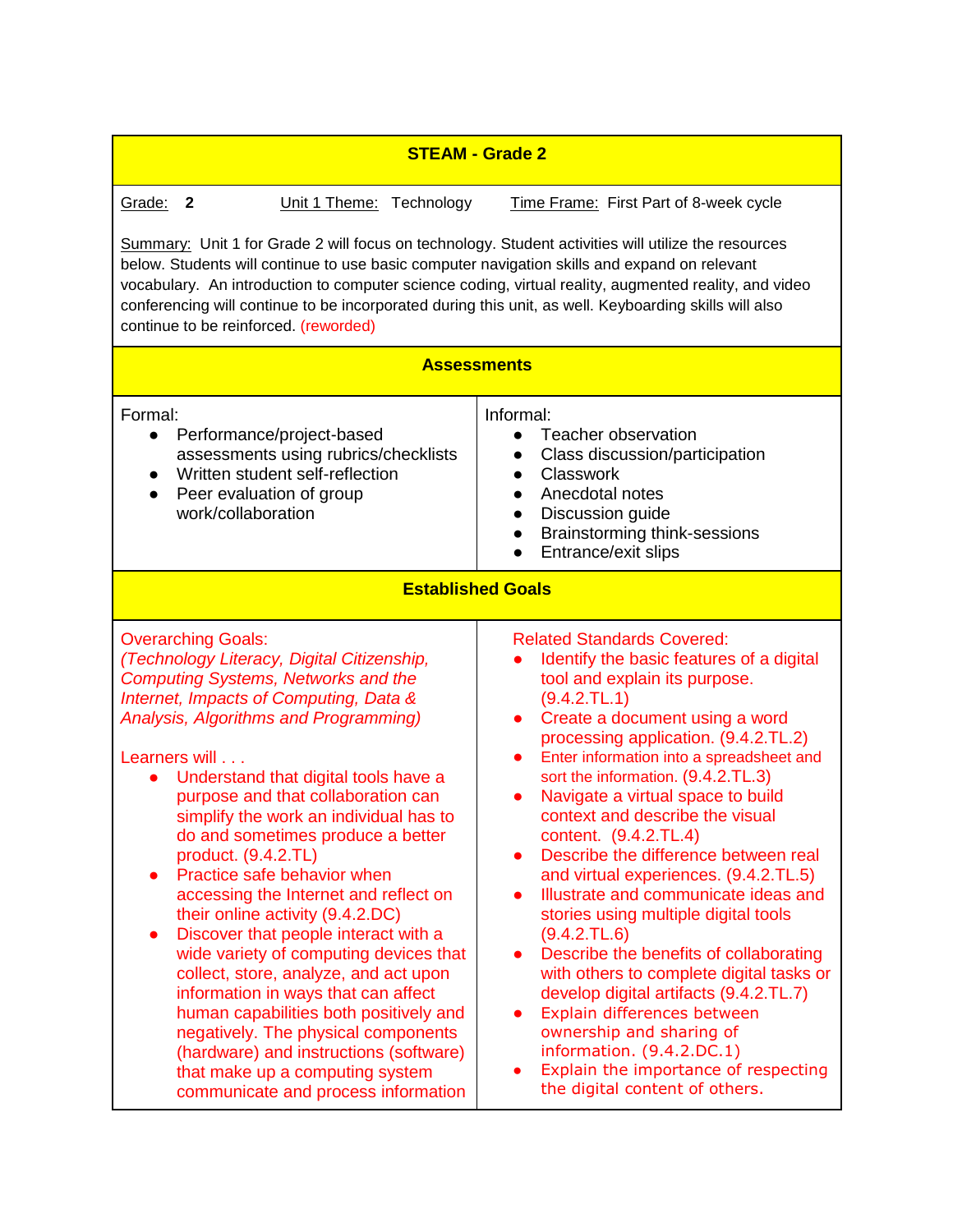| in digital form. (8.1.2.CS)<br>Understand that computing devices<br>typically do not operate in isolation.<br>Networks connect computing devices<br>to share information and resources<br>and are an increasingly integral part of<br>computing. Networks and<br>communication systems provide<br>greater connectivity in the computing<br>world. (8.1.2.NI)<br>Comprehend that computing affects<br>$\bullet$<br>many aspects of the world in both<br>positive and negative ways at local,<br>national, and global levels. Individuals<br>and communities influence computing<br>through their behaviors and cultural<br>and social interactions, and, in turn,<br>computing influences new cultural<br>practices. (8.1.2.IC)<br>Discover that computing systems exist<br>to process data. The amount of digital<br>data generated in the world is rapidly<br>expanding, so the need to process<br>data effectively is increasingly<br>important. Data is collected and stored<br>so that it can be analyzed to better<br>understand the world and make more<br>accurate predictions. (8.1.2.DA) | (9.4.2.DC.2)<br>Explain how to be safe online and<br>follow safe practices when using the<br>internet (9.4.2.DC.3)<br>Compare information that should be<br>$\bullet$<br>kept private to information that<br>might be made public. (9.4.2.DC.4)<br>Explain what a digital footprint is<br>$\bullet$<br>and how it is created. (9.4.2.DC.5)<br>Identify respectful and responsible<br>$\bullet$<br>ways to communicate in digital<br>environments. (9.4.2.DC.6)<br>Select and operate computing devices<br>$\bullet$<br>that perform a variety of tasks<br>accurately and quickly based on user<br>needs and preferences. (8.1.2.CS.1)<br>Explain the functions of common<br>$\bullet$<br>software and hardware components of<br>computing systems. (8.1.2.CS.2)<br>Describe basic hardware and software<br>problems using accurate terminology<br>(8.1.2.CS.3)<br>Model and describe how individuals<br>use computers to connect to other<br>individuals, places, information, and<br>ideas through a network. (8.1.2.NI.1)<br>Describe how the Internet enables<br>$\bullet$<br>individuals to connect with others<br>worldwide. (8.1.2.NI.2)<br>Connecting devices to a network or<br>$\bullet$<br>the Internet provides great benefits,<br>but care must be taken to use<br>authentication measures, such as<br>strong passwords, to protect devices<br>and information from unauthorized<br>access. (8.1.2.NI.3 and 8.1.2.NI.4)<br>Compare how individuals live and<br>work before and after the<br>implementation of new computing<br>technology. $(8.1.2.1C.1)$<br>Store, copy, search, retrieve, modify,<br>$\bullet$<br>and delete data using a computing<br>device. (8.1.2.DA.2)<br>Data can be used to make predictions<br>about the world. (8.1.2.DA.3 and<br>$8.1.2$ , DA.4) |
|---------------------------------------------------------------------------------------------------------------------------------------------------------------------------------------------------------------------------------------------------------------------------------------------------------------------------------------------------------------------------------------------------------------------------------------------------------------------------------------------------------------------------------------------------------------------------------------------------------------------------------------------------------------------------------------------------------------------------------------------------------------------------------------------------------------------------------------------------------------------------------------------------------------------------------------------------------------------------------------------------------------------------------------------------------------------------------------------------|------------------------------------------------------------------------------------------------------------------------------------------------------------------------------------------------------------------------------------------------------------------------------------------------------------------------------------------------------------------------------------------------------------------------------------------------------------------------------------------------------------------------------------------------------------------------------------------------------------------------------------------------------------------------------------------------------------------------------------------------------------------------------------------------------------------------------------------------------------------------------------------------------------------------------------------------------------------------------------------------------------------------------------------------------------------------------------------------------------------------------------------------------------------------------------------------------------------------------------------------------------------------------------------------------------------------------------------------------------------------------------------------------------------------------------------------------------------------------------------------------------------------------------------------------------------------------------------------------------------------------------------------------------------------------------------------------------------------------------------------------------------------------------------|
| <b>Desired Results</b>                                                                                                                                                                                                                                                                                                                                                                                                                                                                                                                                                                                                                                                                                                                                                                                                                                                                                                                                                                                                                                                                            |                                                                                                                                                                                                                                                                                                                                                                                                                                                                                                                                                                                                                                                                                                                                                                                                                                                                                                                                                                                                                                                                                                                                                                                                                                                                                                                                                                                                                                                                                                                                                                                                                                                                                                                                                                                          |
| <b>Enduring Understandings:</b>                                                                                                                                                                                                                                                                                                                                                                                                                                                                                                                                                                                                                                                                                                                                                                                                                                                                                                                                                                                                                                                                   | <b>Essential Questions:</b>                                                                                                                                                                                                                                                                                                                                                                                                                                                                                                                                                                                                                                                                                                                                                                                                                                                                                                                                                                                                                                                                                                                                                                                                                                                                                                                                                                                                                                                                                                                                                                                                                                                                                                                                                              |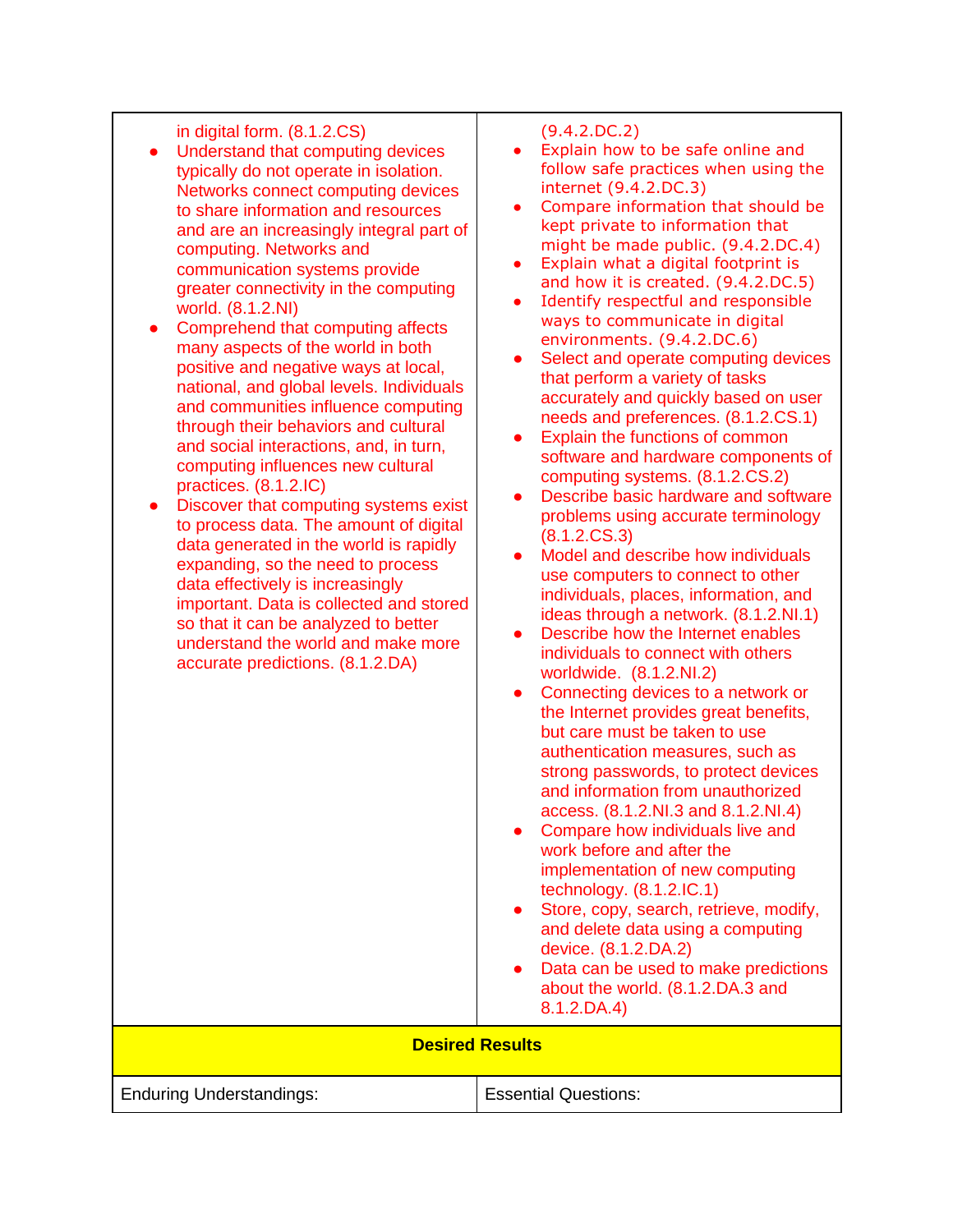| Students will be able to demonstrate<br>Grade level appropriate technology<br>$\bullet$<br>vocabulary<br>The ability to understand and use the<br>$\bullet$<br>features of an operating system and<br>the ability to input text and data<br>The ability to use/create grade<br>$\bullet$<br>appropriate documents<br>The ability to create graphic<br>$\bullet$<br>organizers<br>The ability to discuss the uses of<br>$\bullet$<br>technology at home and at school<br>The ability to produce and interpret<br>$\bullet$<br>graphs and charts by entering data<br>into a spreadsheet<br>The ability to appropriately use a<br>search engine to facilitate research                      | How can I use technology to<br>$\bullet$<br>communicate my ideas?<br>What can I learn about the global<br>$\bullet$<br>community by sharing ideas with<br>students in other states/countries?<br>Why is it important to be a good digital<br>$\bullet$<br>citizen, both at home and at school?<br>How does computer science affect our<br>lives and future careers globally?                                                                                                                                                  |  |
|------------------------------------------------------------------------------------------------------------------------------------------------------------------------------------------------------------------------------------------------------------------------------------------------------------------------------------------------------------------------------------------------------------------------------------------------------------------------------------------------------------------------------------------------------------------------------------------------------------------------------------------------------------------------------------------|-------------------------------------------------------------------------------------------------------------------------------------------------------------------------------------------------------------------------------------------------------------------------------------------------------------------------------------------------------------------------------------------------------------------------------------------------------------------------------------------------------------------------------|--|
| <b>Instructional Plan</b>                                                                                                                                                                                                                                                                                                                                                                                                                                                                                                                                                                                                                                                                |                                                                                                                                                                                                                                                                                                                                                                                                                                                                                                                               |  |
| <b>Suggested Activities:</b><br><b>Review Google Suite</b><br>Username and password<br>$\bigcirc$<br>Login procedures<br>$\bigcirc$<br><b>Continue introducing Google Suite</b><br>apps (Classroom, Docs, Slides,<br>Drawing, Sheets)<br><b>Computer Science Coding</b><br>Coding and unplugged coding<br>$\circ$<br><b>Ozobots</b><br>$\circ$<br><b>Online Safety/Netiquette</b><br>Continued development of technology<br>terminology<br>Continued keyboard layout awareness<br>(end punctuation, commas, tab key,<br>$etc.$ )<br>Web navigation (using shortcuts on<br>school website)<br>Apps: Quiver, ChatterPix, Wonder<br>0<br><b>Workshop tools</b><br><b>Keyboarding skills</b> | <b>Possible Resources:</b><br>Google Drive, Docs, Classroom,<br>$\bullet$<br>Drawing, Slides, Sheets<br>Coding (code.org, kodable.com)<br>$\bullet$<br>Google Chrome<br>$\bullet$<br>Teacher selected websites for content<br>$\bullet$<br>reinforcement (abcya.com,<br>digipuzzle.com, pre-selected websites<br>depending on season and content)<br>NetSmartz, Common Sense<br>$\bullet$<br><b>Dance Mat Typing</b><br><b>Coding Mice</b><br>Let's Go Code Activity Set<br>Dash robots<br><b>iPads</b><br><b>Chromebooks</b> |  |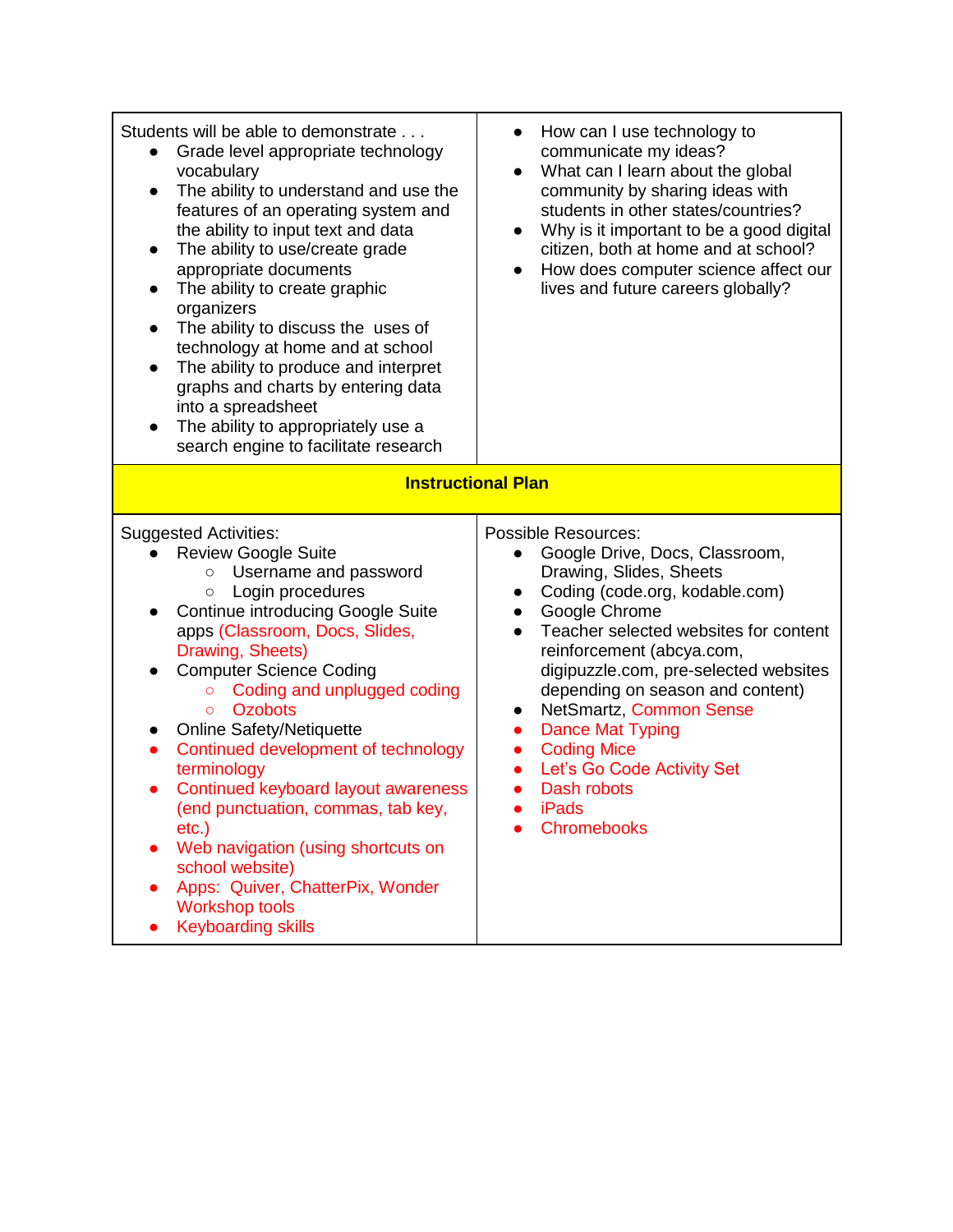| <b>STEAM - Grade 2</b>                                                                                                                                                                                                                                                                                                                                                                                                                     |                                                                                                                                                                                                                                                                                                                                                                                            |  |
|--------------------------------------------------------------------------------------------------------------------------------------------------------------------------------------------------------------------------------------------------------------------------------------------------------------------------------------------------------------------------------------------------------------------------------------------|--------------------------------------------------------------------------------------------------------------------------------------------------------------------------------------------------------------------------------------------------------------------------------------------------------------------------------------------------------------------------------------------|--|
| Grade: 2<br>Unit 2 Theme: Science (Earth)                                                                                                                                                                                                                                                                                                                                                                                                  | Time Frame: 2nd Part of 8-week cycle                                                                                                                                                                                                                                                                                                                                                       |  |
| Unit 2 for Grade 2 will focus on science. Students will use the resources listed below to<br><u>Summary:</u><br>use the scientific process for solving using problem based learning. Students will use the science and<br>engineering practices, disciplinary core ideas, and cross cutting concepts to demonstrate their<br>understanding of the scientific process.                                                                      |                                                                                                                                                                                                                                                                                                                                                                                            |  |
|                                                                                                                                                                                                                                                                                                                                                                                                                                            | <b>Assessments</b>                                                                                                                                                                                                                                                                                                                                                                         |  |
| Formal:<br>Performance/project-based<br>$\bullet$<br>assessments using rubrics/checklists<br>Written student self-reflection<br>$\bullet$<br>Peer evaluation of group<br>$\bullet$<br>work/collaboration                                                                                                                                                                                                                                   | Informal:<br>Teacher observation<br>Class discussion/participation<br>Classwork<br>$\bullet$<br>Anecdotal notes<br>$\bullet$<br>Discussion guide<br>$\bullet$<br>Brainstorming think-sessions<br>$\bullet$<br>Entrance/exit slips                                                                                                                                                          |  |
| <b>Established Goals</b>                                                                                                                                                                                                                                                                                                                                                                                                                   |                                                                                                                                                                                                                                                                                                                                                                                            |  |
| <b>Overarching Goals:</b><br>Learners will<br>Compare multiple solutions designed<br>$\bullet$<br>to slow or prevent wind or water from<br>changing the shape of the land (2-<br>ESS2-1.).<br>Develop a model to represent the<br>$\bullet$<br>shapes and kinds of land and bodies<br>of water in an area (2-ESS2-2).<br>Obtain information to identify where<br>water is found on Earth and that it can<br>be solid or liquid (2-ESS2-3). | <b>Related Standards Covered:</b><br>Wind and water can change the shape<br>of the land. (2- ESS2-1).<br>Maps show where things are located.<br>$\bullet$<br>One can map the shapes and kinds of<br>land and water in any area. (2-ESS2-<br>2).<br>Water is found in the ocean, rivers,<br>$\bullet$<br>lakes, and ponds. Water exists as<br>solid ice and in liquid form. (2-ESS2-<br>3). |  |
| <b>Desired Results</b>                                                                                                                                                                                                                                                                                                                                                                                                                     |                                                                                                                                                                                                                                                                                                                                                                                            |  |
| <b>Enduring Understandings:</b><br>Students will be able to demonstrate<br>Following established STEAM Lab<br>$\bullet$<br>rules and procedures ensures that<br>students and faculty remain safe and<br>increases the likelihood that<br>challenges are met successfully.<br>Scientists take on specific<br>responsibilities in order to contribute<br>to the success of the overall                                                       | <b>Essential Questions:</b><br>How do we use the STEAM Lab and<br>its equipment safely for science?<br>How do we work together to meet our<br>$\bullet$<br>goals as scientists?<br>What are the steps of the scientific<br>process?<br>What are different solutions designed<br>to prevent wind or water changing the<br>shape of land?                                                    |  |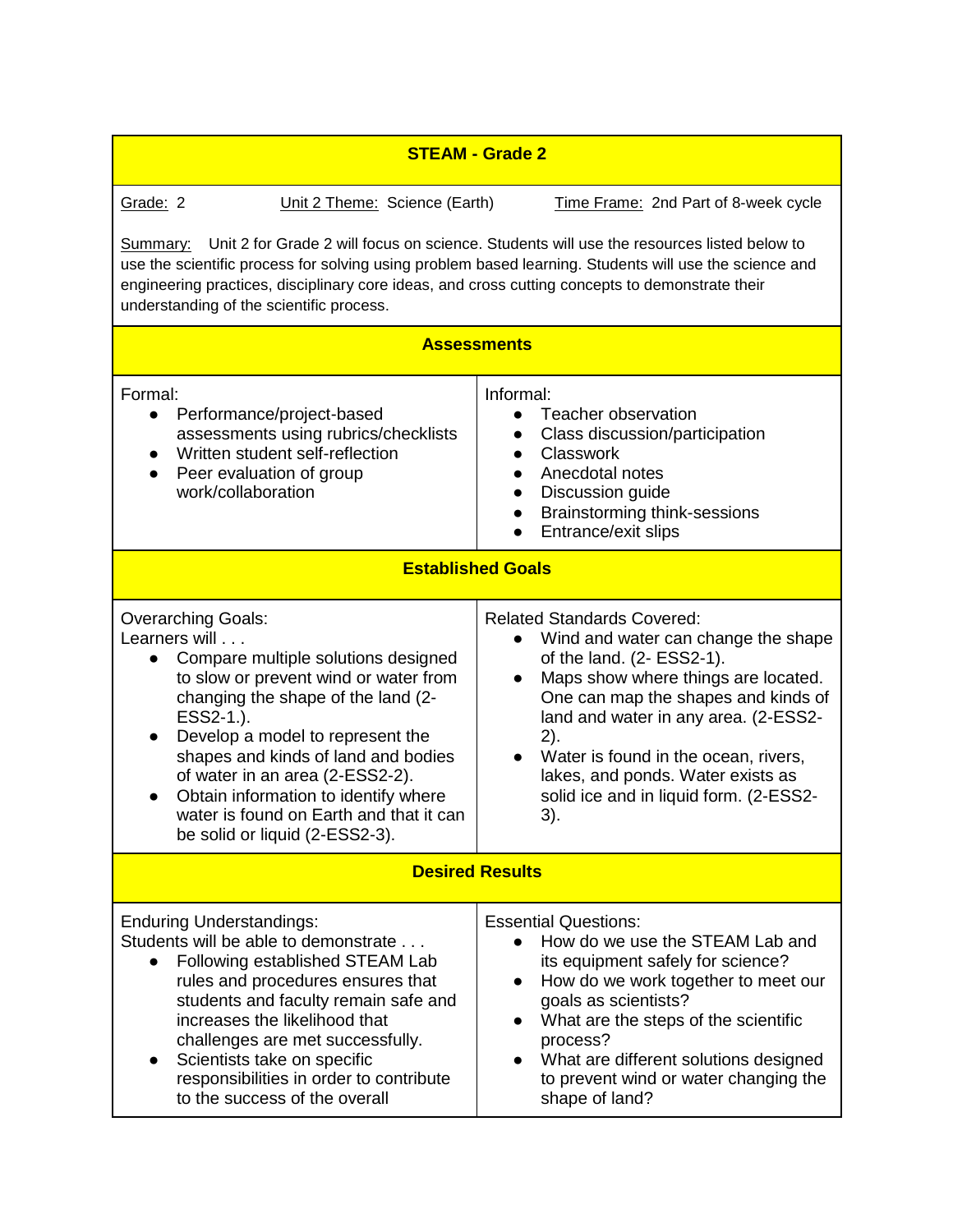| challenge.<br>The Scientific Process involves asking<br>questions, imagining possible<br>solutions, planning a course of action,<br>creating and testing a process or<br>prototype, and analyzing results in<br>order to make design improvements.<br>Patterns in the natural world can be<br>observed.<br>Things may change slowly or rapidly<br>such as erosion of rocks, glaciers<br>melting, volcanic explosions, and<br>earthquakes.<br>Humans have designed multiple<br>$\bullet$<br>solutions to slow or prevent wind or<br>water from changing the shape of the<br>land, such as windbreaks, shrubs,<br>grass and trees. | How can a map represent the shape<br>and kind of water in a specified area?<br>Where and why is water on Earth<br>found in both solid and liquid form?                        |
|----------------------------------------------------------------------------------------------------------------------------------------------------------------------------------------------------------------------------------------------------------------------------------------------------------------------------------------------------------------------------------------------------------------------------------------------------------------------------------------------------------------------------------------------------------------------------------------------------------------------------------|-------------------------------------------------------------------------------------------------------------------------------------------------------------------------------|
|                                                                                                                                                                                                                                                                                                                                                                                                                                                                                                                                                                                                                                  | <b>Instructional Plan</b>                                                                                                                                                     |
| <b>Suggested Activities:</b><br><b>STEAM Lab Safety</b><br>If you floated down a river?<br>Why is there sand at the beach?<br>What is strong enough to make a<br>canyon?<br><b>Preventing Wind Erosion</b><br><b>Effects of Wind and Water</b>                                                                                                                                                                                                                                                                                                                                                                                   | Resources:<br><b>Lab Overview</b><br>Mysteryscience.com lesson plans<br>YouTube introduction/background<br>videos<br><b>Supporting literature</b><br>Wind Erosion lesson plan |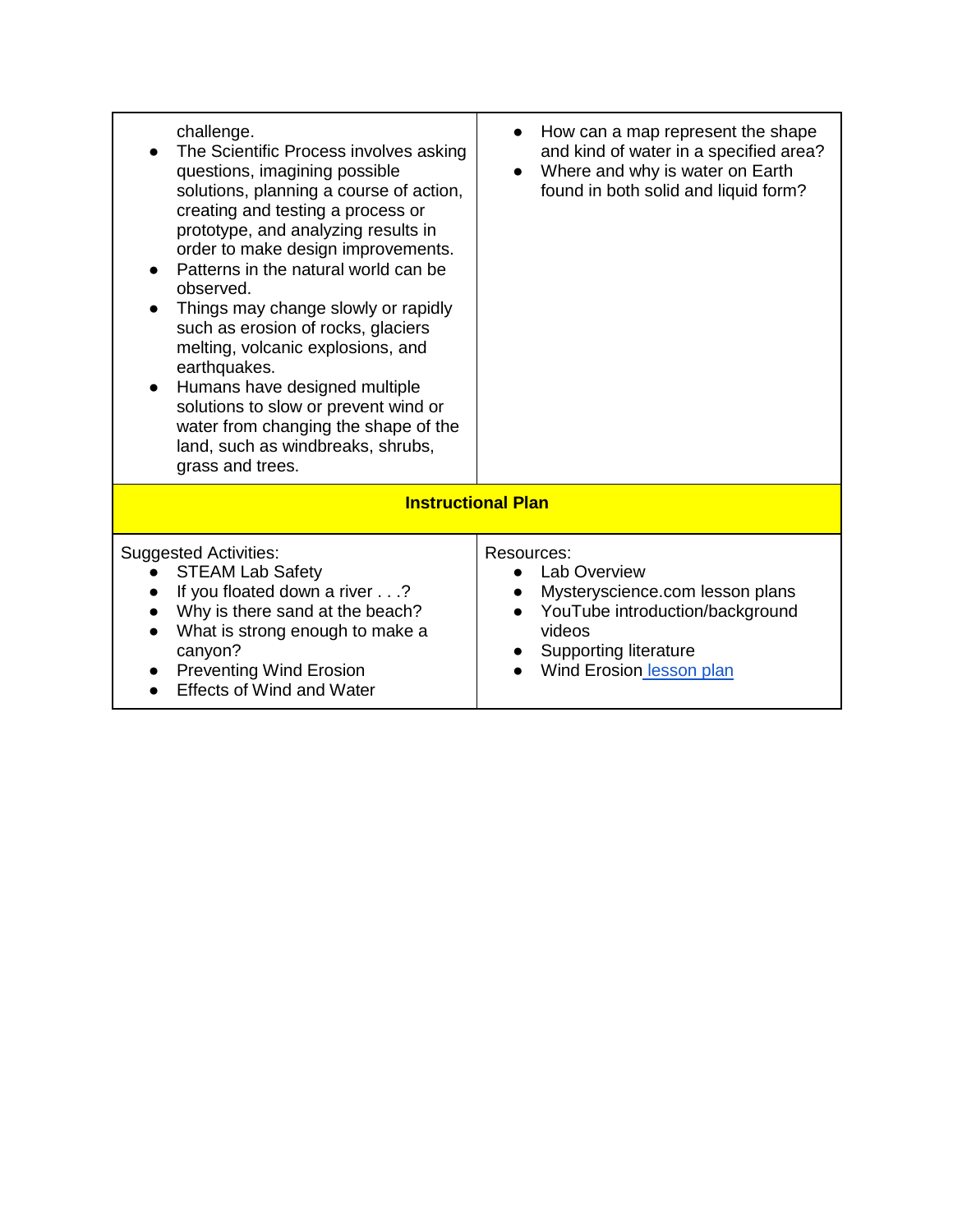| <b>STEAM - Grade 2</b>                                                                                                                                                                                                                                                                                                                                                                                                                                                                                                                                                                                                                                                                                                                                                                                                                                                                                   |                                                                                                                                                                                                                                                                                                                                                                                                                                                                                                                                                                                                                                                                                                                                                                                                                                                                                                                          |  |
|----------------------------------------------------------------------------------------------------------------------------------------------------------------------------------------------------------------------------------------------------------------------------------------------------------------------------------------------------------------------------------------------------------------------------------------------------------------------------------------------------------------------------------------------------------------------------------------------------------------------------------------------------------------------------------------------------------------------------------------------------------------------------------------------------------------------------------------------------------------------------------------------------------|--------------------------------------------------------------------------------------------------------------------------------------------------------------------------------------------------------------------------------------------------------------------------------------------------------------------------------------------------------------------------------------------------------------------------------------------------------------------------------------------------------------------------------------------------------------------------------------------------------------------------------------------------------------------------------------------------------------------------------------------------------------------------------------------------------------------------------------------------------------------------------------------------------------------------|--|
| Grade: 2<br>Unit 3 Theme: Engineering                                                                                                                                                                                                                                                                                                                                                                                                                                                                                                                                                                                                                                                                                                                                                                                                                                                                    | Time Frame: Third Part of 8-week cycle                                                                                                                                                                                                                                                                                                                                                                                                                                                                                                                                                                                                                                                                                                                                                                                                                                                                                   |  |
| Summary: Unit 3 for Grade 2 will focus on engineering. Students will use the engineering aspect of<br>science to think critically and incorporate mathematics to develop new ideas, products, and<br>technologies, often to make life simpler or more efficient. The Engineer Design Process (EDP) and its<br>components will be introduced and utilized. (reworded)                                                                                                                                                                                                                                                                                                                                                                                                                                                                                                                                     |                                                                                                                                                                                                                                                                                                                                                                                                                                                                                                                                                                                                                                                                                                                                                                                                                                                                                                                          |  |
|                                                                                                                                                                                                                                                                                                                                                                                                                                                                                                                                                                                                                                                                                                                                                                                                                                                                                                          | <b>Assessments</b>                                                                                                                                                                                                                                                                                                                                                                                                                                                                                                                                                                                                                                                                                                                                                                                                                                                                                                       |  |
| Formal:<br>Performance/project-based<br>$\bullet$<br>assessments using rubrics/checklists<br>Written student self-reflection<br>Peer evaluation of group<br>$\bullet$<br>work/collaboration                                                                                                                                                                                                                                                                                                                                                                                                                                                                                                                                                                                                                                                                                                              | Informal:<br>Teacher observation<br>$\bullet$<br>Class discussion/participation<br>Classwork<br>Anecdotal notes<br>$\bullet$<br>Discussion guide<br>$\bullet$<br>Brainstorming think-sessions<br>$\bullet$<br>Entrance/exit slips                                                                                                                                                                                                                                                                                                                                                                                                                                                                                                                                                                                                                                                                                        |  |
| <b>Established Goals</b>                                                                                                                                                                                                                                                                                                                                                                                                                                                                                                                                                                                                                                                                                                                                                                                                                                                                                 |                                                                                                                                                                                                                                                                                                                                                                                                                                                                                                                                                                                                                                                                                                                                                                                                                                                                                                                          |  |
| <b>Overarching Goals:</b><br>(Engineering Design, Interaction of<br><b>Technology and Humans, Nature of</b><br>Technology, Effects of Technology on the<br><b>Natural World, Ethics and Culture)</b><br>Learners will<br>Ask questions, make observations,<br>$\bullet$<br>and gather information about a<br>situation people want to change to<br>define a simple problem that can be<br>solved through the development of a<br>new or improved object or tool. (K-2-<br><b>ETS1-1)</b><br>Develop a simple sketch, drawing, or<br>$\bullet$<br>physical model to illustrate how the<br>shape of an object helps it function as<br>needed to solve a given problem. (K-<br>$2-ETS1-2)$<br>Analyze data from tests of two objects<br>designed to solve the same problem<br>to compare the strengths and<br>weaknesses of how each performs.<br>$(K-2-ETS1-3)$<br><b>Discover that Engineering Design</b> | <b>Related Standards Covered:</b><br>A situation that people want to change<br>or create can be approached as a<br>problem to be solved through<br>engineering. (K-2-ETS1-1)<br>Asking questions, making<br>$\bullet$<br>observations, and gathering<br>information are helpful in thinking<br>about problems. (K-2-ETS1-1)<br>Designs can be conveyed through<br>sketches, drawings, or physical<br>models. These representations are<br>useful in communicating ideas for a<br>problem's solutions to other people.<br>$(K-2-ETS1-2)$<br>Select and use appropriate tools and<br>$\bullet$<br>materials to build a product using the<br>design process. (8.2.2.ED.3)<br>Identify constraints and their role in<br>the engineering design process.<br>(8.2.2.ED.4)<br>Identify how technology impacts or<br>improves life. (8.2.2.ITH.3)<br>Design a solution to a problem<br>$\bullet$<br>affecting the community in a |  |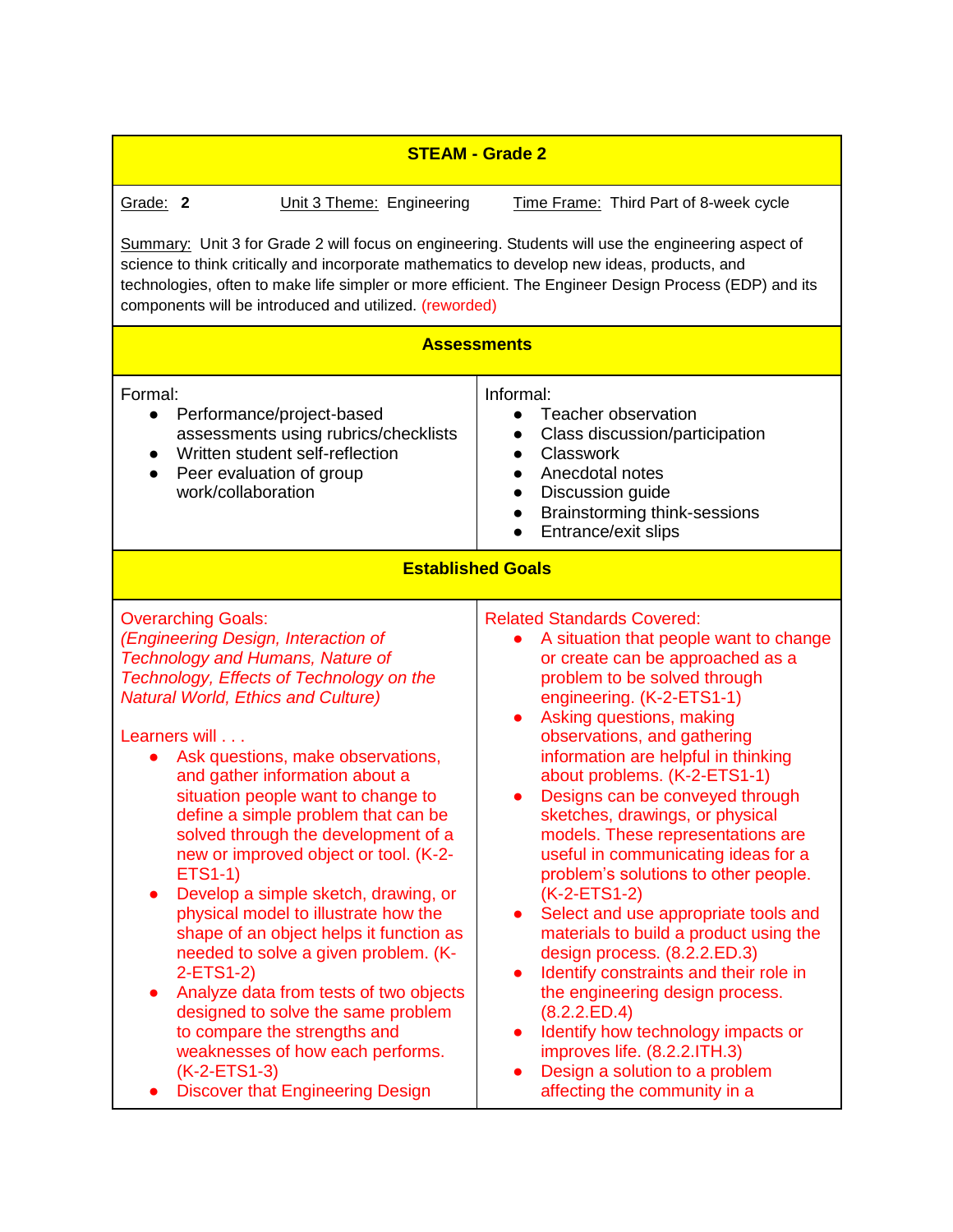| allows for the effective and efficient<br>development of products and<br>systems. (8.2.2.ED)<br>Understand the ways society drives<br>the improvement and creation of new                                                                                                                                                                                                                                                                                                                                                                                                                                                                                                                                                                                                                                                                                                                                        | collaborative team and explain the<br>intended impact of the solution.<br>(8.2.2.1TH.5)<br>Brainstorm how to build a product,<br>$\bullet$<br>improve a designed product, fix a                                                                                                                                                                                           |
|------------------------------------------------------------------------------------------------------------------------------------------------------------------------------------------------------------------------------------------------------------------------------------------------------------------------------------------------------------------------------------------------------------------------------------------------------------------------------------------------------------------------------------------------------------------------------------------------------------------------------------------------------------------------------------------------------------------------------------------------------------------------------------------------------------------------------------------------------------------------------------------------------------------|---------------------------------------------------------------------------------------------------------------------------------------------------------------------------------------------------------------------------------------------------------------------------------------------------------------------------------------------------------------------------|
| technologies, and how technologies<br>both serve and change society.<br>(8.2.2.1TH)<br>Understand that the expansion and<br>$\bullet$<br>redistribution of the human population<br>affects patterns of settlement,<br>environmental changes, and resource<br>use. Patterns and movements of<br>population also relate to physical<br>phenomena including climate<br>variability, landforms, and locations of<br>various natural hazards and their<br>effects on population size,<br>composition, and distribution.<br>(8.2.2.NT)<br>Discover the positive and negative<br>ways that technologies affect the<br>natural world. (8.2.2.ETW)<br>Realize the profound effects that<br>$\bullet$<br>technologies have on people, how<br>those effects can widen or narrow<br>disparities, and the responsibility that<br>people have for the societal<br>consequences of their technological<br>decisions. (8.2.2.EC) | product that has stopped working, or<br>solve a simple problem. (8.2.2.NT.2)<br>Explain how the disposal of or reusing<br>$\bullet$<br>a product affects the local and global<br>environment. (8.2.2.ETW.4)                                                                                                                                                               |
|                                                                                                                                                                                                                                                                                                                                                                                                                                                                                                                                                                                                                                                                                                                                                                                                                                                                                                                  | <b>Desired Results</b>                                                                                                                                                                                                                                                                                                                                                    |
| <b>Enduring Understandings:</b><br>Students will be able to demonstrate<br>The shape and stability of structures<br>of natural and designed objects are<br>related to their function(s)<br>How to solve a problem through<br>$\bullet$<br>engineering<br>The use of questioning, observing,<br>and gathering information to help<br>solve problems<br>Designs can be conveyed through<br>$\bullet$<br>sketches, drawings, or physical<br>models and will aid in communicating<br>with others<br>Comparing and testing designs is a<br>$\bullet$<br>useful way to determine the best                                                                                                                                                                                                                                                                                                                              | <b>Essential Questions:</b><br>How does sketching or creating a<br>model to illustrate its shape help solve<br>a given problem?<br>How does testing a model determine<br>$\bullet$<br>its strengths and weaknesses in<br>solving a given problem?<br>How are asking questions, gathering<br>information, and making observations<br>helpful when thinking about problems? |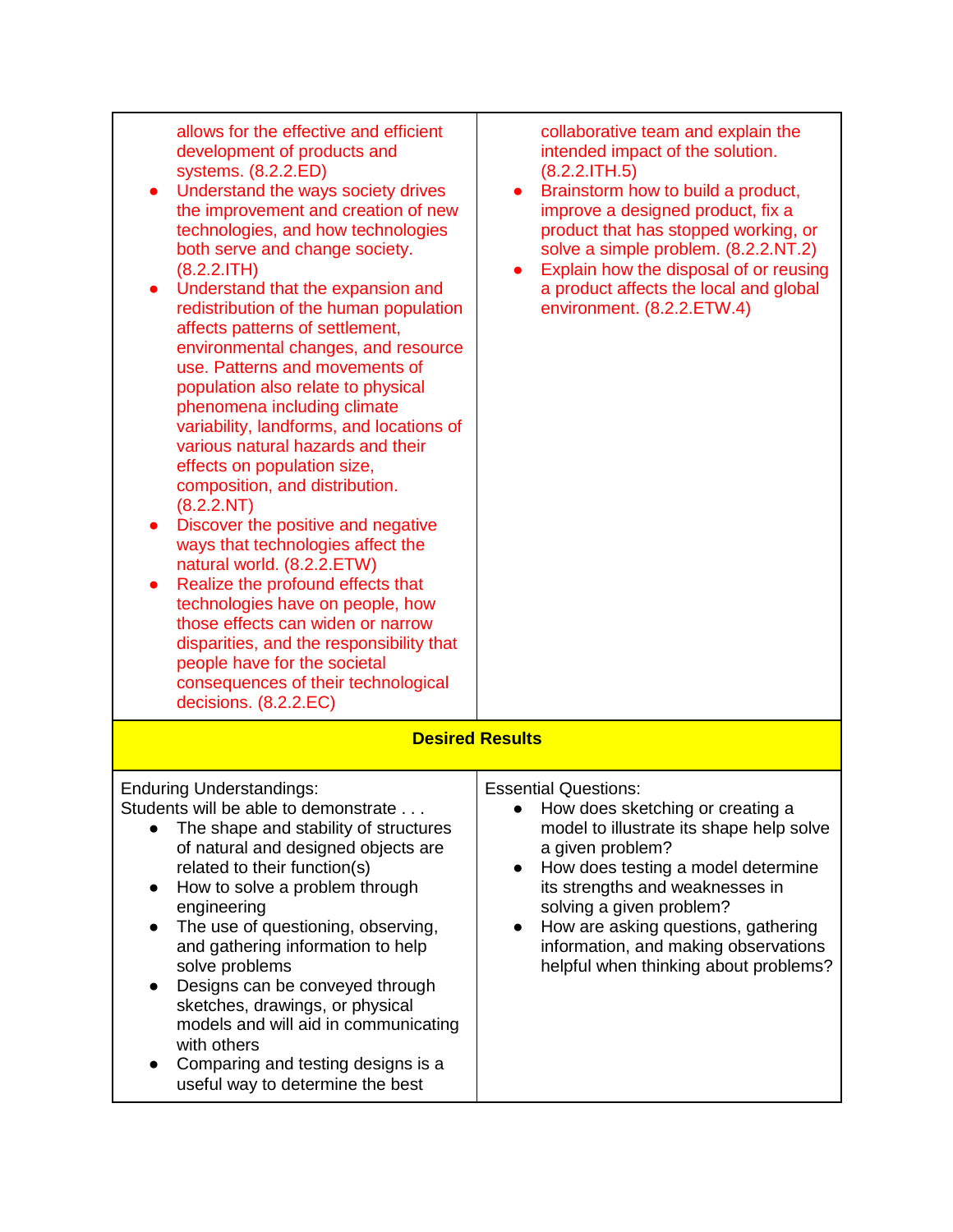| solution to a problem                                                                                                                                                                                                                                                                                                                                                                                                                                                                                                              |                                                                                                                                                                                                                                                                                                                                                                                                                                                                                                                                                                                                  |  |
|------------------------------------------------------------------------------------------------------------------------------------------------------------------------------------------------------------------------------------------------------------------------------------------------------------------------------------------------------------------------------------------------------------------------------------------------------------------------------------------------------------------------------------|--------------------------------------------------------------------------------------------------------------------------------------------------------------------------------------------------------------------------------------------------------------------------------------------------------------------------------------------------------------------------------------------------------------------------------------------------------------------------------------------------------------------------------------------------------------------------------------------------|--|
| <b>Instructional Plan</b>                                                                                                                                                                                                                                                                                                                                                                                                                                                                                                          |                                                                                                                                                                                                                                                                                                                                                                                                                                                                                                                                                                                                  |  |
| <b>Suggested Activities:</b><br><b>Engineer Design Challenges (paired with</b><br>literature)<br>Sky Boys - building tall structures<br>21 Elephants - building bridges<br>The Dot - creativity challenges<br>Rosie Revere Engineer - learning from<br>mistakes<br>The Gingerbread Man - build a<br>disguise<br>Snowflake Bentley - snowflake and<br>snowman challenges<br>The Three Little Pigs - build a sturdy<br>structure<br>Marble mazes<br><b>The Sturdy Swine</b><br><b>Build a Community</b><br><b>Paper Towel Towers</b> | Resources:<br>Challenge supplies may include: craft<br>$\bullet$<br>ticks, rubber bands, clothespins,<br>binder clips, construction paper, glue,<br>tape, pipe cleaners, paper towel rolls,<br>coffee filters, etc.<br>Websites for reference:<br>www.sciencea-z.com<br>$\circ$<br>www.education.com<br>$\circ$<br>www.youtube.com<br>$\circ$<br>www.science4us.com<br>$\circ$<br>www.SciShowKids.com<br>$\circ$<br>www.betterlesson.com<br>$\circ$<br>www.thestemlabratory.com<br>$\circ$<br>www.teachengineering.org<br>$\circ$<br>http://www.eie.org/<br>$\circ$<br><b>Related literature</b> |  |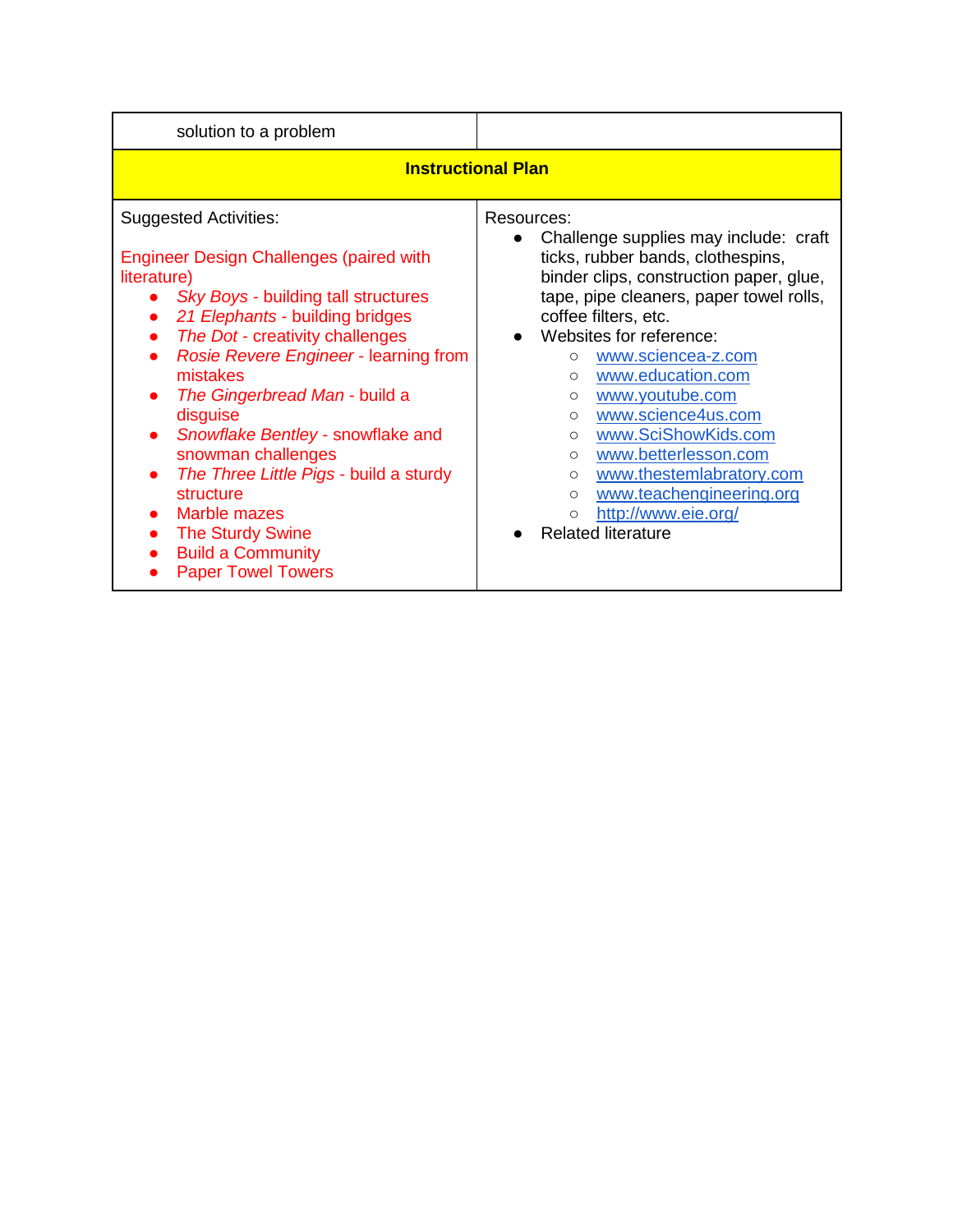| <b>STEAM - Grade 3</b>                                                                                                                                                                                                                                                                                                                                                                                                                                                                                                                                                                                                                                                                                                                                                                                                                                                                                                                                                                  |                                                                                                                                                                                                                                                                                                                                                                                                                                                                                                                                                                                                                                                                                                                                                                                                                                                             |  |
|-----------------------------------------------------------------------------------------------------------------------------------------------------------------------------------------------------------------------------------------------------------------------------------------------------------------------------------------------------------------------------------------------------------------------------------------------------------------------------------------------------------------------------------------------------------------------------------------------------------------------------------------------------------------------------------------------------------------------------------------------------------------------------------------------------------------------------------------------------------------------------------------------------------------------------------------------------------------------------------------|-------------------------------------------------------------------------------------------------------------------------------------------------------------------------------------------------------------------------------------------------------------------------------------------------------------------------------------------------------------------------------------------------------------------------------------------------------------------------------------------------------------------------------------------------------------------------------------------------------------------------------------------------------------------------------------------------------------------------------------------------------------------------------------------------------------------------------------------------------------|--|
| Grade:<br>Unit 1 Theme: Technology<br>Time Frame: First Part of 8-week cycle<br>3<br>Summary: Unit 1 for Grade 3 will focus on technology. Student activities will utilize the resources<br>below. Students will continue to use basic computer navigation skills and expand on relevant<br>vocabulary. An introduction to computer science coding, virtual reality, augmented reality, and video<br>conferencing will continue to be incorporated during this unit, as well. Keyboarding skills will also<br>continue to be reinforced. (reworded)<br><b>Assessments</b>                                                                                                                                                                                                                                                                                                                                                                                                               |                                                                                                                                                                                                                                                                                                                                                                                                                                                                                                                                                                                                                                                                                                                                                                                                                                                             |  |
| Formal:<br>Performance/project-based<br>$\bullet$<br>assessments using rubrics/checklists<br>Written student self-reflection<br>$\bullet$<br>Peer evaluation of group<br>$\bullet$<br>work/collaboration                                                                                                                                                                                                                                                                                                                                                                                                                                                                                                                                                                                                                                                                                                                                                                                | Informal:<br>Teacher observation<br>$\bullet$<br>Class discussion/participation<br>$\bullet$<br>Classwork<br>$\bullet$<br>Anecdotal notes<br>$\bullet$<br>Discussion guide<br>$\bullet$<br>Brainstorming think-sessions<br>Entrance/exit slips                                                                                                                                                                                                                                                                                                                                                                                                                                                                                                                                                                                                              |  |
|                                                                                                                                                                                                                                                                                                                                                                                                                                                                                                                                                                                                                                                                                                                                                                                                                                                                                                                                                                                         | <b>Established Goals</b>                                                                                                                                                                                                                                                                                                                                                                                                                                                                                                                                                                                                                                                                                                                                                                                                                                    |  |
| <b>Overarching Goals:</b><br>Computing devices may be connected<br>$\bullet$<br>to other devices to form a system as a<br>way to extend their capabilities.<br>Software and hardware work together<br>$\bullet$<br>as a system to accomplish tasks (e.g.,<br>sending, receiving, processing, and<br>storing units of information).<br>Shared features allow for common<br>troubleshooting strategies that can be<br>effective for many systems.<br>Distinguishing between public and<br>private information is important for<br>safe and secure online interactions.<br>The development and modification of<br>computing technology is driven by<br>people's needs and wants and can<br>affect individuals differently.<br>Data can be organized, displayed, and<br>$\bullet$<br>presented to highlight relationships.<br>Programs can be broken down into<br>smaller parts to facilitate their design,<br>implementation, and review. Programs<br>can also be created by incorporating | <b>Related Standards Covered</b><br>8.1.5.CS.1: Model how computing<br>$\bullet$<br>devices connect to other components<br>to form a system<br>8.1.5.CS.2: Model how computer<br>$\bullet$<br>software and hardware work together<br>as a system to accomplish tasks.<br>8.1.5.CS.3: Identify potential solutions<br>for simple hardware and software<br>problems using common<br>troubleshooting strategies.<br>8.1.5.NI.2: Describe physical and<br>digital security measures for<br>protecting sensitive personal<br>information.<br>8.1.5.IC.1: Identify computing<br>technologies that have impacted how<br>individuals live and work and describe<br>the factors that influenced the<br>changes.<br>8.1.5.DA.1: Collect, organize, and<br>display data in order to highlight<br>relationships or support a claim.<br>8.1.5.DA.3: Organize and present |  |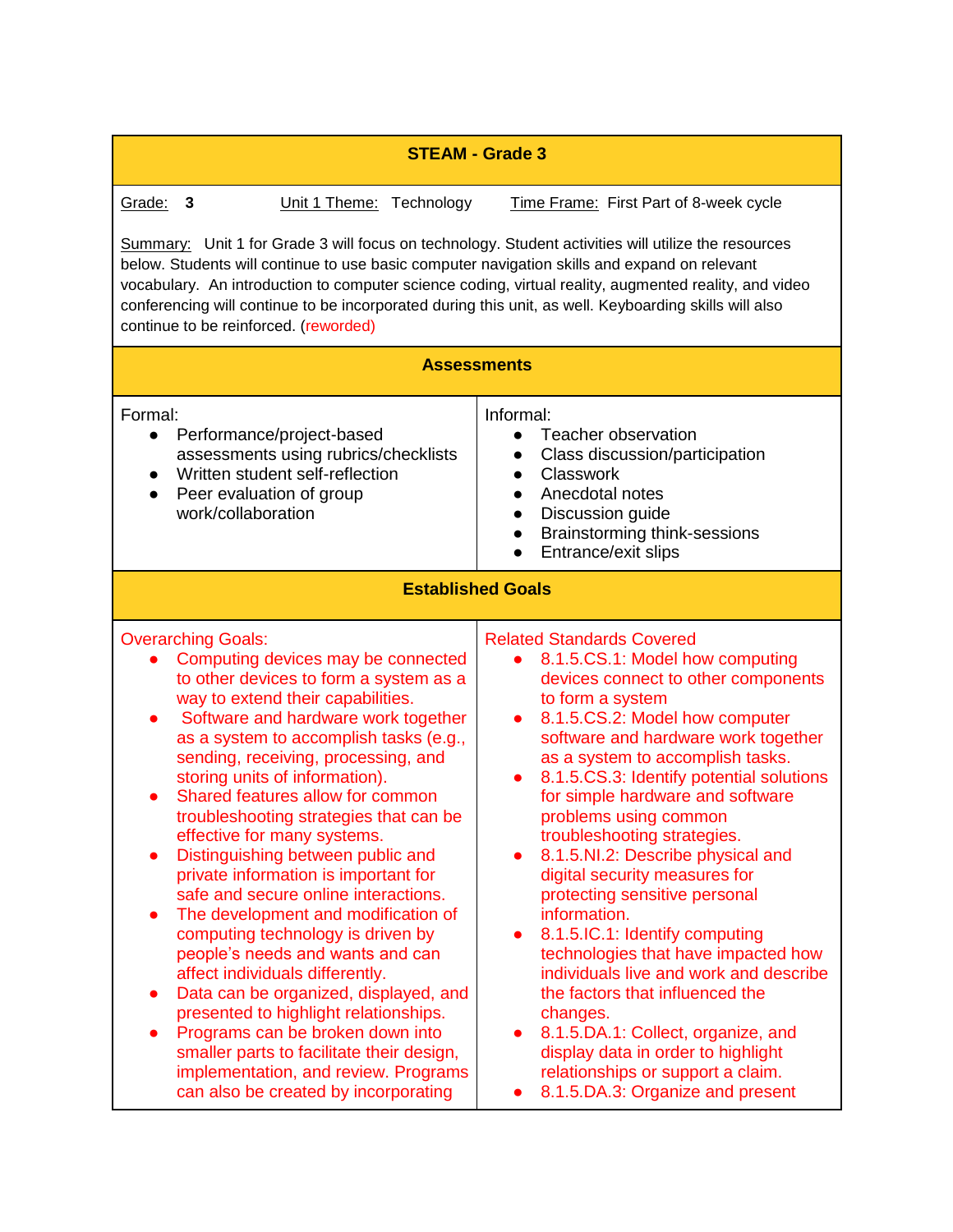| smaller portions of programs that<br>already exist.<br>Technology spurs new businesses<br>$\bullet$<br>and careers.<br><b>Engineers create and modify</b><br>$\bullet$<br>technologies to meet people's needs<br>and wants; scientists ask questions<br>about the natural world.<br>The technology developed for the<br>$\bullet$<br>human designed world can have<br>unintended consequences for the<br>environment.<br>Technology must be continually<br>$\bullet$<br>developed and made more efficient to<br>reduce the need for nonrenewable<br>resources.<br>Technological choices and<br>$\bullet$<br>opportunities vary due to factors such<br>as differences in economic resources,<br>location, and cultural values.<br>Individuals should practice safe<br>$\bullet$<br>behaviors when using the Internet.<br>Collaborating digitally as a team can<br>$\bullet$<br>often develop a better artifact than an<br>individual working alone.<br>Different digital tools have different<br>$\bullet$<br>purposes. | collected data visually to communicate<br>insights gained from different views of<br>the data.<br>8.1.5.AP.4: Break down problems into<br>$\bullet$<br>smaller, manageable sub-problems to<br>facilitate program development.<br>8.1.5.AP.5: Modify, remix, or<br>$\bullet$<br>incorporate pieces of existing<br>programs into one's own work to add<br>additional features or create a new<br>program.<br>8.2.5.ITH.4: Describe a<br>$\bullet$<br>technology/tool that has made the way<br>people live easier or has led to a new<br>business or career.<br>8.2.5.NT.4: Identify how improvement<br>$\bullet$<br>in the understanding of materials<br>science impacts technologies.<br>8.2.5. ETW.1: Describe how resources<br>such as material, energy, information,<br>time, tools, people, and capital are<br>used in products or systems.<br>8.2.5. ETW.3: Explain why human-<br>$\bullet$<br>designed systems, products, and<br>environments need to be constantly<br>monitored, maintained, and improved.<br>9.4.5.DC.1: Explain the need for and<br>$\bullet$<br>use of copyrights<br>9.4.5.DC.3: Distinguish between<br>$\bullet$<br>digital images that can be reused<br>freely and those that have<br>copyright restrictions.<br>$\bullet$<br>9.4.5.TL.1Compare the common uses<br>$\bullet$<br>of at least two different digital tools<br>and identify the advantages and<br>disadvantages of using each.<br>Collaborate digitally to produce an<br>artifact (e.g., 1.2.5CR1d). |
|------------------------------------------------------------------------------------------------------------------------------------------------------------------------------------------------------------------------------------------------------------------------------------------------------------------------------------------------------------------------------------------------------------------------------------------------------------------------------------------------------------------------------------------------------------------------------------------------------------------------------------------------------------------------------------------------------------------------------------------------------------------------------------------------------------------------------------------------------------------------------------------------------------------------------------------------------------------------------------------------------------------------|---------------------------------------------------------------------------------------------------------------------------------------------------------------------------------------------------------------------------------------------------------------------------------------------------------------------------------------------------------------------------------------------------------------------------------------------------------------------------------------------------------------------------------------------------------------------------------------------------------------------------------------------------------------------------------------------------------------------------------------------------------------------------------------------------------------------------------------------------------------------------------------------------------------------------------------------------------------------------------------------------------------------------------------------------------------------------------------------------------------------------------------------------------------------------------------------------------------------------------------------------------------------------------------------------------------------------------------------------------------------------------------------------------------------------------------------------------------------------------------------|
| <b>Desired Results</b>                                                                                                                                                                                                                                                                                                                                                                                                                                                                                                                                                                                                                                                                                                                                                                                                                                                                                                                                                                                                 |                                                                                                                                                                                                                                                                                                                                                                                                                                                                                                                                                                                                                                                                                                                                                                                                                                                                                                                                                                                                                                                                                                                                                                                                                                                                                                                                                                                                                                                                                             |
| <b>Enduring Understandings:</b><br>Students will be able to demonstrate<br>Grade level appropriate technology<br>$\bullet$<br>vocabulary<br>The ability to understand and use the<br>$\bullet$<br>features of an operating system and<br>the ability to input text and data<br>The ability to use/create grade                                                                                                                                                                                                                                                                                                                                                                                                                                                                                                                                                                                                                                                                                                         | <b>Essential Questions:</b><br>How can I use technology to<br>$\bullet$<br>communicate my ideas?<br>What can I learn about the global<br>$\bullet$<br>community by sharing ideas with<br>students in other states/countries?<br>How has the use of digital tools<br>improved opportunities for                                                                                                                                                                                                                                                                                                                                                                                                                                                                                                                                                                                                                                                                                                                                                                                                                                                                                                                                                                                                                                                                                                                                                                                              |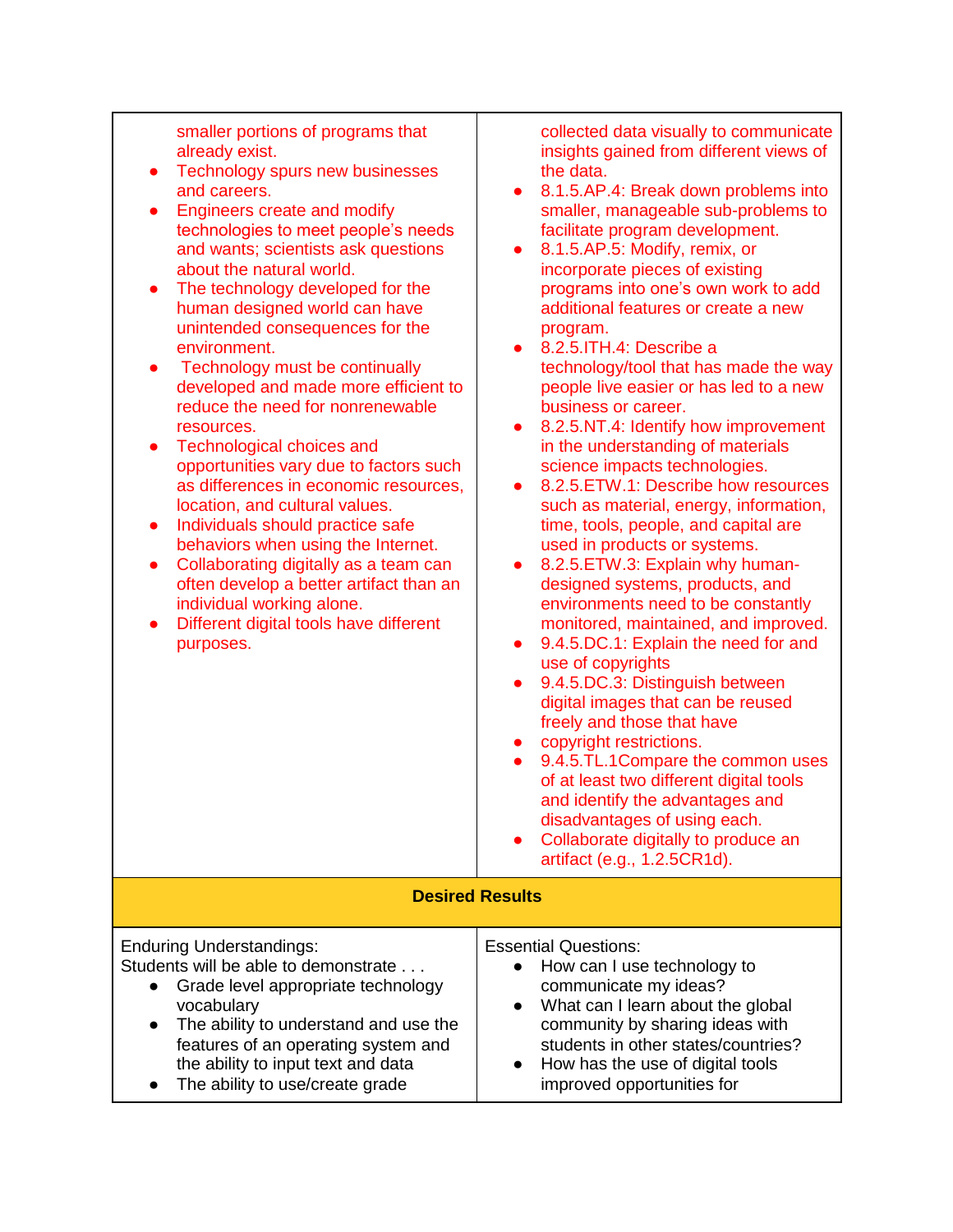| appropriate documents<br>The ability to create graphic<br>$\bullet$<br>organizers<br>The ability to discuss the uses of<br>$\bullet$<br>technology at home and at school<br>The ability to practice safe internet<br>$\bullet$<br>usage<br>The ability to understand the impact of<br>$\bullet$<br>technology on society<br>The ability to recognize and exhibit<br>$\bullet$<br>ethical behaviors when using<br>technology and understand the<br>consequences of misuse<br>Problem solving independently and<br>collaboratively                                                                                                                                                                                  | communication and collaboration?<br>Why is the evaluation and appropriate<br>use of accurate information more<br>important than ever in the<br>technological age?<br>Why is it important to be a good digital<br>$\bullet$<br>citizen, both at home and at school?<br>How does computer science affect our<br>$\bullet$<br>lives and future careers globally?                                                                                                                                                                                                                                            |  |
|-------------------------------------------------------------------------------------------------------------------------------------------------------------------------------------------------------------------------------------------------------------------------------------------------------------------------------------------------------------------------------------------------------------------------------------------------------------------------------------------------------------------------------------------------------------------------------------------------------------------------------------------------------------------------------------------------------------------|----------------------------------------------------------------------------------------------------------------------------------------------------------------------------------------------------------------------------------------------------------------------------------------------------------------------------------------------------------------------------------------------------------------------------------------------------------------------------------------------------------------------------------------------------------------------------------------------------------|--|
| <b>Instructional Plan</b>                                                                                                                                                                                                                                                                                                                                                                                                                                                                                                                                                                                                                                                                                         |                                                                                                                                                                                                                                                                                                                                                                                                                                                                                                                                                                                                          |  |
| <b>Suggested Activities:</b><br>Review login procedures<br>Create username and<br>$\circ$<br>password<br><b>Continue introducing Google Suite</b><br>apps (Classroom, Docs, Slides,<br>Drawing, Sheets)<br><b>Computer Science Coding</b><br>Coding and unplugged coding<br>$\circ$<br><b>Ozobots</b><br>$\Omega$<br><b>Online Safety/Netiquette</b><br>$\bullet$<br>Continued development of technology<br>$\bullet$<br>terminology<br>Continued keyboard layout awareness<br>(end punctuation, commas, tab key,<br>$etc.$ )<br>Web navigation (using shortcuts on<br>school website)<br>Apps: Quiver, ChatterPix, Wonder<br><b>Workshop tools</b><br><b>Keyboarding skills</b><br><b>3D Printer - TinkerCAD</b> | <b>Possible Resources:</b><br>Google Drive, Docs, Classroom,<br>$\bullet$<br>Drawing, Slides, Sheets<br>Coding (code.org, kodable.com, Code<br>$\bullet$<br>Combat)<br>Google Chrome<br>$\bullet$<br>Teacher selected websites for content<br>reinforcement (abcya.com,<br>digipuzzle.com, pre-selected websites<br>depending on season and content)<br><b>NetSmartz, Common Sense</b><br>$\bullet$<br><b>Dance Mat Typing</b><br>$\bullet$<br><b>Coding Mice</b><br>$\bullet$<br>Let's Go Code Activity Set<br>$\bullet$<br>Dash robots<br>$\bullet$<br><b>iPads</b><br>$\bullet$<br><b>Chromebooks</b> |  |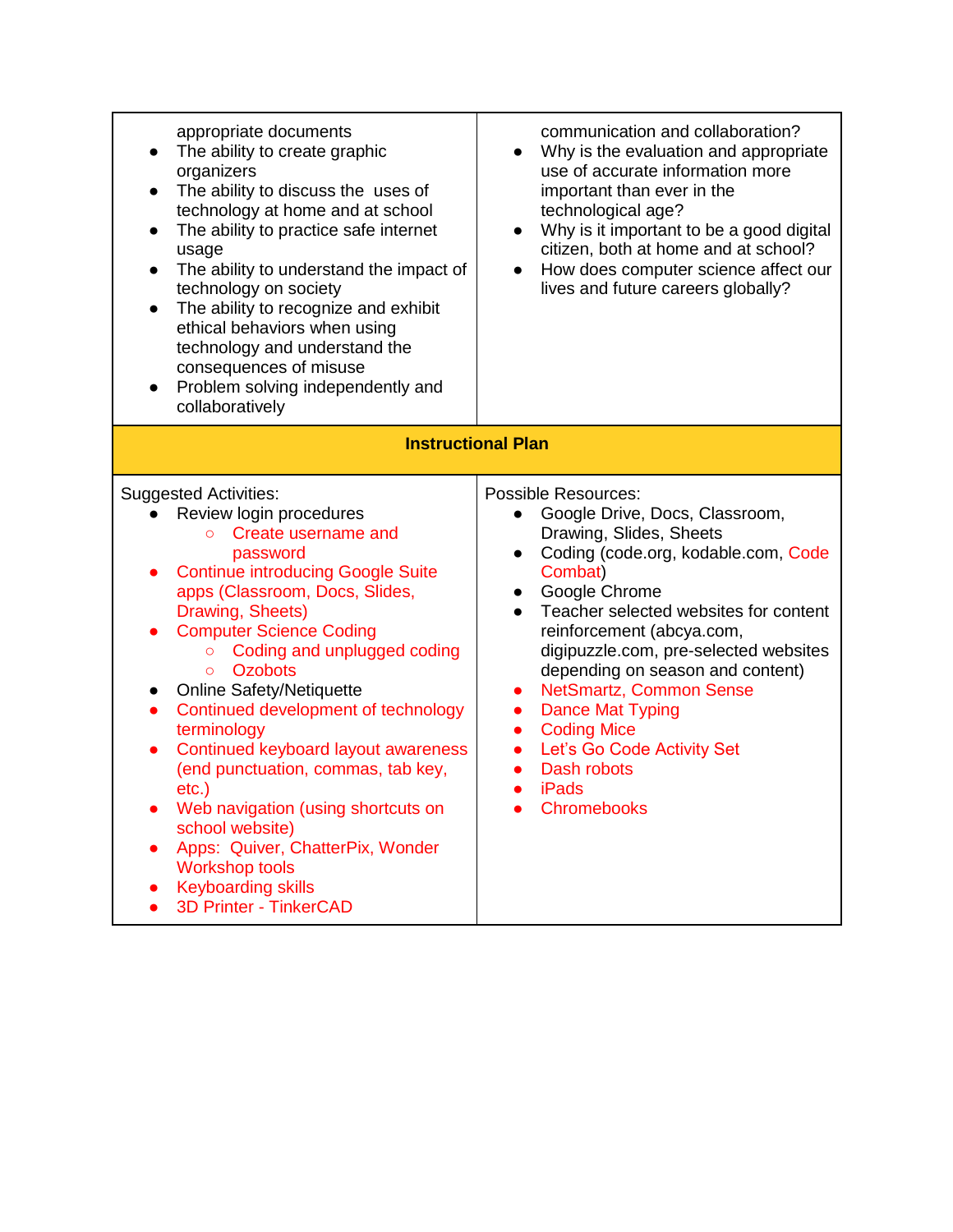| <b>STEAM - Grade 3</b>                                                                                                                                                                                                                                                                                                                                                               |                                                                                                                                                                                                                                                                                                                                                                           |  |
|--------------------------------------------------------------------------------------------------------------------------------------------------------------------------------------------------------------------------------------------------------------------------------------------------------------------------------------------------------------------------------------|---------------------------------------------------------------------------------------------------------------------------------------------------------------------------------------------------------------------------------------------------------------------------------------------------------------------------------------------------------------------------|--|
| Grade:<br>Unit 2 Theme: Science (Earth's Systems)<br>3                                                                                                                                                                                                                                                                                                                               | Time Frame: 2nd Part of 8-week cycle                                                                                                                                                                                                                                                                                                                                      |  |
| Unit 2 for Grade 3 will focus on science. Students will use the resources listed below to<br><u>Summary:</u><br>use the scientific process for solving using problem based learning. Students will use the science and<br>engineering practices, disciplinary core ideas, and cross cutting concepts to demonstrate their<br>understanding of the scientific process.                |                                                                                                                                                                                                                                                                                                                                                                           |  |
| <b>Assessments</b>                                                                                                                                                                                                                                                                                                                                                                   |                                                                                                                                                                                                                                                                                                                                                                           |  |
| Formal:<br>Performance/project-based<br>assessments using rubrics/checklists<br>Written student self-reflection<br>Peer evaluation of group<br>$\bullet$<br>work/collaboration                                                                                                                                                                                                       | Informal:<br>Teacher observation<br>Class discussion/participation<br>Classwork<br>$\bullet$<br>Anecdotal notes<br>Discussion guide<br>$\bullet$<br>Brainstorming think-sessions<br>$\bullet$<br>Entrance/exit slips                                                                                                                                                      |  |
| <b>Established Goals</b>                                                                                                                                                                                                                                                                                                                                                             |                                                                                                                                                                                                                                                                                                                                                                           |  |
| <b>Overarching Goals:</b><br>Learners will<br>Represent data in tables and<br>$\bullet$<br>graphical displays to describe typical<br>weather conditions expected during a<br>particular season (3-ESS2-1).<br>Obtain and combine information to<br>describe climates in different regions<br>of the world (3-ESS2-2).                                                                | <b>Related Standards Covered:</b><br>Scientists record patterns of the<br>weather across different times and<br>areas so that they can make<br>predictions about what kind of weather<br>might happen next (3-ESS2-1).<br>Climate describes a range of an area's<br>typical weather conditions and the<br>extent to which those conditions vary<br>over years (3-ESS2-2). |  |
| <b>Desired Results</b>                                                                                                                                                                                                                                                                                                                                                               |                                                                                                                                                                                                                                                                                                                                                                           |  |
| <b>Enduring Understandings:</b><br>Students will be able to demonstrate<br>Following established STEAM Lab<br>$\bullet$<br>rules and procedures ensures that<br>students and faculty remain safe and<br>increases the likelihood that<br>challenges are met successfully.<br>Scientists take on specific<br>responsibilities in order to contribute<br>to the success of the overall | <b>Essential Questions:</b><br>How do we use the STEAM Lab and<br>$\bullet$<br>its equipment safely for science?<br>How do we work together to meet our<br>goals as scientists?<br>What are the steps of the scientific<br>process?<br>How do meteorologists measure and<br>predict the weather?<br>What is severe weather?                                               |  |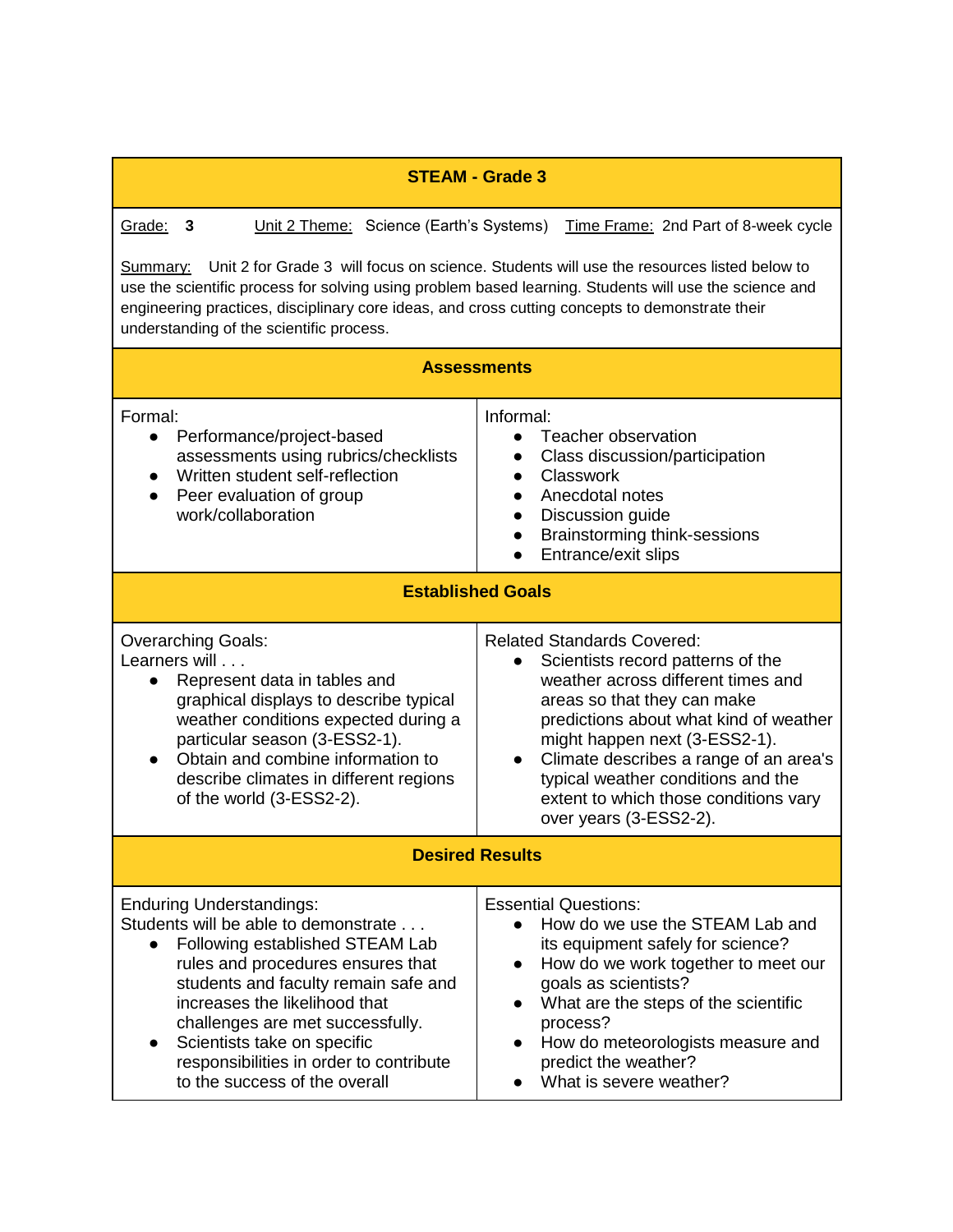| challenge.<br>The Scientific Process involves asking<br>questions, imagining possible<br>solutions, planning a course of action,<br>creating and testing a process or<br>prototype, and analyzing results in<br>order to make design improvements.<br>Meteorologists measure the weather<br>using a variety of scientific tools,<br>collecting data, and analyzing<br>patterns.<br>Severe weather is weather that is<br>more intense than average and has<br>the ability to cause damage.<br>Examples include hurricanes,<br>tornadoes, flooding, drought,<br>blizzards, and lightening. | How can we lessen the impact of<br>severe weather?                                                                                                                                                                                                                     |  |
|------------------------------------------------------------------------------------------------------------------------------------------------------------------------------------------------------------------------------------------------------------------------------------------------------------------------------------------------------------------------------------------------------------------------------------------------------------------------------------------------------------------------------------------------------------------------------------------|------------------------------------------------------------------------------------------------------------------------------------------------------------------------------------------------------------------------------------------------------------------------|--|
| <b>Instructional Plan</b>                                                                                                                                                                                                                                                                                                                                                                                                                                                                                                                                                                |                                                                                                                                                                                                                                                                        |  |
| <b>Suggested Activities:</b><br><b>STEAM Lab Safety</b><br><b>Measuring Weather</b><br>What is Severe Weather?<br>Hurricane Tower Challenge<br><b>Preventing Flooding Challenge</b>                                                                                                                                                                                                                                                                                                                                                                                                      | Resources:<br>Lab Overview<br>Challenge materials (varied)<br>YouTube introduction/background<br>videos (brainpop.com)<br><b>Supporting literature</b><br><b>Precipitation Measurement Missions</b><br>(NASA)<br>Disaster Master Game<br><b>Weatherproof Your Home</b> |  |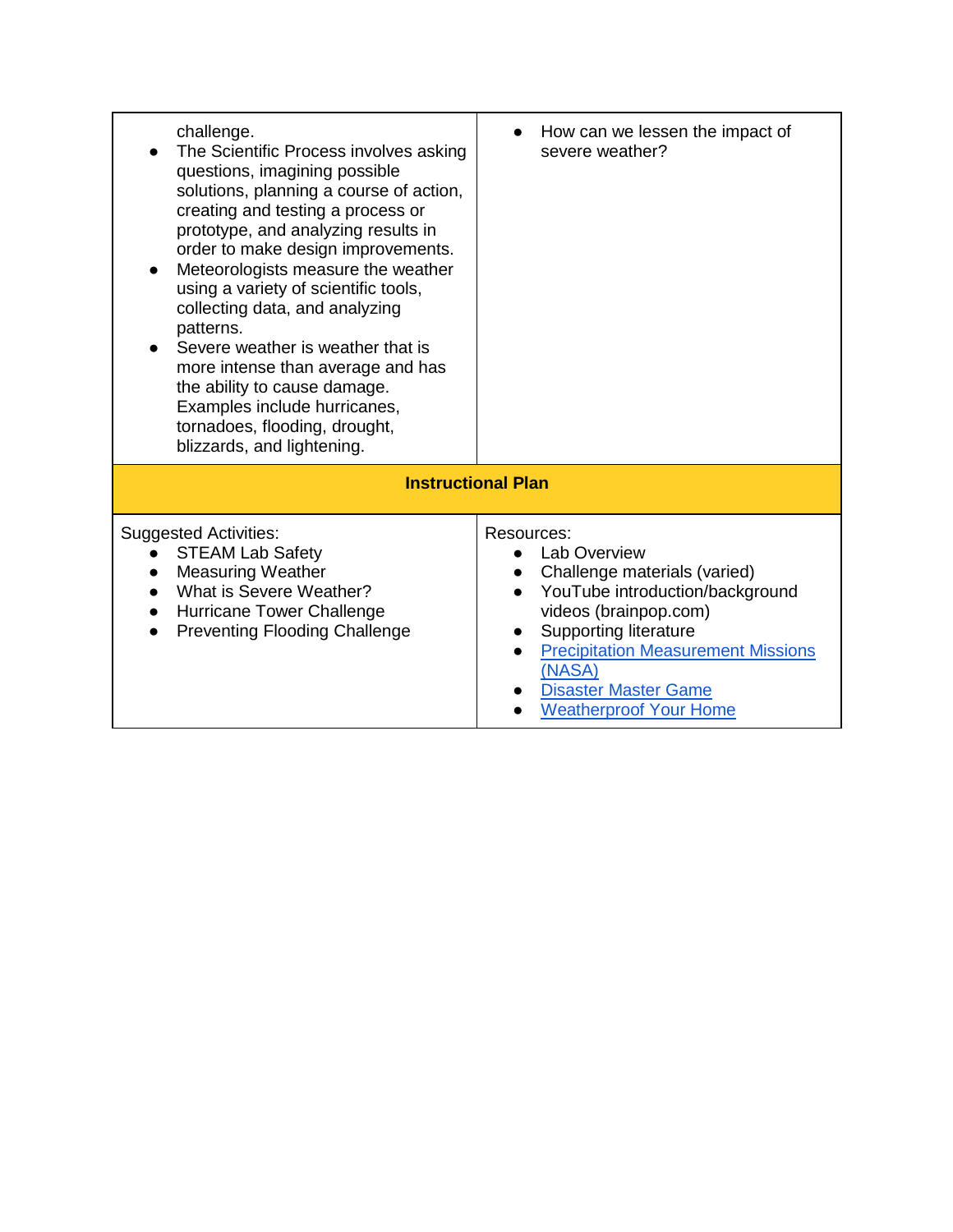| <b>STEAM - Grade 3</b>                                                                                                                                                                                                                                                                                                                                                                                                                                                                                                                                                                                                                                                                                                                                                                                                                                                    |                                                                                                                                                                                                                                                                                                                                                                                                                                                                                                                                                                                                                                                                                                                                                                                                                                                                                                                                         |
|---------------------------------------------------------------------------------------------------------------------------------------------------------------------------------------------------------------------------------------------------------------------------------------------------------------------------------------------------------------------------------------------------------------------------------------------------------------------------------------------------------------------------------------------------------------------------------------------------------------------------------------------------------------------------------------------------------------------------------------------------------------------------------------------------------------------------------------------------------------------------|-----------------------------------------------------------------------------------------------------------------------------------------------------------------------------------------------------------------------------------------------------------------------------------------------------------------------------------------------------------------------------------------------------------------------------------------------------------------------------------------------------------------------------------------------------------------------------------------------------------------------------------------------------------------------------------------------------------------------------------------------------------------------------------------------------------------------------------------------------------------------------------------------------------------------------------------|
| Grade: 3<br>Unit 3 Theme: Engineering                                                                                                                                                                                                                                                                                                                                                                                                                                                                                                                                                                                                                                                                                                                                                                                                                                     | Time Frame: Third Part of 8-week cycle                                                                                                                                                                                                                                                                                                                                                                                                                                                                                                                                                                                                                                                                                                                                                                                                                                                                                                  |
| Summary: Unit 3 for Grade 3 will focus on engineering. Students will use the engineering aspect of<br>science to think critically and incorporate mathematics to develop new ideas, products, and<br>technologies, often to make life simpler or more efficient. The Engineer Design Process (EDP) and its<br>components will be introduced and utilized. (reworded)                                                                                                                                                                                                                                                                                                                                                                                                                                                                                                      |                                                                                                                                                                                                                                                                                                                                                                                                                                                                                                                                                                                                                                                                                                                                                                                                                                                                                                                                         |
|                                                                                                                                                                                                                                                                                                                                                                                                                                                                                                                                                                                                                                                                                                                                                                                                                                                                           | <b>Assessments</b>                                                                                                                                                                                                                                                                                                                                                                                                                                                                                                                                                                                                                                                                                                                                                                                                                                                                                                                      |
| Formal:<br>Performance/project-based<br>$\bullet$<br>assessments using rubrics/checklists<br>Written student self-reflection<br>Peer evaluation of group<br>$\bullet$<br>work/collaboration                                                                                                                                                                                                                                                                                                                                                                                                                                                                                                                                                                                                                                                                               | Informal:<br>Teacher observation<br>$\bullet$<br>Class discussion/participation<br>$\bullet$<br>Classwork<br>$\bullet$<br>Anecdotal notes<br>$\bullet$<br>Discussion guide<br>$\bullet$<br><b>Brainstorming think-sessions</b><br>Entrance/exit slips                                                                                                                                                                                                                                                                                                                                                                                                                                                                                                                                                                                                                                                                                   |
|                                                                                                                                                                                                                                                                                                                                                                                                                                                                                                                                                                                                                                                                                                                                                                                                                                                                           | <b>Established Goals</b>                                                                                                                                                                                                                                                                                                                                                                                                                                                                                                                                                                                                                                                                                                                                                                                                                                                                                                                |
| <b>Overarching Goals:</b><br>Collaboration can simplify the work an<br>individual has to do and sometimes<br>produce a better product.<br>Engineering design is a systematic<br>$\bullet$<br>and creative process of<br>communicating and collaborating to<br>meet a design challenge.<br>Often, several design solutions exist,<br>$\bullet$<br>each better in some way than the<br>others.<br><b>Engineering design requirements</b><br>include desired features and<br>limitations that need to be considered.<br>Societal needs and wants determine<br>which new tools are developed to<br>address real-world problems.<br>A new tool may have favorable or<br>unfavorable results as well as both<br>positive and negative effects on<br>society. Technology spurs new<br>businesses and careers.<br>Technology innovation and<br>improvement may be influenced by a | <b>Related Standards Covered:</b><br>8.2.5.ED.1: Explain the functions of a<br>system and its subsystems.<br>8.2.5.ED.2: Collaborate with peers to<br>$\bullet$<br>collect information, brainstorm to solve<br>a problem, and evaluate all possible<br>solutions to provide the best results<br>with supporting sketches or models.<br>8.2.5.ED.3: Follow step by step<br>$\bullet$<br>directions to assemble a product or<br>solve a problem, using appropriate<br>tools to accomplish the task.<br>8.2.5.ED.4: Explain factors that<br>influence the development and<br>function of products and systems<br>(e.g., resources, criteria, desired<br>features, constraints).<br>8.2.5.ED.5: Describe how<br>specifications and limitations impact<br>the engineering design process.<br>8.2.5.ED.6: Evaluate and test<br>alternative solutions to a problem<br>using the constraints and tradeoffs<br>identified in the design process. |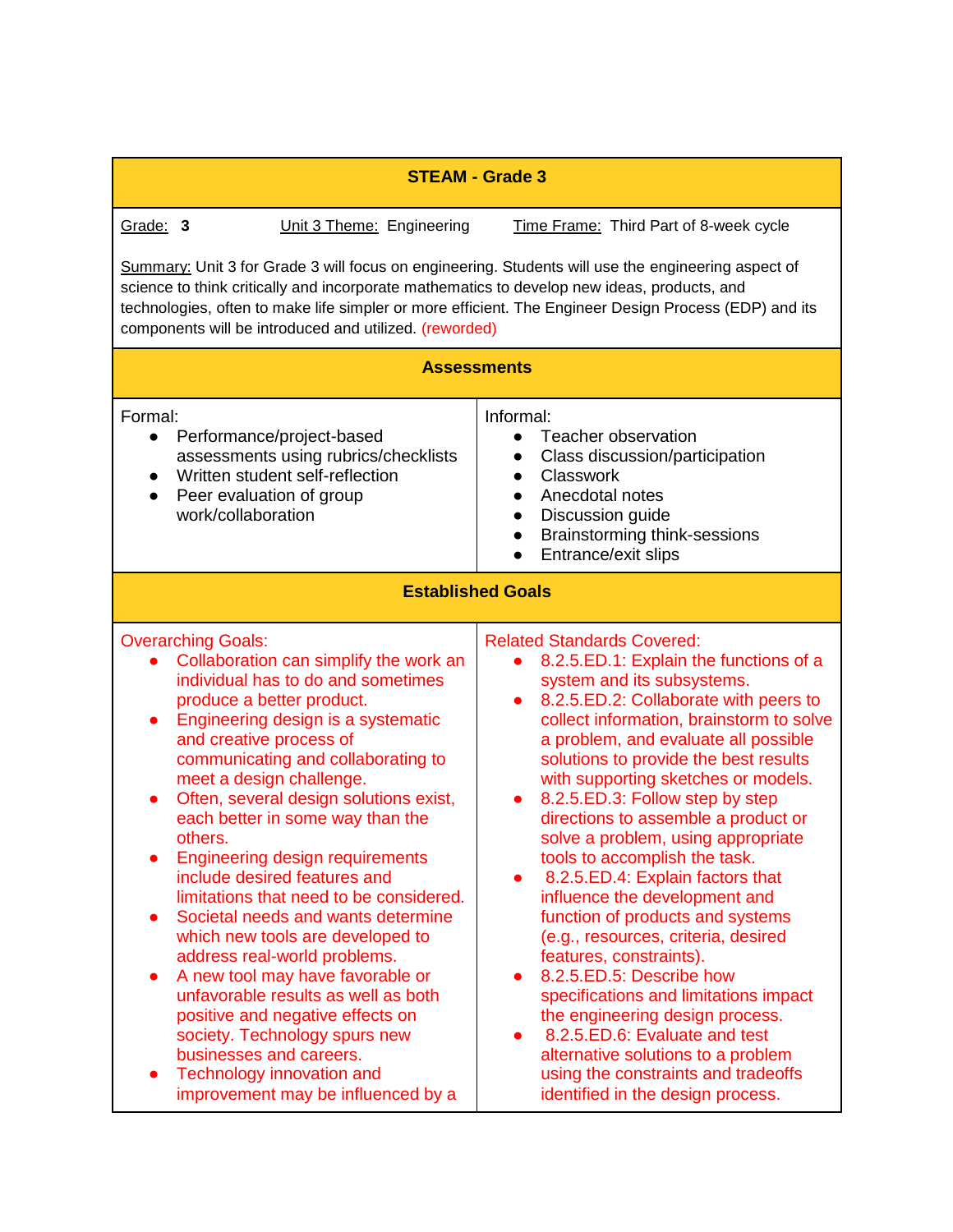| variety of factors.<br><b>Engineers create and modify</b><br>technologies to meet people's needs<br>and wants; scientists ask questions<br>about the natural world.<br>The technology developed for the<br>$\bullet$<br>human designed world can have<br>unintended consequences for the<br>environment.<br>Technology must be continually<br>$\bullet$<br>developed and made more efficient to<br>reduce the need for non-renewable<br>resources. | 8.2.5. WITH.1: Explain how societal<br>$\bullet$<br>needs and wants influence the<br>development and function of a product<br>and a system.<br>8.2.5. ITH.2: Evaluate how well a new<br>$\bullet$<br>tool has met its intended purpose and<br>identify any shortcomings it might<br>have.<br>8.2.5. WITH.3: Analyze the<br>$\bullet$<br>effectiveness of a new product or<br>system and identify the positive and/or<br>negative consequences resulting from<br>its use.<br>8.2.5. WITH.4: Describe a<br>technology/tool that has made the way<br>people live easier or has led to a new<br>business or career.<br>8.2.5.NT.1: Troubleshoot a product<br>$\bullet$<br>that has stopped working and<br>brainstorm ideas to correct the<br>problem.<br>8.2.5.NT.2: Identify new technologies<br>$\bullet$<br>resulting from the demands, values,<br>and interests of individuals,<br>businesses, industries, and societies.<br>8.2.5.NT.3: Redesign an existing<br>$\bullet$<br>product for a different purpose in a<br>collaborative team.<br>8.2.5.NT.4: Identify how improvement<br>$\bullet$<br>in the understanding of materials<br>science impacts technologies.<br>8.2.5. ETW.1: Describe how resources<br>$\bullet$<br>such as material, energy, information,<br>time, tools, people, and capital are<br>used in products or systems. |
|----------------------------------------------------------------------------------------------------------------------------------------------------------------------------------------------------------------------------------------------------------------------------------------------------------------------------------------------------------------------------------------------------------------------------------------------------|---------------------------------------------------------------------------------------------------------------------------------------------------------------------------------------------------------------------------------------------------------------------------------------------------------------------------------------------------------------------------------------------------------------------------------------------------------------------------------------------------------------------------------------------------------------------------------------------------------------------------------------------------------------------------------------------------------------------------------------------------------------------------------------------------------------------------------------------------------------------------------------------------------------------------------------------------------------------------------------------------------------------------------------------------------------------------------------------------------------------------------------------------------------------------------------------------------------------------------------------------------------------------------------------------------------------------------------------|
|                                                                                                                                                                                                                                                                                                                                                                                                                                                    | <b>Desired Results</b>                                                                                                                                                                                                                                                                                                                                                                                                                                                                                                                                                                                                                                                                                                                                                                                                                                                                                                                                                                                                                                                                                                                                                                                                                                                                                                                      |
| <b>Enduring Understandings:</b><br>Students will be able to demonstrate<br>People's needs and wants change<br>$\bullet$<br>over time, as do their demands for<br>new and improved technologies.<br>Engineers improve existing<br>technologies or develop new ones to<br>increase their benefits, decrease<br>known risks, and meet societal<br>demands.<br>How to solve a problem through                                                          | <b>Essential Questions:</b><br>How do new and improved<br>technologies meet the needs of<br>people as their demands change?<br>How does sketching or creating a<br>model to illustrate its shape help solve<br>a given problem?<br>How does testing a model determine<br>its strengths and weaknesses in<br>solving a given problem?<br>How are asking questions, gathering                                                                                                                                                                                                                                                                                                                                                                                                                                                                                                                                                                                                                                                                                                                                                                                                                                                                                                                                                                 |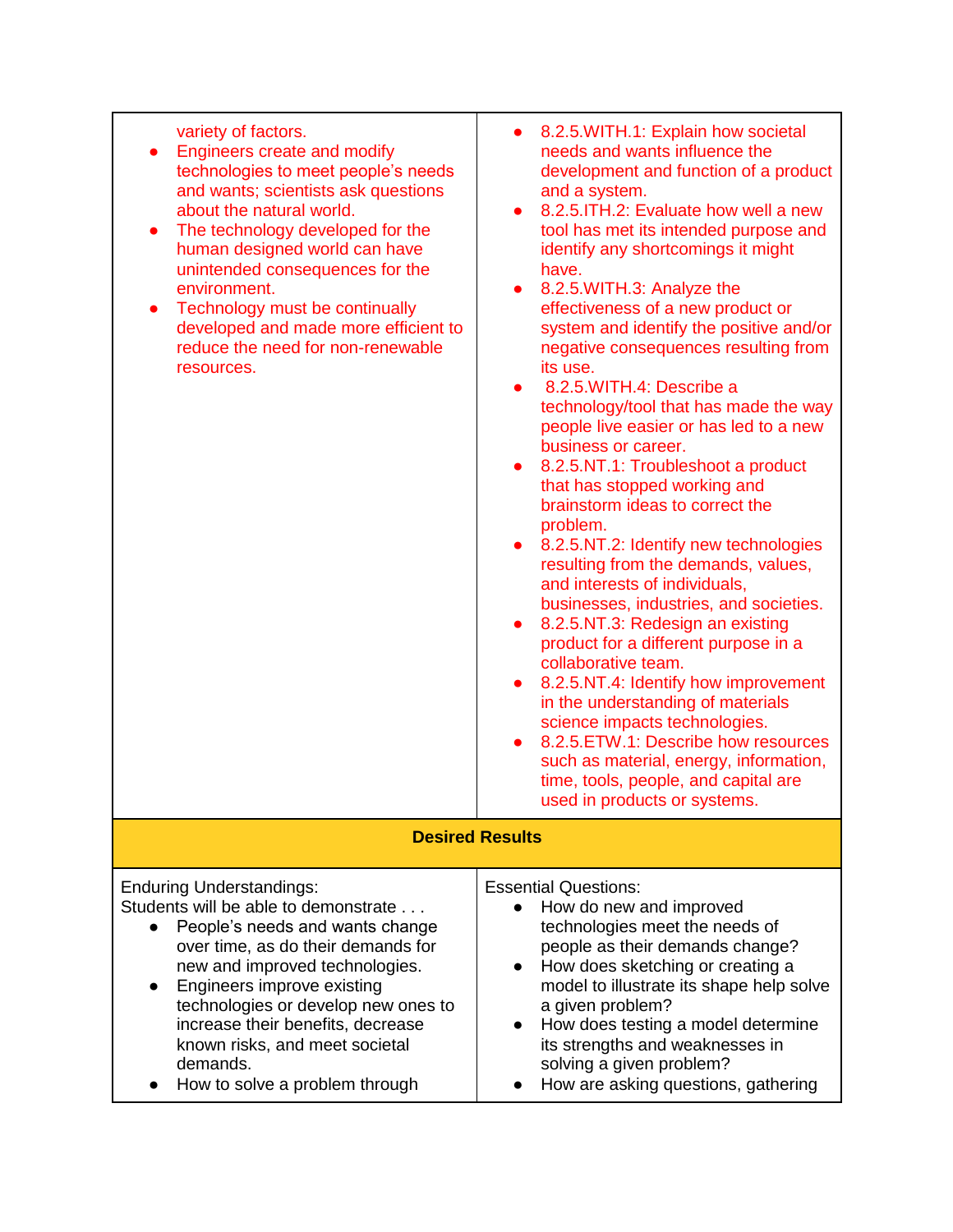| engineering<br>The use of questioning, observing,<br>and gathering information to help<br>solve problems<br>Designs can be conveyed through<br>sketches, drawings, or physical<br>models and will aid in communicating<br>with others<br>Comparing and testing designs is a<br>$\bullet$<br>useful way to determine the best<br>solution to a problem                                                                                                            | information, and making observations<br>helpful when thinking about problems?                                                                                                                                                                                                                                                                                                                                                                                                                                                                                                                                                                                          |
|------------------------------------------------------------------------------------------------------------------------------------------------------------------------------------------------------------------------------------------------------------------------------------------------------------------------------------------------------------------------------------------------------------------------------------------------------------------|------------------------------------------------------------------------------------------------------------------------------------------------------------------------------------------------------------------------------------------------------------------------------------------------------------------------------------------------------------------------------------------------------------------------------------------------------------------------------------------------------------------------------------------------------------------------------------------------------------------------------------------------------------------------|
| <b>Instructional Plan</b>                                                                                                                                                                                                                                                                                                                                                                                                                                        |                                                                                                                                                                                                                                                                                                                                                                                                                                                                                                                                                                                                                                                                        |
| <b>Suggested Activities:</b><br>MakerSpace/Engineer Design<br><b>Swing Set Makeover Challenge</b><br>$\bullet$<br><b>Straw Towers to the Moon</b><br>Pop Rockets on a Shoestring Budget<br><b>Engineering a Habitat's Humidity</b><br><b>Magnet Engineering Design</b><br>Challenge<br>Explain how engineers solve problems<br>Pretzerella ED Challenge<br><b>Build a Link Chain Challenge</b><br><b>Balloons Over Broadway</b><br><b>Million Dollar Geo Man</b> | Resources:<br>Challenge supplies may include: craft<br>$\bullet$<br>ticks, rubber bands, clothespins,<br>binder clips, construction paper, glue,<br>tape, pipe cleaners, paper towel rolls,<br>coffee filters, magnets, etc.<br>Websites for reference:<br>www.sciencea-z.com<br>$\circ$<br>www.education.com<br>$\circ$<br>www.youtube.com<br>$\circ$<br>www.science4us.com<br>$\circ$<br>www.SciShowKids.com<br>$\circ$<br>www.betterlesson.com<br>$\circ$<br>www.thestemlabratory.com<br>$\circ$<br>www.teachengineering.org<br>$\circ$<br>http://www.eie.org/<br>$\circ$<br>PBS.org: Design Squad<br>$\circ$<br><b>Activity Guide</b><br><b>Related literature</b> |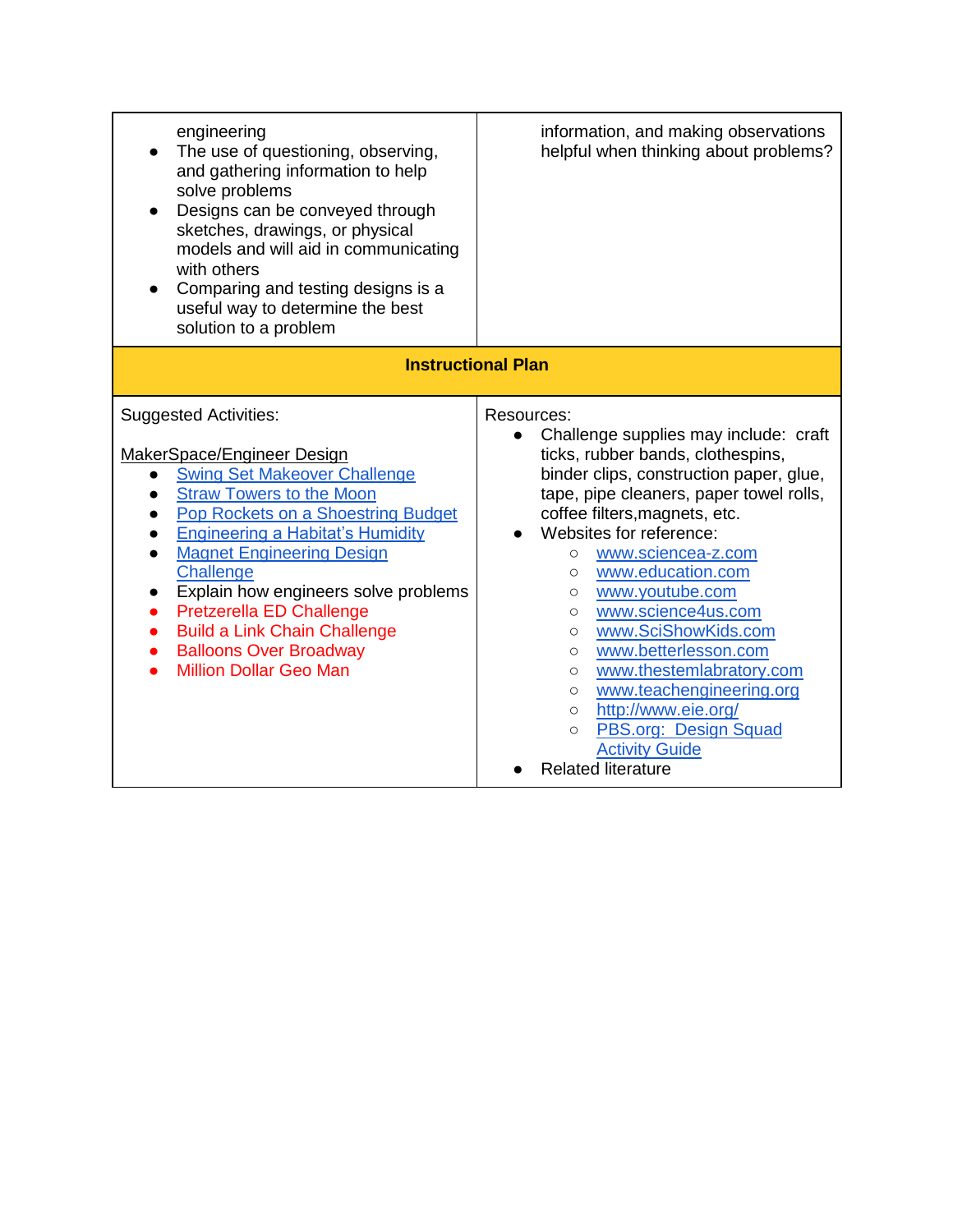|                                                                                                                                                                                                                                                                                                                                                                                                                                                                                                                                                                                                                                                                                                                                                                                                                                                            | <b>STEAM - Grade 4</b>                                                                                                                                                                                                                                                                                                                                                                                                                                                                                                                                                                                                                                                                                                                                    |  |
|------------------------------------------------------------------------------------------------------------------------------------------------------------------------------------------------------------------------------------------------------------------------------------------------------------------------------------------------------------------------------------------------------------------------------------------------------------------------------------------------------------------------------------------------------------------------------------------------------------------------------------------------------------------------------------------------------------------------------------------------------------------------------------------------------------------------------------------------------------|-----------------------------------------------------------------------------------------------------------------------------------------------------------------------------------------------------------------------------------------------------------------------------------------------------------------------------------------------------------------------------------------------------------------------------------------------------------------------------------------------------------------------------------------------------------------------------------------------------------------------------------------------------------------------------------------------------------------------------------------------------------|--|
| Grade:<br>4<br>Unit 1 - Theme: Technology<br>Time Frame: First Part of 8-week cycle<br>Summary: Unit 1 for Grade 4 will focus on technology. Student activities will utilize the resources<br>listed below, incorporated into the steps of the Engineering Design Process. Students will determine<br>the reputability of online sources and incorporate appropriate digital citizenship.<br>Resources: TinkerCAD, Google Suite, Code.org, Ozobots, Cue Robots, YouTube, Common Sense<br>Education, Toytheater.com, ABCya.com, Mindgames.com, Funbrain.com, Stop Motion Animation.com<br><b>Assessments</b>                                                                                                                                                                                                                                                |                                                                                                                                                                                                                                                                                                                                                                                                                                                                                                                                                                                                                                                                                                                                                           |  |
| Formal:<br>Performance/project-based<br>$\bullet$<br>assessments using rubric and<br>checklist.<br>Written student self-reflection.<br>Peer evaluation of group<br>$\bullet$<br>work/collaboration.<br><b>Challenge Papers</b><br>$\bullet$<br><b>Project Proposals</b><br>$\bullet$                                                                                                                                                                                                                                                                                                                                                                                                                                                                                                                                                                       | Informal:<br>Teacher observation<br>$\bullet$<br>Class discussion/participation<br>$\bullet$<br><b>Classwork</b><br>$\bullet$<br>Anecdotal notes<br>$\bullet$<br><b>Discussion Guide</b><br>$\bullet$<br><b>Brainstorm think sessions</b><br>$\bullet$<br>Assessments (Entrance/Exit Slips)<br><b>Established Goals</b>                                                                                                                                                                                                                                                                                                                                                                                                                                   |  |
| <b>Overarching Goals:</b><br>Computing devices may be connected<br>to other devices to form a system as a<br>way to extend their capabilities.<br>Software and hardware work together<br>$\bullet$<br>as a system to accomplish tasks (e.g.,<br>sending, receiving, processing, and<br>storing units of information).<br>Shared features allow for common<br>troubleshooting strategies that can be<br>effective for many systems.<br>Distinguishing between public and<br>$\bullet$<br>private information is important for<br>safe and secure online interactions.<br>The development and modification of<br>computing technology is driven by<br>people's needs and wants and can<br>affect individuals differently.<br>Data can be organized, displayed, and<br>$\bullet$<br>presented to highlight relationships.<br>Programs can be broken down into | <b>Related Standards Covered</b><br>8.1.5.CS.1: Model how computing<br>$\bullet$<br>devices connect to other components<br>to form a system<br>8.1.5.CS.2: Model how computer<br>$\bullet$<br>software and hardware work together<br>as a system to accomplish tasks.<br>8.1.5.CS.3: Identify potential solutions<br>for simple hardware and software<br>problems using common<br>troubleshooting strategies.<br>8.1.5.NI.2: Describe physical and<br>$\bullet$<br>digital security measures for<br>protecting sensitive personal<br>information.<br>8.1.5.IC.1: Identify computing<br>technologies that have impacted how<br>individuals live and work and describe<br>the factors that influenced the<br>changes.<br>8.1.5.DA.1: Collect, organize, and |  |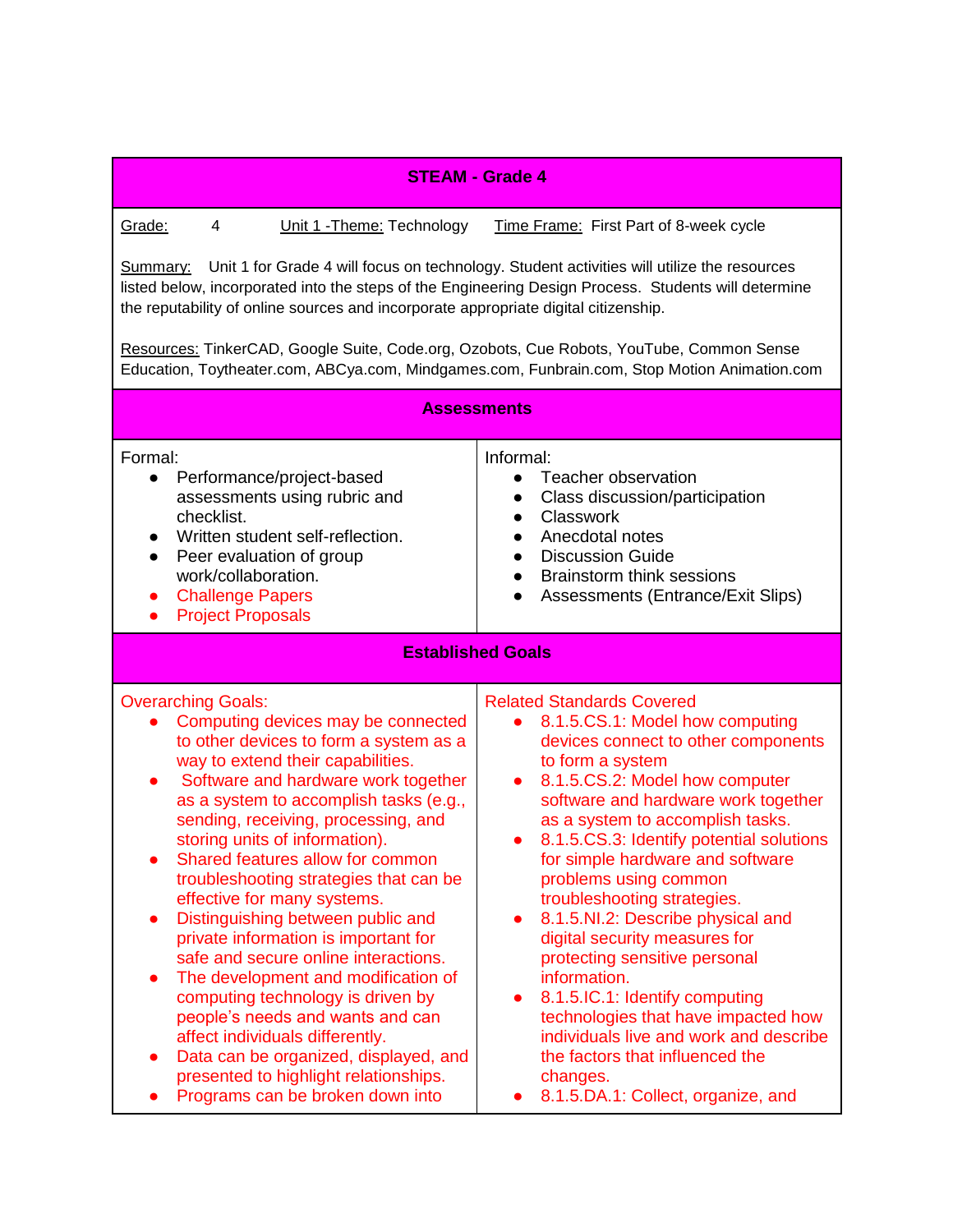smaller parts to facilitate their design, implementation, and review. Programs can also be created by incorporating smaller portions of programs that already exist.

- Technology spurs new businesses and careers.
- **Engineers create and modify** technologies to meet people's needs and wants; scientists ask questions about the natural world.
- The technology developed for the human designed world can have unintended consequences for the environment.
- Technology must be continually developed and made more efficient to reduce the need for nonrenewable resources.
- Technological choices and opportunities vary due to factors such as differences in economic resources, location, and cultural values.
- Individuals should practice safe behaviors when using the Internet.
- Collaborating digitally as a team can often develop a better artifact than an individual working alone.
- Different digital tools have different purposes.

display data in order to highlight relationships or support a claim.

- 8.1.5.DA.3: Organize and present collected data visually to communicate insights gained from different views of the data.
- 8.1.5.AP.4: Break down problems into smaller, manageable sub-problems to facilitate program development.
- 8.1.5.AP.5: Modify, remix, or incorporate pieces of existing programs into one's own work to add additional features or create a new program.
- 8.2.5.ITH.4: Describe a technology/tool that has made the way people live easier or has led to a new business or career.
- 8.2.5.NT.4: Identify how improvement in the understanding of materials science impacts technologies.
- 8.2.5. ETW.1: Describe how resources such as material, energy, information, time, tools, people, and capital are used in products or systems.
- 8.2.5. ETW.3: Explain why humandesigned systems, products, and environments need to be constantly monitored, maintained, and improved.
- 9.4.5.DC.1: Explain the need for and use of copyrights
- 9.4.5.DC.3: Distinguish between digital images that can be reused freely and those that have
- copyright restrictions.
- 9.4.5.TL.1Compare the common uses of at least two different digital tools and identify the advantages and disadvantages of using each.
- Collaborate digitally to produce an artifact (e.g., 1.2.5CR1d).

**Desired Results**

| <b>Enduring Understandings:</b>      | <b>Essential Questions:</b>            |
|--------------------------------------|----------------------------------------|
| • Use the Internet as a resource for | • How can I use technology             |
| information.                         | responsibly?                           |
| • Use technology to solve problems,  | • How can I best use technology in the |
| develop decision-making skills, and  | global economy?                        |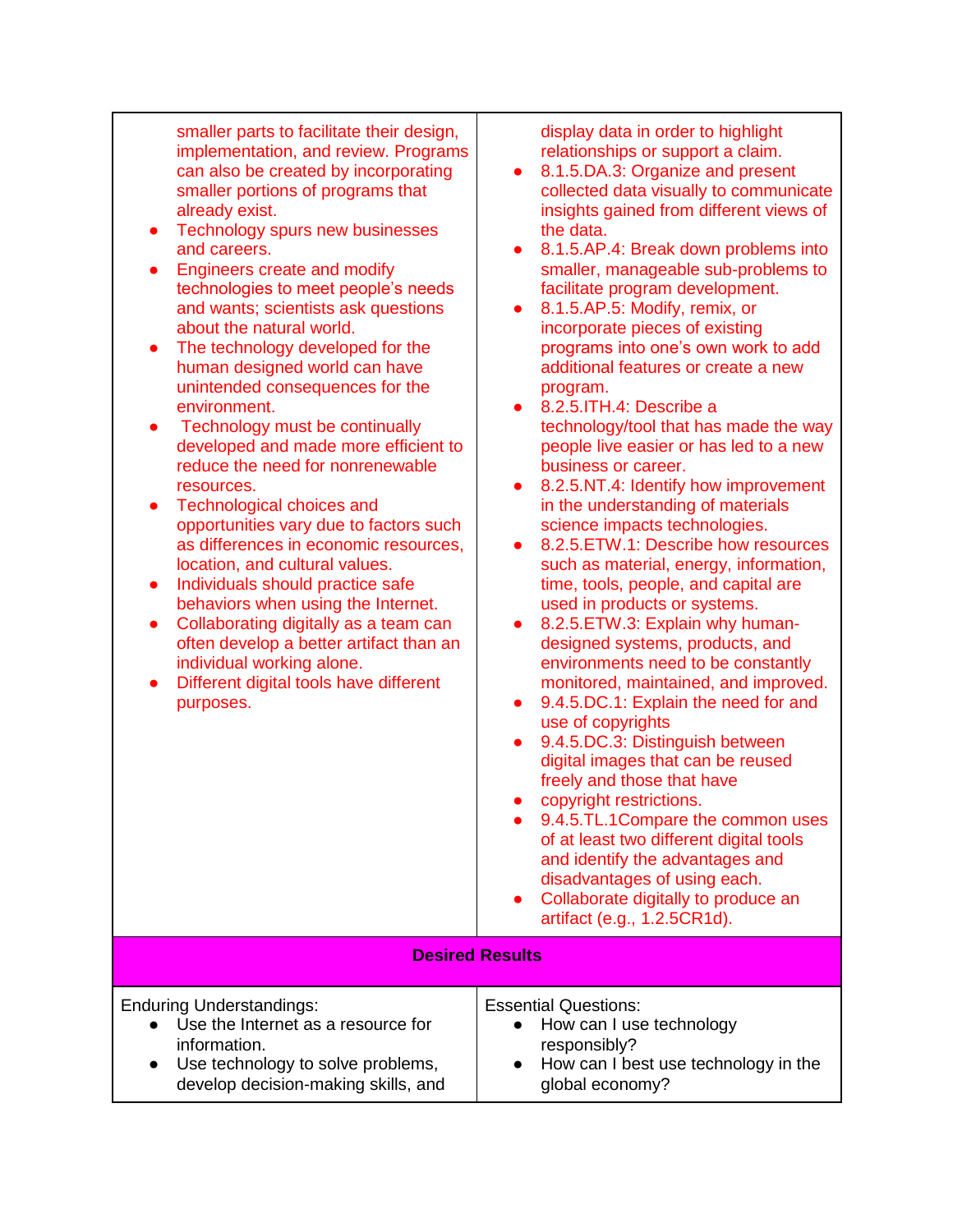| participate in project-based learning<br>activities that support curriculum<br>objectives.<br>Follow copyright laws and policies<br>concerning acceptable use.                                               | Why is it important to use technology<br>and engineering in our daily lives?                                                                                                                                                                                              |
|--------------------------------------------------------------------------------------------------------------------------------------------------------------------------------------------------------------|---------------------------------------------------------------------------------------------------------------------------------------------------------------------------------------------------------------------------------------------------------------------------|
| <b>Instructional Plan</b>                                                                                                                                                                                    |                                                                                                                                                                                                                                                                           |
| <b>Suggested Activities:</b><br>Coding:<br>Video Conferencing:<br><b>Multi-Media Creation</b><br><b>Robotics</b><br><b>Digital Architecture</b><br><b>Stop Motion Animation</b><br><b>Stop Motion Videos</b> | <b>Possible Resources</b><br><b>TinkerCAD</b><br><b>Cue Robots</b><br>ABCya.com<br>$\bullet$<br>Tynker.com<br>$\bullet$<br>Google Suite<br>Code.org<br><b>Ozobots</b><br>Toytheater.com<br>FunBrain.com<br>$\bullet$<br>Mindgames.com<br><b>Stop Motion Animation.com</b> |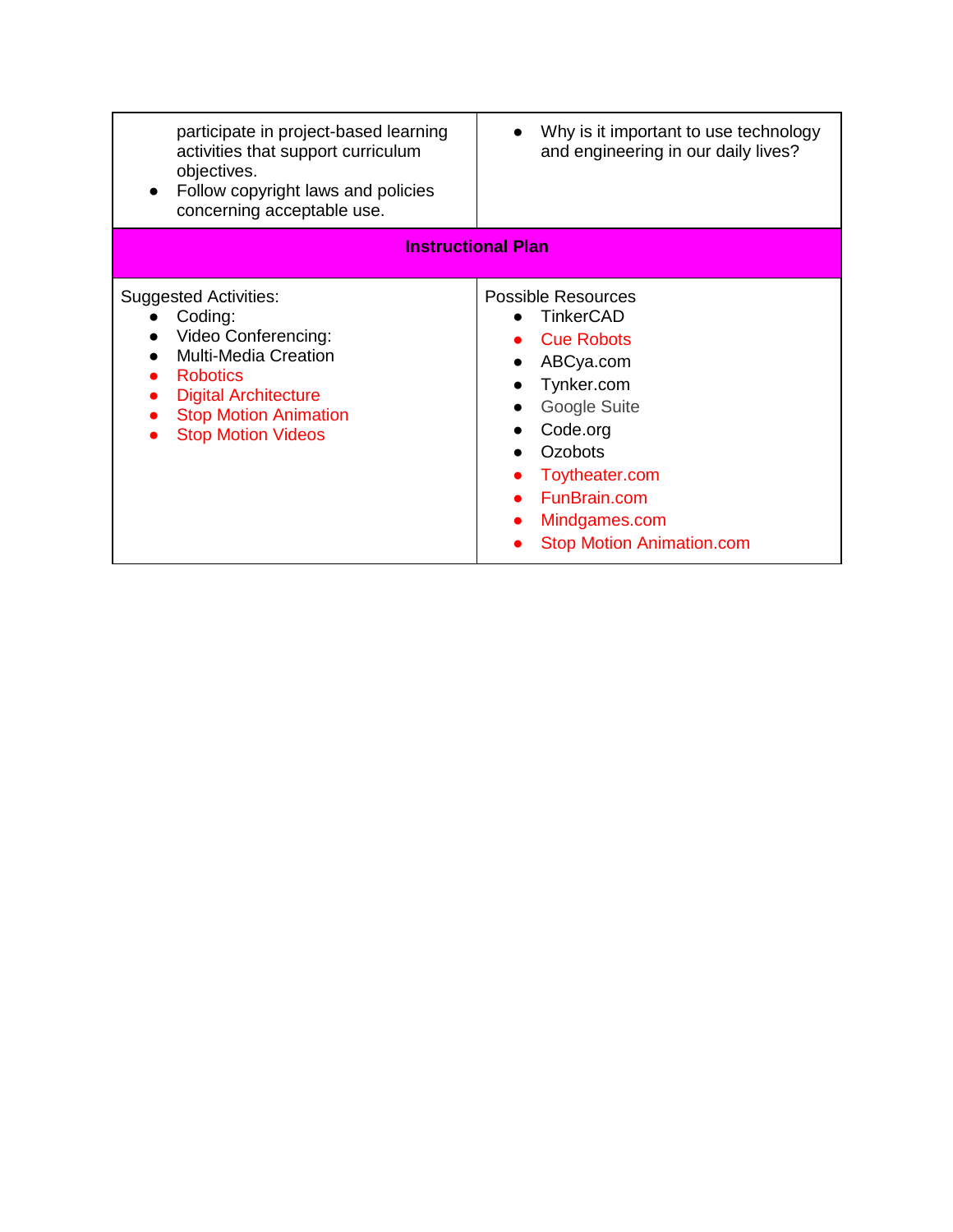| <b>STEAM - Grade 4</b>                                                                                                                                                                                                                                                                                                                                                                                                                                                                                                                                                                                                                                                                                                      |                                                                                                                                                                                                                                                                                                                                                                                                                                                                                                                                      |  |
|-----------------------------------------------------------------------------------------------------------------------------------------------------------------------------------------------------------------------------------------------------------------------------------------------------------------------------------------------------------------------------------------------------------------------------------------------------------------------------------------------------------------------------------------------------------------------------------------------------------------------------------------------------------------------------------------------------------------------------|--------------------------------------------------------------------------------------------------------------------------------------------------------------------------------------------------------------------------------------------------------------------------------------------------------------------------------------------------------------------------------------------------------------------------------------------------------------------------------------------------------------------------------------|--|
| Grade:<br>4<br>Unit 2 Theme: Science-Energy<br>Time Frame: Second Part of 8-week cycle<br>Unit 2 for Grade 4 will focus on science. Students will use the resources listed below to<br><u>Summary:</u><br>use the scientific process for solving using problem based learning. Students will use the science and<br>engineering practices, disciplinary core ideas, and cross cutting concepts to demonstrate their<br>understanding of the scientific process.<br>Resources: Hands-on materials used to problem solve and move through the 3 stages of learning<br>(concrete, pictorial and abstract) to cement understanding. Science labs, inquiry documents, and<br>Google Suite will be utilized throughout the cycle. |                                                                                                                                                                                                                                                                                                                                                                                                                                                                                                                                      |  |
| <b>Assessments</b>                                                                                                                                                                                                                                                                                                                                                                                                                                                                                                                                                                                                                                                                                                          |                                                                                                                                                                                                                                                                                                                                                                                                                                                                                                                                      |  |
| Formal:<br>Performance/project-based<br>●<br>assessments using rubric and<br>checklist.<br>Written student self-reflection.<br>Peer evaluation of group<br>$\bullet$<br>work/collaboration.                                                                                                                                                                                                                                                                                                                                                                                                                                                                                                                                 | Informal:<br>Teacher observation<br>Class discussion/participation<br>Classwork<br>Anecdotal notes<br>$\bullet$<br><b>Discussion Guide</b><br>$\bullet$<br><b>Brainstorm think sessions</b><br>$\bullet$<br>Assessments (Entrance/Exit Slips)                                                                                                                                                                                                                                                                                        |  |
| <b>Established Goals</b>                                                                                                                                                                                                                                                                                                                                                                                                                                                                                                                                                                                                                                                                                                    |                                                                                                                                                                                                                                                                                                                                                                                                                                                                                                                                      |  |
| <b>Overarching Goals:</b><br>Learners will<br>Use evidence to construct an<br>$\bullet$<br>explanation relating the speed of an<br>object to the energy of that object (4-<br>PS3-1).<br>Make observations to provide<br>evidence that energy can be<br>transferred from place to place by<br>sound, light, heat, and electric<br>currents (4-PS3-2.<br>Ask questions and predict outcomes<br>$\bullet$<br>about the changes in energy that<br>occur when objects collide (4-PS3-3).<br>Apply scientific ideas to design, test,<br>and refine a device that converts<br>energy from one form to another (4-<br>PS3-4).                                                                                                      | <b>Related Standards Covered:</b><br>The faster a given object is moving,<br>$\bullet$<br>the more energy it possesses. (4-<br>PS3-1).<br>Energy can be moved from place to<br>place by moving objects or through<br>sound, light, or electric currents. (4-<br>PS3-2), (4-PS3-3).<br>Energy can be transferred in various<br>ways and between objects. (4-PS3-<br>1), (4- PS3-2), (4-PS3-3), (4-PS3-4).<br>Most scientists and engineers work in<br>$\bullet$<br>teams. (4-PS3-4).<br>Science affects everyday life. (4-PS3-<br>4). |  |
| <b>Desired Results</b>                                                                                                                                                                                                                                                                                                                                                                                                                                                                                                                                                                                                                                                                                                      |                                                                                                                                                                                                                                                                                                                                                                                                                                                                                                                                      |  |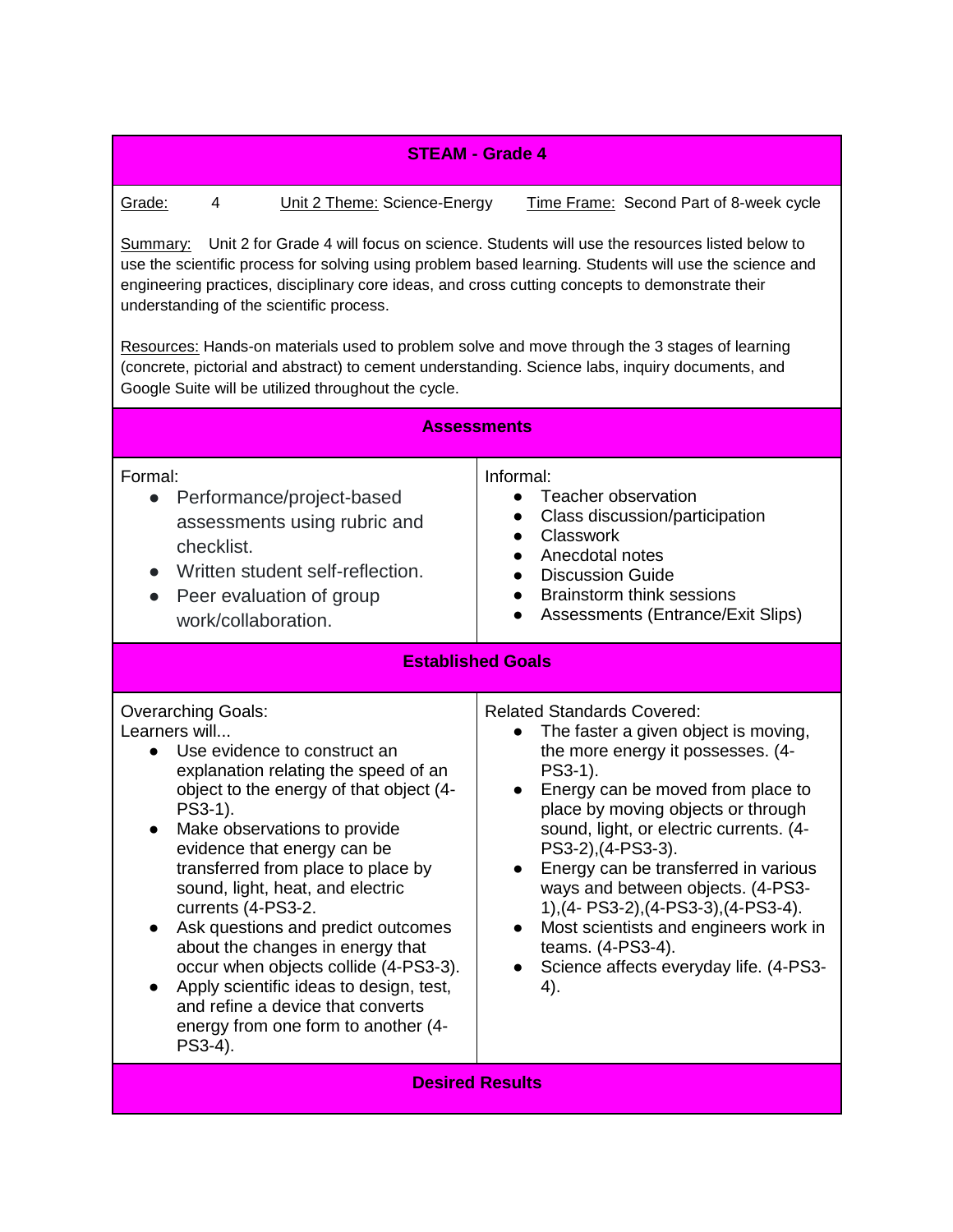| <b>Enduring Understandings:</b><br>Learners will<br>• Following established STEAM Lab rules<br>and procedures ensures that students and<br>faculty remain safe and increases the<br>likelihood that challenges are met<br>successfully.<br>• Scientists take on specific responsibilities in<br>order to contribute to the success of the<br>overall challenge.<br>• The Scientific Process involves asking<br>questions, imagining possible solutions,<br>planning a course of action, creating and<br>testing a process or prototype, and analyzing<br>results in order to make design<br>improvements.                                                                                                                                                                                                                                                                                                                   | <b>Essential Questions:</b><br>• How do we work together to meet our goals<br>as scientists?<br>• What are the steps of the Scientific<br>Process?<br>• How do the steps of the Scientific Process<br>relate to the Engineering Design Process?<br>• Why is it critical to use the scientific process<br>when researching, creating or testing<br>anything?                                                                                                                                                                                                                                                          |
|-----------------------------------------------------------------------------------------------------------------------------------------------------------------------------------------------------------------------------------------------------------------------------------------------------------------------------------------------------------------------------------------------------------------------------------------------------------------------------------------------------------------------------------------------------------------------------------------------------------------------------------------------------------------------------------------------------------------------------------------------------------------------------------------------------------------------------------------------------------------------------------------------------------------------------|----------------------------------------------------------------------------------------------------------------------------------------------------------------------------------------------------------------------------------------------------------------------------------------------------------------------------------------------------------------------------------------------------------------------------------------------------------------------------------------------------------------------------------------------------------------------------------------------------------------------|
|                                                                                                                                                                                                                                                                                                                                                                                                                                                                                                                                                                                                                                                                                                                                                                                                                                                                                                                             | <b>Instructional Plan</b>                                                                                                                                                                                                                                                                                                                                                                                                                                                                                                                                                                                            |
| <b>Suggested Activities:</b><br>Hills and Stored Energy The first hill of<br>the roller coaster is always the highest<br>because it creates the stored energy<br>the coaster car requires to progress<br>through the ride. Students will build a<br>roller coaster with hills and compare<br>how the energy of a marble changes<br>at different points of the ride.<br><b>Static Electricity Stations Static</b><br>$\bullet$<br>electricity is the result of an imbalance<br>between negative and positive<br>charges in an object. Students will<br>create a positive or negative charge<br>on a variety of objects to demonstrate<br>the phenomenon of static electricity.<br>Safety Makes "Scents" Challenge<br>Energy Transfer through different<br>materials<br><b>Winter Sports Challenges</b><br>Ski Jump, Snowboarding, and<br>Bobbledding challenges with speed,<br>distance, velocity over different<br>supplies | <b>Possible Resources:</b><br>Hills and Stored Energy Challenge-<br>The first hill of the roller coaster is<br>always the highest because it creates<br>the stored energy the coaster car<br>requires to progress through the ride.<br>Students will build a roller coaster with<br>$\bullet$<br>hills and compare how the energy of a<br>marble changes at different points of<br>the ride.<br><b>Criterion referenced PowerPoint</b><br>Presentation.<br>Criterion referenced student activity<br>sheet<br><b>Conductors and Insulators</b><br><b>Potential to Kinetic Energies</b><br>The Science of the Olympics |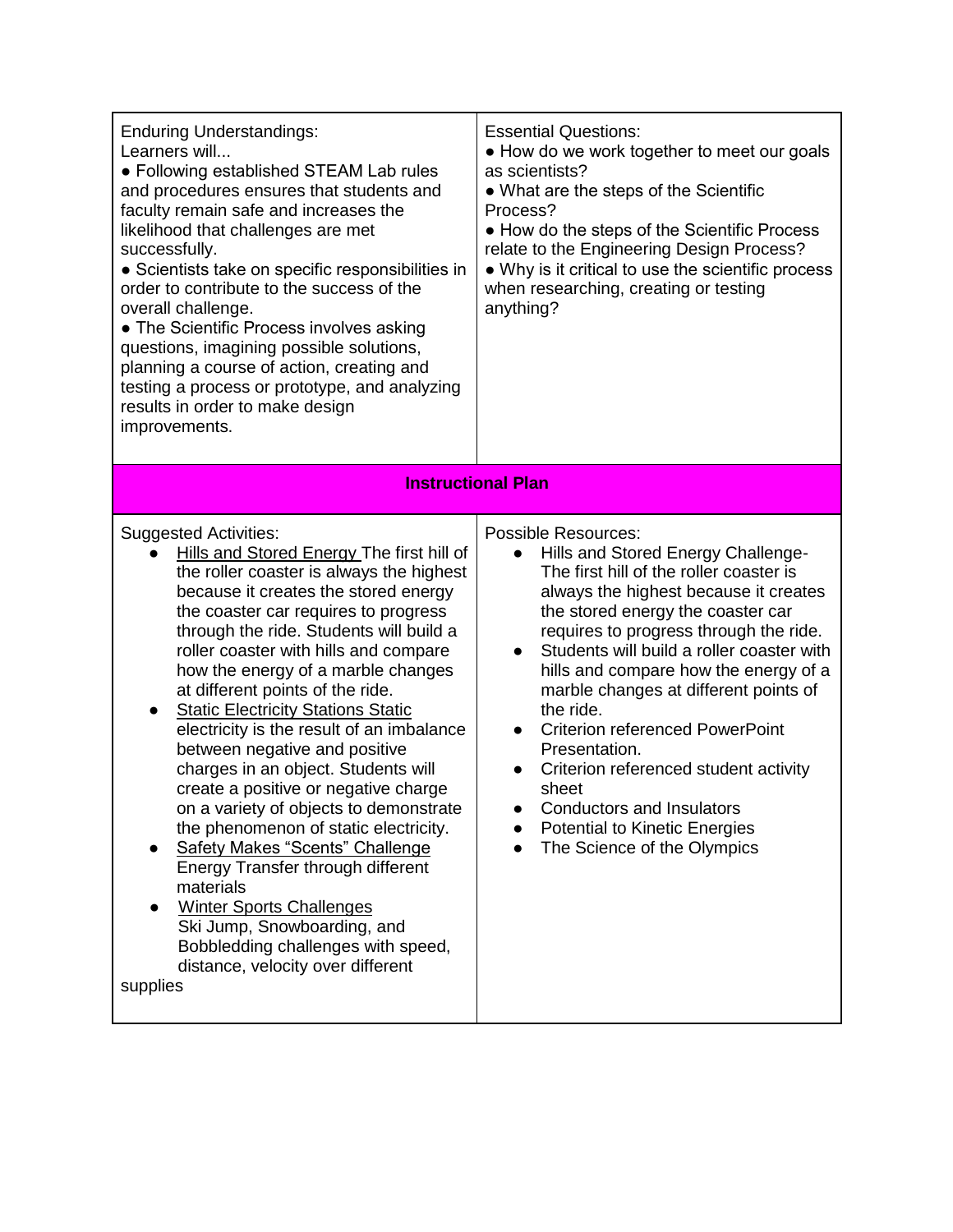| <b>STEAM - Grade 4</b>                                                                                                                                                                                                                                                                                                                                                                                                                                                                                                                                                                                                                                                                                                                               |                                                                                                                                                                                                                                                                                                                                                                                                                                                                                                                                                                                                                                                                                                                                                   |  |
|------------------------------------------------------------------------------------------------------------------------------------------------------------------------------------------------------------------------------------------------------------------------------------------------------------------------------------------------------------------------------------------------------------------------------------------------------------------------------------------------------------------------------------------------------------------------------------------------------------------------------------------------------------------------------------------------------------------------------------------------------|---------------------------------------------------------------------------------------------------------------------------------------------------------------------------------------------------------------------------------------------------------------------------------------------------------------------------------------------------------------------------------------------------------------------------------------------------------------------------------------------------------------------------------------------------------------------------------------------------------------------------------------------------------------------------------------------------------------------------------------------------|--|
| Grade:<br>4<br>Unit 3 Theme: Engineering<br>Time Frame: Third Part of 8-week cycle<br><b>Summary:</b> Unit 3 for Grade 4 will focus on engineering. Students will use the Engineering Design<br>Process to think critically, and incorporate mathematics to develop new ideas, products, and<br>technologies, in order to solve problems while staying within budget· These Engineering<br>practices will focus on career readiness, life literacies, and life skills.<br>Resources: Hands-on materials used to problem solve and move through the Engineering Design<br>Process to create long-lasting, ingrained understanding. Challenge sheets, project proposals, inquiry<br>documents, and Google Suite will be utilized throughout the cycle. |                                                                                                                                                                                                                                                                                                                                                                                                                                                                                                                                                                                                                                                                                                                                                   |  |
| <b>Assessments</b>                                                                                                                                                                                                                                                                                                                                                                                                                                                                                                                                                                                                                                                                                                                                   |                                                                                                                                                                                                                                                                                                                                                                                                                                                                                                                                                                                                                                                                                                                                                   |  |
| Formal:<br>Performance/project-based<br>$\bullet$<br>assessments using rubric and<br>checklist.<br>Written student self-reflection.<br>$\bullet$<br>Peer evaluation of group<br>$\bullet$<br>work/collaboration.                                                                                                                                                                                                                                                                                                                                                                                                                                                                                                                                     | Informal:<br>Teacher observation<br>Class discussion/participation<br>Classwork<br>Anecdotal notes<br><b>Discussion Guide</b><br><b>Brainstorm think sessions</b><br>$\bullet$<br>Assessments (Entrance/Exit Slips)                                                                                                                                                                                                                                                                                                                                                                                                                                                                                                                               |  |
| <b>Established Goals</b>                                                                                                                                                                                                                                                                                                                                                                                                                                                                                                                                                                                                                                                                                                                             |                                                                                                                                                                                                                                                                                                                                                                                                                                                                                                                                                                                                                                                                                                                                                   |  |
| <b>Overarching Goals:</b><br>Collaboration can simplify the work an<br>individual has to do and sometimes<br>produce a better product.<br>Engineering design is a systematic<br>$\bullet$<br>and creative process of<br>communicating and collaborating to<br>meet a design challenge.<br>Often, several design solutions exist,<br>each better in some way than the<br>others.<br><b>Engineering design requirements</b><br>include desired features and<br>limitations that need to be considered.<br>Societal needs and wants determine<br>$\bullet$<br>which new tools are developed to<br>address real-world problems.<br>A new tool may have favorable or<br>unfavorable results as well as both                                               | <b>Related Standards Covered:</b><br>8.2.5.ED.1: Explain the functions of a<br>$\bullet$<br>system and its subsystems.<br>8.2.5.ED.2: Collaborate with peers to<br>collect information, brainstorm to solve<br>a problem, and evaluate all possible<br>solutions to provide the best results<br>with supporting sketches or models.<br>8.2.5.ED.3: Follow step by step<br>$\bullet$<br>directions to assemble a product or<br>solve a problem, using appropriate<br>tools to accomplish the task.<br>8.2.5.ED.4: Explain factors that<br>influence the development and<br>function of products and systems<br>(e.g., resources, criteria, desired<br>features, constraints).<br>8.2.5.ED.5: Describe how<br>specifications and limitations impact |  |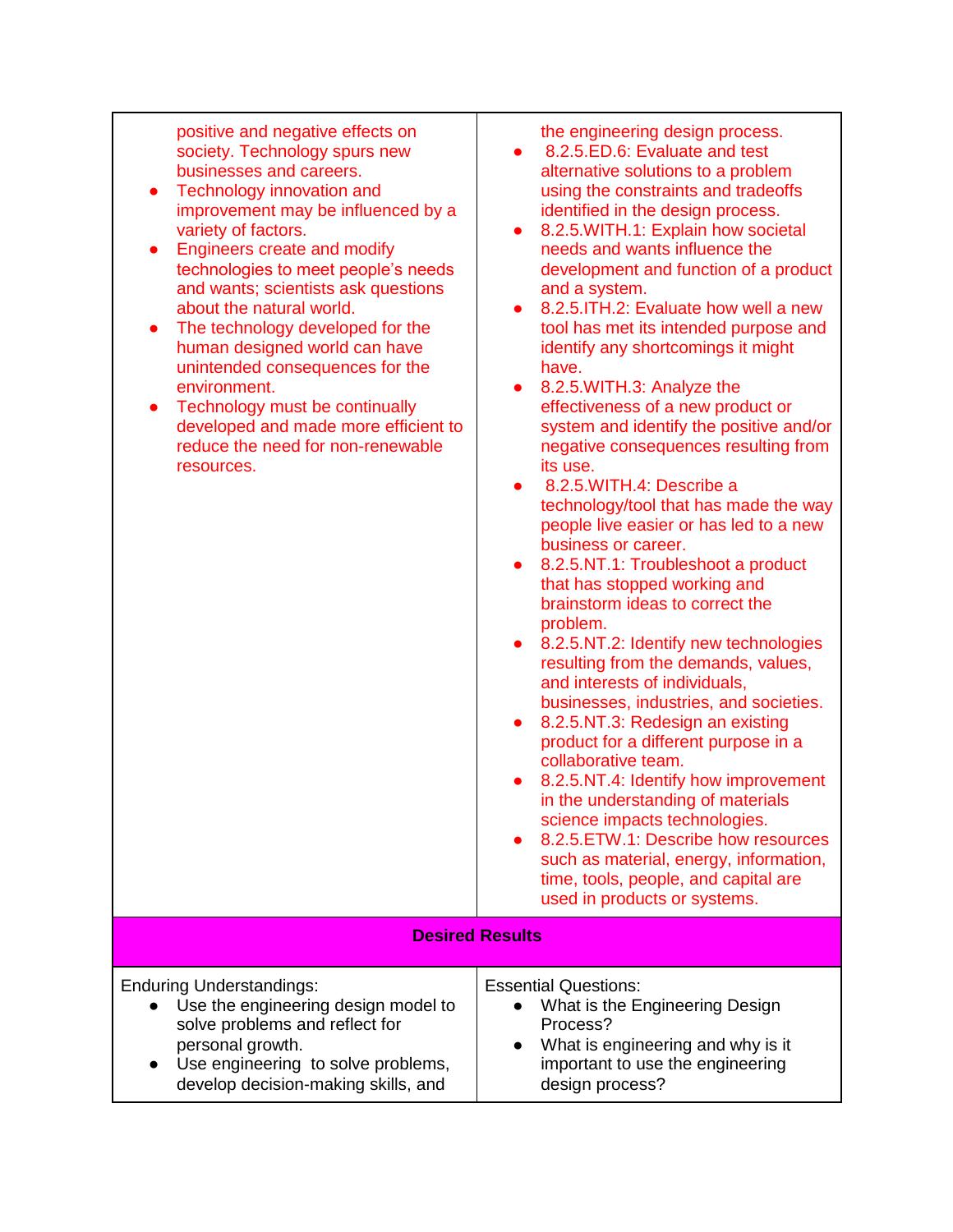| participate in project-based learning<br>activities that support curriculum<br>objectives.<br>Use and follow copyright laws and<br>policies concerning acceptable use for<br>engineering design and notebook.<br>Solve problems presented in a variety<br>of literature and/or pertaining to<br>current and cultural events.                                                                                                                                                                                                                                                                                                                                                                                                                                                                                                                                                                                          | How do engineers solve problems?<br>$\bullet$<br>Why are copyrights important to use in<br>$\bullet$<br>engineering and in the world?<br>How can the EDP be used in life<br>$\bullet$<br>outside the STEAM lab?                                                                                                                                                                                                                                                                                                                                         |
|-----------------------------------------------------------------------------------------------------------------------------------------------------------------------------------------------------------------------------------------------------------------------------------------------------------------------------------------------------------------------------------------------------------------------------------------------------------------------------------------------------------------------------------------------------------------------------------------------------------------------------------------------------------------------------------------------------------------------------------------------------------------------------------------------------------------------------------------------------------------------------------------------------------------------|---------------------------------------------------------------------------------------------------------------------------------------------------------------------------------------------------------------------------------------------------------------------------------------------------------------------------------------------------------------------------------------------------------------------------------------------------------------------------------------------------------------------------------------------------------|
|                                                                                                                                                                                                                                                                                                                                                                                                                                                                                                                                                                                                                                                                                                                                                                                                                                                                                                                       | <b>Instructional Plan</b>                                                                                                                                                                                                                                                                                                                                                                                                                                                                                                                               |
| <b>Suggested Activities</b><br>Rube Goldberg Machines (2 sessions)<br>Students will plan a chain reaction<br>machine that will help to carry out a<br>simple task in a complicated way by<br>transferring the energy of one colliding<br>object to another.<br>Sound Energy: Cup Telephones<br>Sound energy is caused by vibrations<br>and travels in sound waves. Students<br>will observe how sound can travel<br>through string and cups and work to<br>design a better cup telephone model.<br>On Account of the Gum Challenge:<br>Research, design, and construct<br>apparatuses to eliminate various<br>substances<br><b>Thanksgiving Float/Balloon Puppet</b><br>$\bullet$<br>Challenge<br><b>Rule Design Challenge</b><br>$\bullet$<br>Paper Chain, Tower, and Pipe<br>$\bullet$<br><b>Cleaner Surprises Challenge</b><br>Ish-ations Challenge: Using shadow<br>$\bullet$<br>art and design to create objects | <b>Possible Resources</b><br>• Criterion referenced Google Slides<br>Presentation<br>• Criterion referenced student activity sheet<br>• OK Go Music Video (This Too Shall Pass)<br>• Criterion referenced PowerPoint<br>Presentation<br>• Mystery Science: How Far Can a Whisper<br>Travel?<br>• Mystery Science activity sheet<br>• The Works Handson Museum<br>• On Account of the Gum by Adam Rex<br>• Balloons Over Broadway by Melissa Sweet<br>• Ish by Peter J. Reynolds<br>• Beautiful Oops by Barney Saltzburg<br>• Shadowology by Vincent Bal |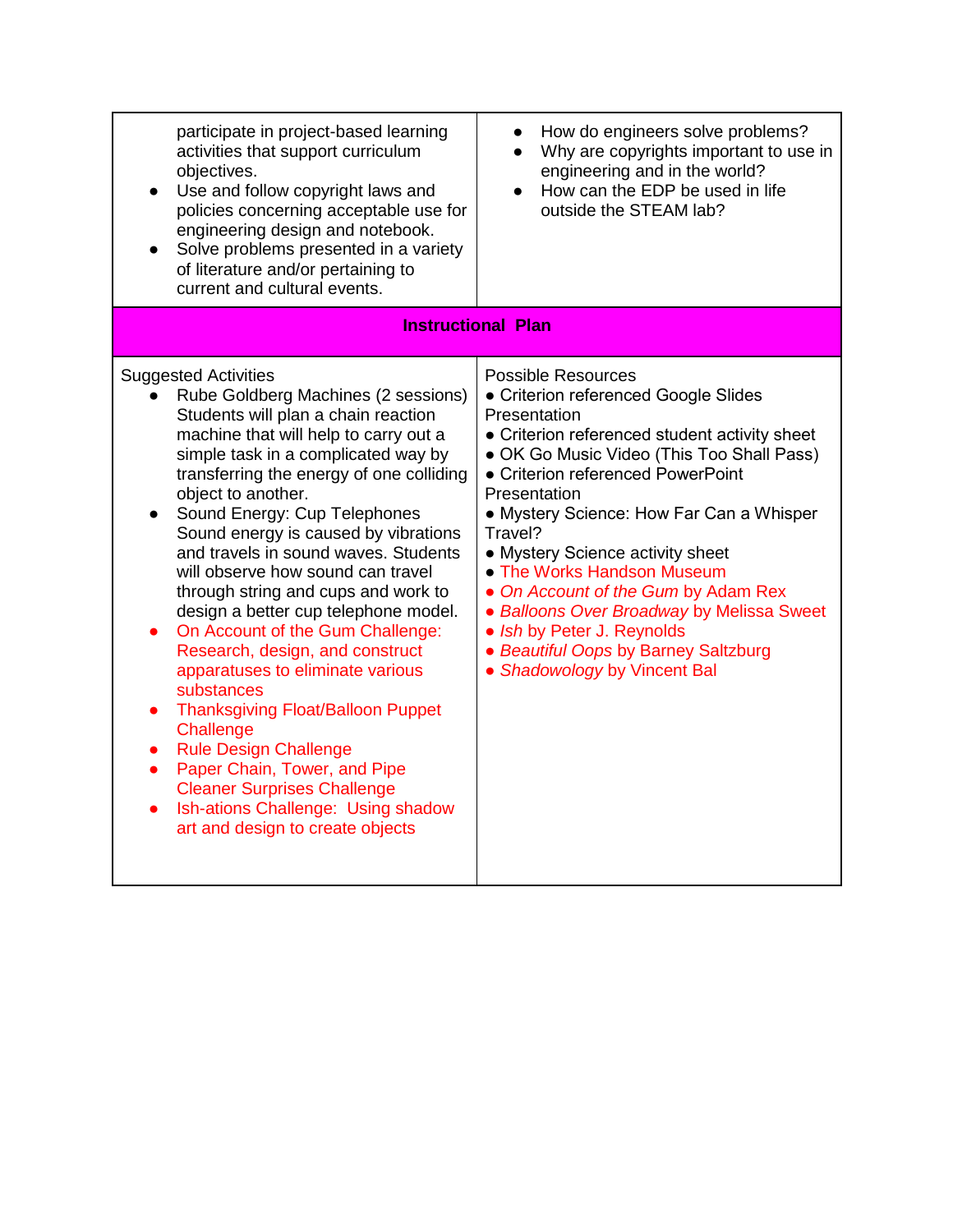| <b>STEAM - Grade 5</b>                                                                                                                                                                                                                                                                                                                                                                                                                                                                                                                                                                                                                                                                                                  |                                                                                                                                                                                                                                                                                                                                                                                                                                                                                                                                                                                                                                                         |  |
|-------------------------------------------------------------------------------------------------------------------------------------------------------------------------------------------------------------------------------------------------------------------------------------------------------------------------------------------------------------------------------------------------------------------------------------------------------------------------------------------------------------------------------------------------------------------------------------------------------------------------------------------------------------------------------------------------------------------------|---------------------------------------------------------------------------------------------------------------------------------------------------------------------------------------------------------------------------------------------------------------------------------------------------------------------------------------------------------------------------------------------------------------------------------------------------------------------------------------------------------------------------------------------------------------------------------------------------------------------------------------------------------|--|
| Grade:<br>5<br>Unit 1 - Theme: Technology                                                                                                                                                                                                                                                                                                                                                                                                                                                                                                                                                                                                                                                                               | Time Frame: First Part of 8-week cycle                                                                                                                                                                                                                                                                                                                                                                                                                                                                                                                                                                                                                  |  |
| Unit 1 for Grade 5 will focus on technology. Student activities will utilize the resources<br>Summary:<br>listed below, incorporated into the steps of the Engineering Design Process. Students will determine<br>the reputability of online sources and incorporate appropriate digital citizenship.                                                                                                                                                                                                                                                                                                                                                                                                                   |                                                                                                                                                                                                                                                                                                                                                                                                                                                                                                                                                                                                                                                         |  |
| Resources: TinkerCAD, Google Suite, Code.org, Ozobots, Cue Robots, YouTube, Common Sense<br>Education, Toytheater.com, ABCya.com, Mindgames.com, Funbrain.com, Stop Motion Animation.com                                                                                                                                                                                                                                                                                                                                                                                                                                                                                                                                |                                                                                                                                                                                                                                                                                                                                                                                                                                                                                                                                                                                                                                                         |  |
|                                                                                                                                                                                                                                                                                                                                                                                                                                                                                                                                                                                                                                                                                                                         | <b>Assessments</b>                                                                                                                                                                                                                                                                                                                                                                                                                                                                                                                                                                                                                                      |  |
| Formal:<br>Performance/project-based<br>$\bullet$<br>assessments using rubric and<br>checklist.<br>Written student self-reflection.<br>Peer evaluation of group<br>work/collaboration.<br><b>Challenge Papers</b><br>$\bullet$<br><b>Project Proposals</b><br>$\bullet$                                                                                                                                                                                                                                                                                                                                                                                                                                                 | Informal:<br>Teacher observation<br>$\bullet$<br>Class discussion/participation<br>$\bullet$<br>Classwork<br>Anecdotal notes<br><b>Discussion Guide</b><br><b>Brainstorm think sessions</b><br>$\bullet$<br>Assessments (Entrance/Exit Slips)                                                                                                                                                                                                                                                                                                                                                                                                           |  |
| <b>Established Goals</b>                                                                                                                                                                                                                                                                                                                                                                                                                                                                                                                                                                                                                                                                                                |                                                                                                                                                                                                                                                                                                                                                                                                                                                                                                                                                                                                                                                         |  |
| <b>Overarching Goals:</b><br>Computing devices may be connected<br>$\bullet$<br>to other devices to form a system as a<br>way to extend their capabilities.<br>Software and hardware work together<br>$\bullet$<br>as a system to accomplish tasks (e.g.,<br>sending, receiving, processing, and<br>storing units of information).<br>Shared features allow for common<br>troubleshooting strategies that can be<br>effective for many systems.<br>Distinguishing between public and<br>private information is important for<br>safe and secure online interactions.<br>The development and modification of<br>computing technology is driven by<br>people's needs and wants and can<br>affect individuals differently. | <b>Related Standards Covered</b><br>8.1.5.CS.1: Model how computing<br>$\bullet$<br>devices connect to other components<br>to form a system<br>8.1.5.CS.2: Model how computer<br>$\bullet$<br>software and hardware work together<br>as a system to accomplish tasks.<br>8.1.5.CS.3: Identify potential solutions<br>for simple hardware and software<br>problems using common<br>troubleshooting strategies.<br>8.1.5.NI.2: Describe physical and<br>digital security measures for<br>protecting sensitive personal<br>information.<br>8.1.5.IC.1: Identify computing<br>technologies that have impacted how<br>individuals live and work and describe |  |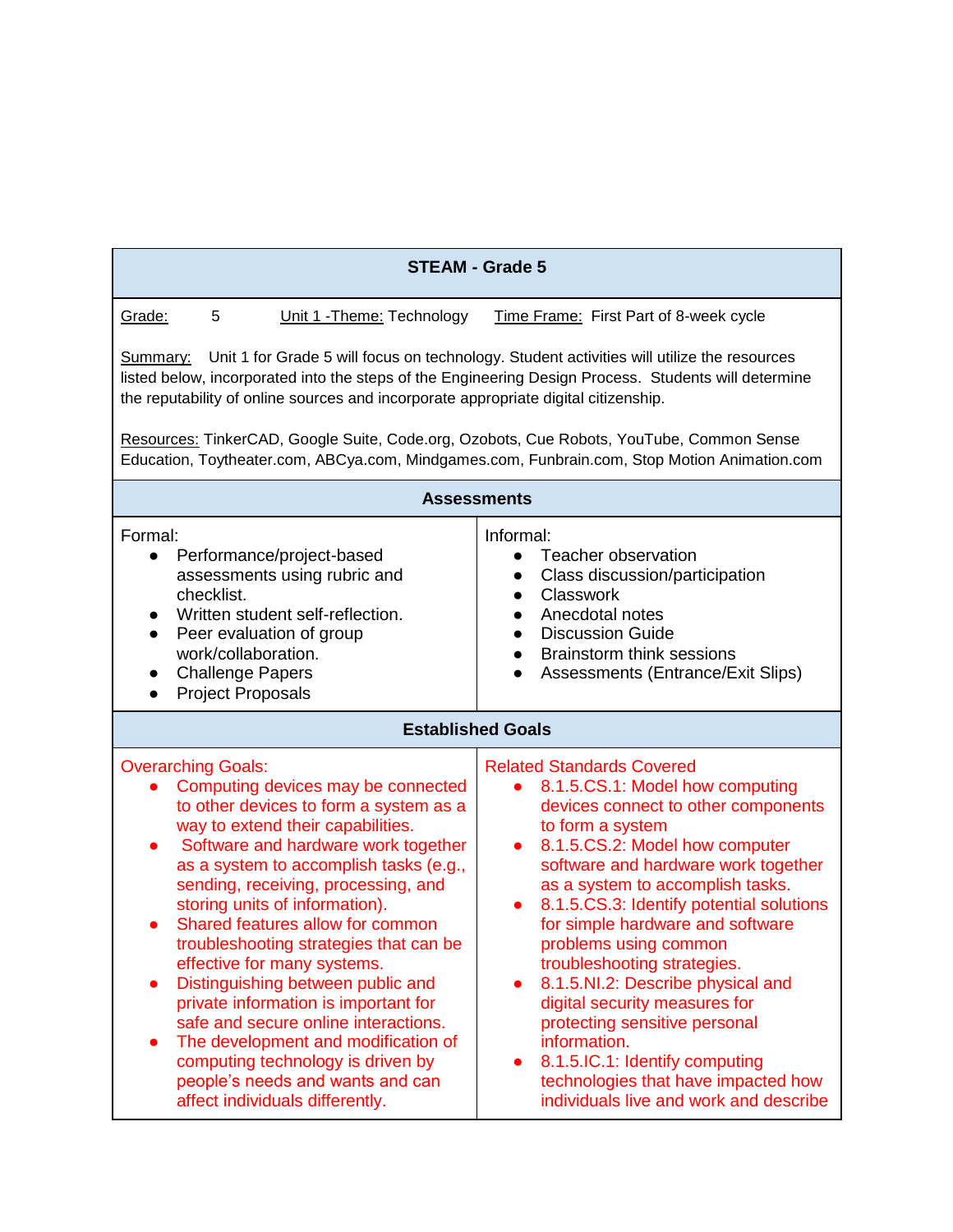| Data can be organized, displayed, and |
|---------------------------------------|
| presented to highlight relationships. |

- Programs can be broken down into smaller parts to facilitate their design, implementation, and review. Programs can also be created by incorporating smaller portions of programs that already exist.
- Technology spurs new businesses and careers.
- Engineers create and modify technologies to meet people's needs and wants; scientists ask questions about the natural world.
- The technology developed for the human designed world can have unintended consequences for the environment.
- Technology must be continually developed and made more efficient to reduce the need for nonrenewable resources.
- Technological choices and opportunities vary due to factors such as differences in economic resources, location, and cultural values.
- Individuals should practice safe behaviors when using the Internet.
- Collaborating digitally as a team can often develop a better artifact than an individual working alone.
- Different digital tools have different purposes.

the factors that influenced the changes.

- 8.1.5.DA.1: Collect, organize, and display data in order to highlight relationships or support a claim.
- 8.1.5.DA.3: Organize and present collected data visually to communicate insights gained from different views of the data.
- 8.1.5.AP.4: Break down problems into smaller, manageable sub-problems to facilitate program development.
- 8.1.5.AP.5: Modify, remix, or incorporate pieces of existing programs into one's own work to add additional features or create a new program.
- 8.2.5.ITH.4: Describe a technology/tool that has made the way people live easier or has led to a new business or career.
- 8.2.5.NT.4: Identify how improvement in the understanding of materials science impacts technologies.
- 8.2.5.ETW.1: Describe how resources such as material, energy, information, time, tools, people, and capital are used in products or systems.
- 8.2.5. ETW. 3: Explain why humandesigned systems, products, and environments need to be constantly monitored, maintained, and improved.
- 9.4.5.DC.1: Explain the need for and use of copyrights
- 9.4.5.DC.3: Distinguish between digital images that can be reused freely and those that have
- copyright restrictions.
- 9.4.5.TL.1Compare the common uses of at least two different digital tools and identify the advantages and disadvantages of using each.
- Collaborate digitally to produce an artifact (e.g., 1.2.5CR1d).

# ● **Desired Results**

| <b>Enduring Understandings:</b>      | <b>Essential Questions:</b> |
|--------------------------------------|-----------------------------|
| • Use the Internet as a resource for | • How can I use technology  |
| information.                         | responsibly?                |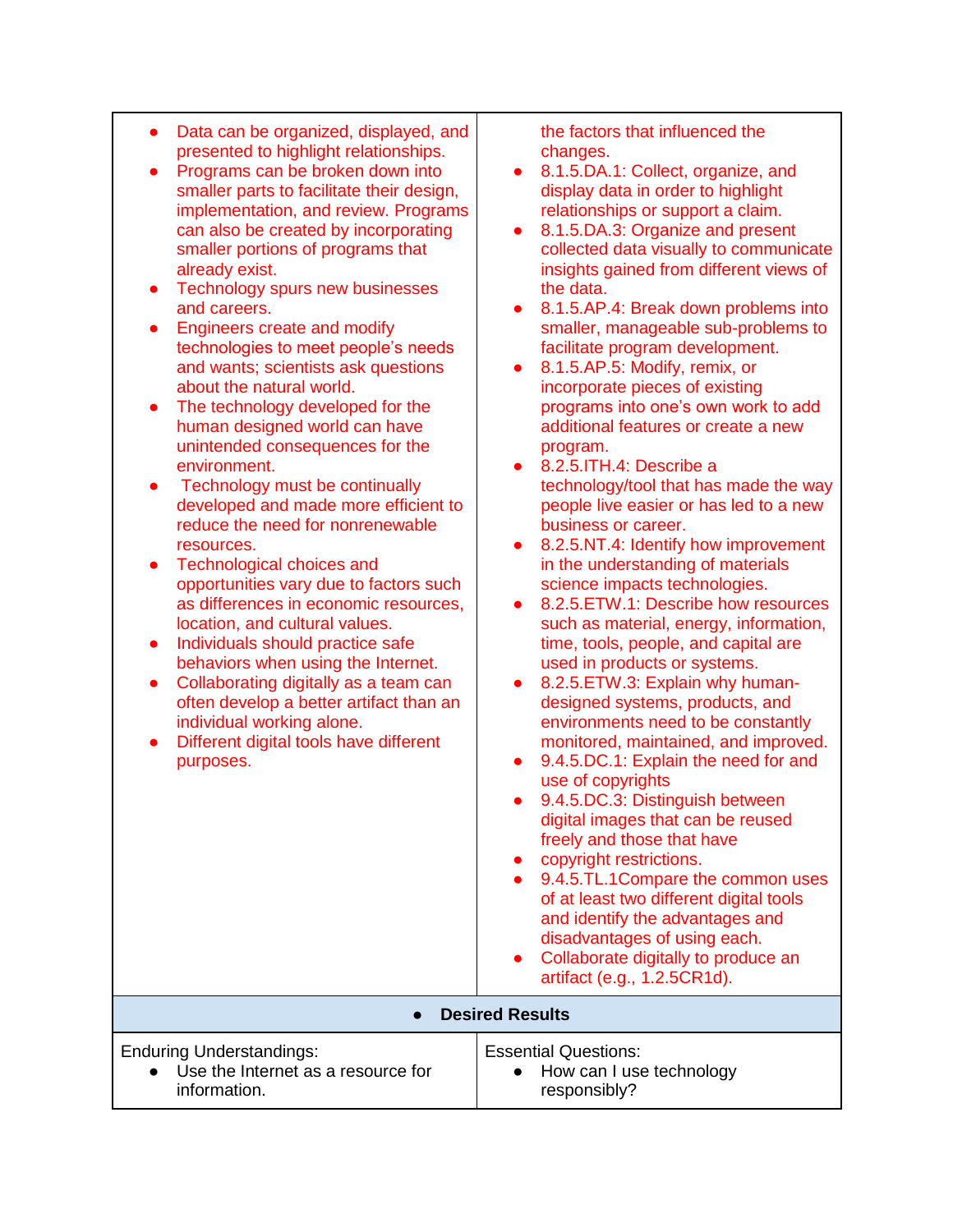| Use technology to solve problems,<br>develop decision-making skills, and<br>participate in project-based learning<br>activities that support curriculum<br>objectives.<br>Follow copyright laws and policies<br>concerning acceptable use. | How can I best use technology in the<br>global economy?<br>Why is it important to use technology<br>and engineering in our daily lives?            |
|--------------------------------------------------------------------------------------------------------------------------------------------------------------------------------------------------------------------------------------------|----------------------------------------------------------------------------------------------------------------------------------------------------|
|                                                                                                                                                                                                                                            | <b>Instructional Plan</b>                                                                                                                          |
| <b>Suggested Activities:</b><br>Coding:<br>Video Conferencing:<br><b>Multi-Media Creation</b><br><b>Robotics</b><br><b>Digital Architecture</b><br><b>Stop Motion Animation</b><br><b>Stop Motion Videos</b>                               | <b>Possible Resources</b><br><b>TinkerCAD</b><br><b>Cue Robots</b><br>ABCya.com<br>Tynker.com<br><b>Google Suite</b><br>Code.org<br><b>Ozobots</b> |
|                                                                                                                                                                                                                                            | Toytheater.com<br>FunBrain.com                                                                                                                     |

Mindgames.com

● Stop Motion Animation.com

## **STEAM - Grade 5**

Grade: 5 Unit 2 Theme: Science-Earth's Systems: Time Frame: 2nd Part of 8 week cycle

Summary: Unit 2 for Grade 5 will focus on science. Students will use the resources listed below to use the scientific process for solving using problem based learning. Students will use the science and engineering practices, disciplinary core ideas, and cross cutting concepts to demonstrate their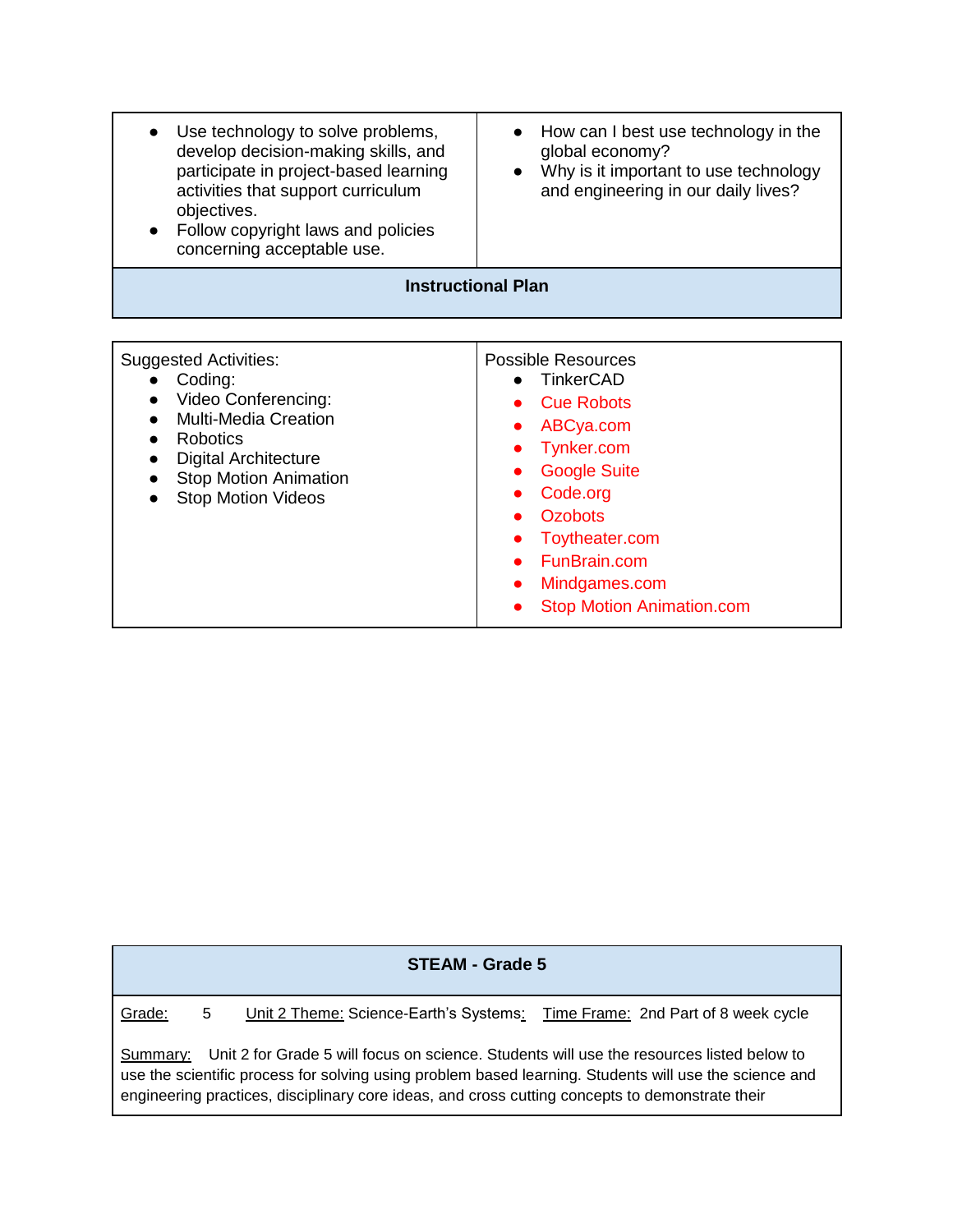understanding of the scientific process.

Resources: Hands-on materials used to problem solve and move through the 3 stages of learning (concrete, pictorial and abstract) to cement understanding. Science labs, inquiry documents, and Google Suite will be utilized throughout the cycle.

| <b>Assessments</b>                                                                                                                                                                                                                                                                                                                                                                                                                                                  |                                                                                                                                                                                                                                                                                                                                                                                                                                                                                                                                                                               |  |
|---------------------------------------------------------------------------------------------------------------------------------------------------------------------------------------------------------------------------------------------------------------------------------------------------------------------------------------------------------------------------------------------------------------------------------------------------------------------|-------------------------------------------------------------------------------------------------------------------------------------------------------------------------------------------------------------------------------------------------------------------------------------------------------------------------------------------------------------------------------------------------------------------------------------------------------------------------------------------------------------------------------------------------------------------------------|--|
| Formal:<br>Performance/project-based<br>$\bullet$<br>assessments using rubric and<br>checklist.<br>Written student self-reflection.<br>Peer evaluation of group<br>work/collaboration.                                                                                                                                                                                                                                                                              | Informal:<br>Teacher observation<br>$\bullet$<br>Class discussion/participation<br>$\bullet$<br><b>Classwork</b><br>$\bullet$<br>Anecdotal notes<br>$\bullet$<br><b>Discussion Guide</b><br>$\bullet$<br><b>Brainstorm think sessions</b><br>$\bullet$<br>Assessments (Entrance/Exit Slips)                                                                                                                                                                                                                                                                                   |  |
| <b>Established Goals</b>                                                                                                                                                                                                                                                                                                                                                                                                                                            |                                                                                                                                                                                                                                                                                                                                                                                                                                                                                                                                                                               |  |
| <b>Overarching Goals:</b><br>5-ESS2-1. Develop a model using an<br>example to describe ways the<br>geosphere, biosphere, hydrosphere,<br>and/or atmosphere interact.<br>5-ESS2-2. Describe and graph the<br>$\bullet$<br>amounts of salt, water and fresh water<br>in various reservoirs to provide<br>evidence about the distribution of<br>water on Earth.                                                                                                        | <b>Related Standards Covered:</b><br>ESS2.A: Earth Materials and Systems<br>Earth's major systems are the geosphere<br>(solid and molten rock, soil, and sediments),<br>the hydrosphere (water and ice), the<br>atmosphere (air), and the biosphere (living<br>things, including humans) (5-ESS2-1).<br>ESS2.C: The Roles of Water in<br>Earth's Surface Processes Nearly all<br>of Earth's available water is in the<br>ocean. Most fresh water is in glaciers<br>or underground; only a tiny fraction is<br>in streams, lakes, wetlands, and the<br>atmosphere. (5- ESS2-2) |  |
| <b>Desired Results</b>                                                                                                                                                                                                                                                                                                                                                                                                                                              |                                                                                                                                                                                                                                                                                                                                                                                                                                                                                                                                                                               |  |
| <b>Enduring Understandings:</b><br>• Less than 1% of Earth's water is potable<br>and easily accessible. To purify sewage water<br>for reuse requires several steps.<br>• Global warming is melting frozen water at<br>Earth's poles, causing sea levels to rise.<br>• Earth's major systems are the geosphere,<br>hydrosphere, atmosphere, and biosphere.<br>These systems interact in a variety of ways<br>that affect Earth's surface materials and<br>processes. | <b>Essential Questions:</b><br>• What percentage of Earth's water is<br>potable?<br>• How is water purified in nature?<br>• What systems do humans use to purify<br>water?<br>• How does global climate change affect<br>Earth's water resources?<br>• How do the geosphere, biosphere,<br>hydrosphere, and/or atmosphere interact?<br>• How do individual communities use science                                                                                                                                                                                            |  |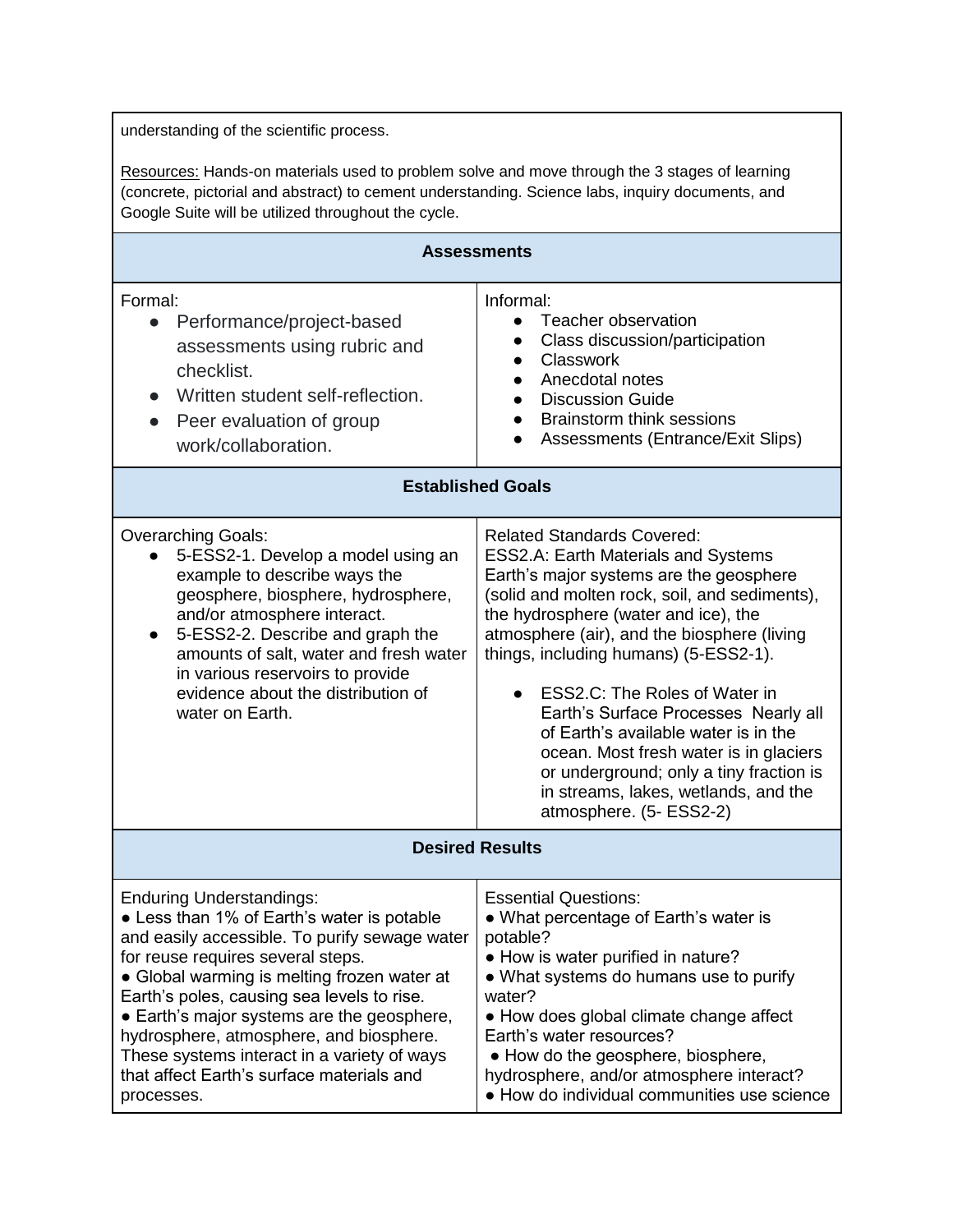| • Humans must develop new technologies to<br>help counteract and cope with climate<br>change.                                                                                                                                                                                                                                                                                                                                                                                                                                                                                                                                                                                                                                                                                                                                                                                                                                                                        | ideas to protect the Earth's resources and<br>environment?                                                                                                                                                                                                                                                                                                                                                                 |  |
|----------------------------------------------------------------------------------------------------------------------------------------------------------------------------------------------------------------------------------------------------------------------------------------------------------------------------------------------------------------------------------------------------------------------------------------------------------------------------------------------------------------------------------------------------------------------------------------------------------------------------------------------------------------------------------------------------------------------------------------------------------------------------------------------------------------------------------------------------------------------------------------------------------------------------------------------------------------------|----------------------------------------------------------------------------------------------------------------------------------------------------------------------------------------------------------------------------------------------------------------------------------------------------------------------------------------------------------------------------------------------------------------------------|--|
| <b>Instructional Plan</b>                                                                                                                                                                                                                                                                                                                                                                                                                                                                                                                                                                                                                                                                                                                                                                                                                                                                                                                                            |                                                                                                                                                                                                                                                                                                                                                                                                                            |  |
| <b>Suggested Activities</b><br>Water Filter Challenge - Students will<br>design and build water filters using<br>plastic water bottles and a variety of<br>filtering materials.<br>Using US Weather Data to Draw<br>$\bullet$<br>Conclusions - Students will graph<br>weather data to determine if large<br>bodies of water really do moderate the<br>temperatures of adjacent land<br>masses.<br>Sky Floater Challenge - Students will<br>experiment with small weights until<br>they achieve neutral buoyancy for a<br>floating mylar balloon.<br>Pipeline Challenge - Students will<br>research both sides of the debate as<br>well as the construction of pipelines<br>over various terrain and elevation<br>changes. Students will simulate<br>pipeline construction as completing<br>companies<br>Bridge the Gap Challenge - Students<br>will research different types of bridges,<br>and design, and construct their own<br>bridges given specific materials. | Resources:<br><b>JPL Education - NASA Website</b><br><b>STEM Labs for Middle Grades by</b><br>Schyrlet Cameron and Carolyn Craig.<br>Summary of Monthly Normals (2010)<br>from www.ncdc.noaa.gov.<br>PBS - Design Squad Teacher's Guide,<br>Breezy Blimps.<br><b>Keystone Pipeline National</b><br>Geographic<br><b>Pipeline Construction</b><br>$\bullet$<br>NOVA Online - Bridges<br>Iggy Peck Architect by Andrea Beaty |  |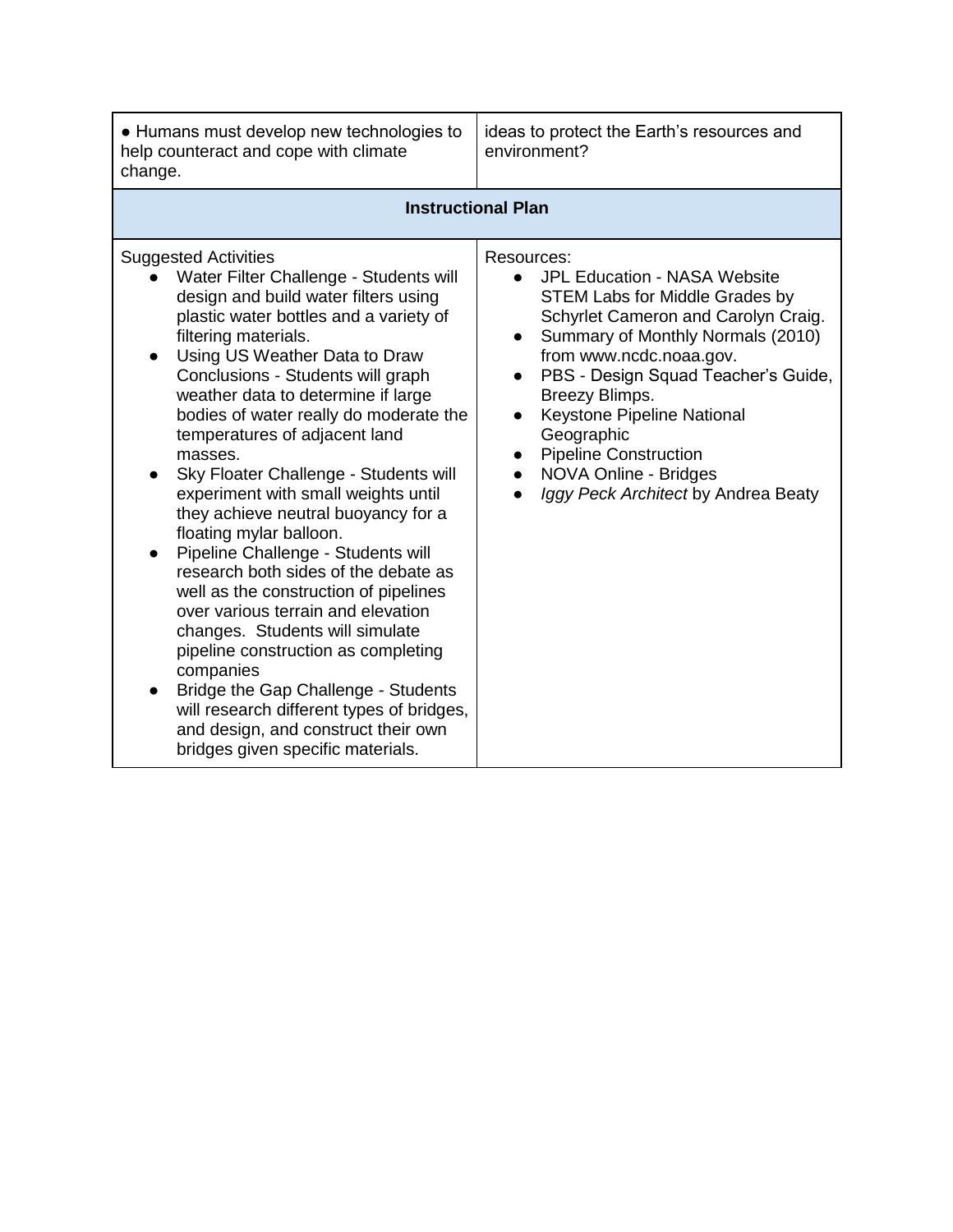Grade: 5 Unit 3 Theme: Engineering Time Frame: Third Part of 8-week cycle

Summary: Unit 3 for Grade 5 will focus on engineering. Students will use the Engineering Design Process *to think critically, and incorporate mathematics to develop new ideas, products, and technologies, in order to solve problems while staying within budget. These Engineering practices will focus on career readiness, life literacies, and life skills.*

Resources: Hands-on materials used to problem solve and move through the Engineering Design Process to create long-lasting, ingrained understanding. Challenge sheets, project proposals, inquiry documents, and Google Suite will be utilized throughout the cycle.

| <b>Assessments</b>                                                                                                                                                                                                                                                                                                                                                                                                                                                                                                                                                                                                                                                                                                                                                                                                  |                                                                                                                                                                                                                                                                                                                                                                                                                                                                                                                                                                                                                                                                                                                                                                                                                                                                          |
|---------------------------------------------------------------------------------------------------------------------------------------------------------------------------------------------------------------------------------------------------------------------------------------------------------------------------------------------------------------------------------------------------------------------------------------------------------------------------------------------------------------------------------------------------------------------------------------------------------------------------------------------------------------------------------------------------------------------------------------------------------------------------------------------------------------------|--------------------------------------------------------------------------------------------------------------------------------------------------------------------------------------------------------------------------------------------------------------------------------------------------------------------------------------------------------------------------------------------------------------------------------------------------------------------------------------------------------------------------------------------------------------------------------------------------------------------------------------------------------------------------------------------------------------------------------------------------------------------------------------------------------------------------------------------------------------------------|
| Formal:<br>Performance/project-based<br>$\bullet$<br>assessments using rubric and<br>checklist.<br>Written student self-reflection.<br>$\bullet$<br>Peer evaluation of group<br>work/collaboration.                                                                                                                                                                                                                                                                                                                                                                                                                                                                                                                                                                                                                 | Informal:<br>Teacher observation<br>$\bullet$<br>Class discussion/participation<br>$\bullet$<br><b>Classwork</b><br>$\bullet$<br>Anecdotal notes<br>$\bullet$<br><b>Discussion Guide</b><br>$\bullet$<br><b>Brainstorm think sessions</b><br>$\bullet$<br>Assessments (Entrance/Exit Slips)                                                                                                                                                                                                                                                                                                                                                                                                                                                                                                                                                                              |
| <b>Established Goals</b>                                                                                                                                                                                                                                                                                                                                                                                                                                                                                                                                                                                                                                                                                                                                                                                            |                                                                                                                                                                                                                                                                                                                                                                                                                                                                                                                                                                                                                                                                                                                                                                                                                                                                          |
| <b>Overarching Goals:</b><br>Collaboration can simplify the work an<br>individual has to do and sometimes<br>produce a better product.<br>Engineering design is a systematic<br>$\bullet$<br>and creative process of<br>communicating and collaborating to<br>meet a design challenge.<br>Often, several design solutions exist,<br>$\bullet$<br>each better in some way than the<br>others.<br><b>Engineering design requirements</b><br>include desired features and<br>limitations that need to be considered.<br>Societal needs and wants determine<br>$\bullet$<br>which new tools are developed to<br>address real-world problems.<br>A new tool may have favorable or<br>unfavorable results as well as both<br>positive and negative effects on<br>society. Technology spurs new<br>businesses and careers. | <b>Related Standards Covered:</b><br>8.2.5.ED.1: Explain the functions of a<br>$\bullet$<br>system and its subsystems.<br>8.2.5.ED.2: Collaborate with peers to<br>$\bullet$<br>collect information, brainstorm to solve<br>a problem, and evaluate all possible<br>solutions to provide the best results<br>with supporting sketches or models.<br>8.2.5.ED.3: Follow step by step<br>directions to assemble a product or<br>solve a problem, using appropriate<br>tools to accomplish the task.<br>8.2.5.ED.4: Explain factors that<br>$\bullet$<br>influence the development and<br>function of products and systems<br>(e.g., resources, criteria, desired<br>features, constraints).<br>8.2.5.ED.5: Describe how<br>specifications and limitations impact<br>the engineering design process.<br>8.2.5.ED.6: Evaluate and test<br>alternative solutions to a problem |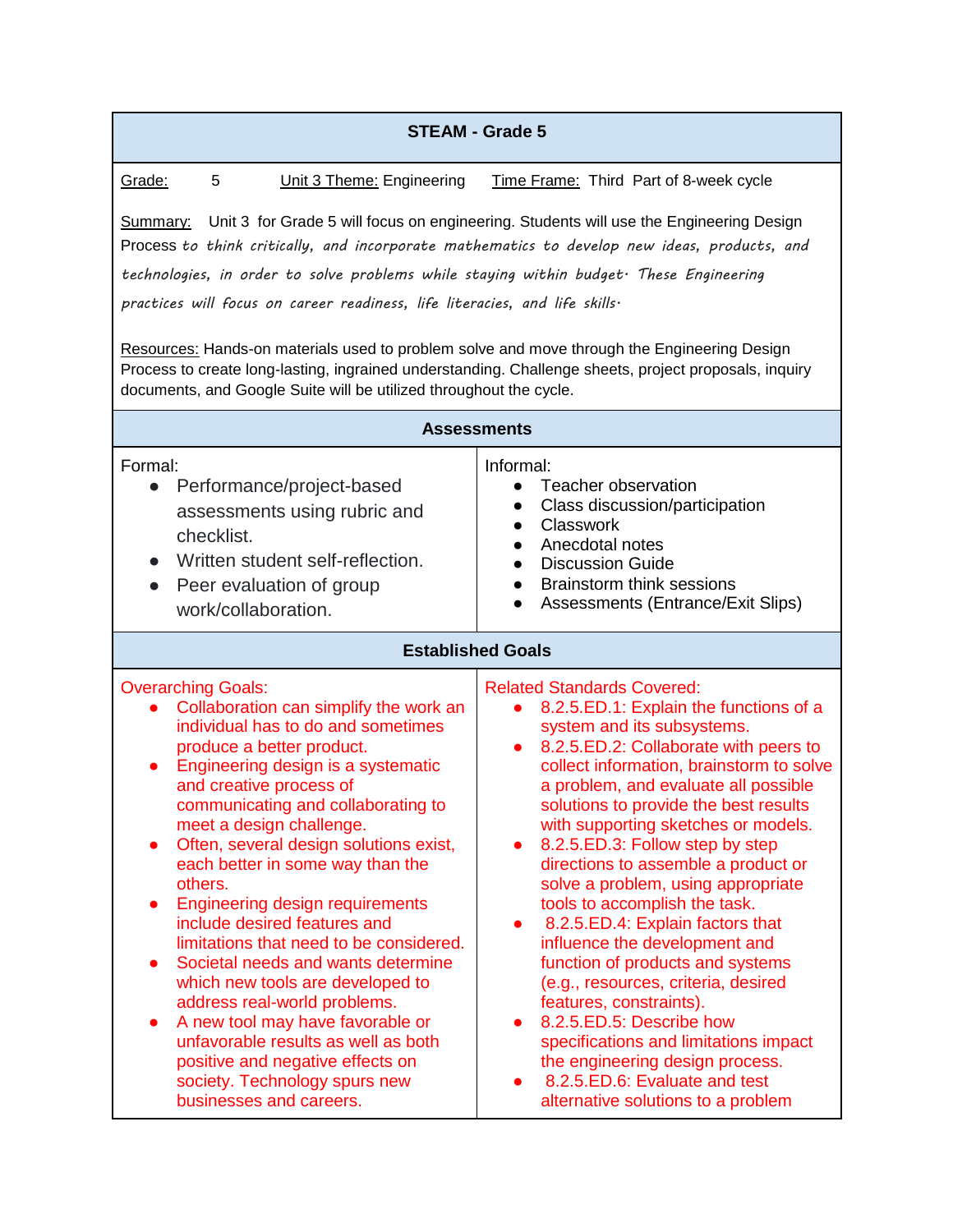| Technology innovation and<br>improvement may be influenced by a<br>variety of factors.<br><b>Engineers create and modify</b><br>$\bullet$<br>technologies to meet people's needs<br>and wants; scientists ask questions<br>about the natural world.<br>The technology developed for the<br>$\bullet$<br>human designed world can have<br>unintended consequences for the<br>environment.<br>Technology must be continually<br>$\bullet$<br>developed and made more efficient to<br>reduce the need for non-renewable<br>resources. | using the constraints and tradeoffs<br>identified in the design process.<br>8.2.5. WITH.1: Explain how societal<br>$\bullet$<br>needs and wants influence the<br>development and function of a product<br>and a system.<br>8.2.5. ITH.2: Evaluate how well a new<br>$\bullet$<br>tool has met its intended purpose and<br>identify any shortcomings it might<br>have.<br>8.2.5. WITH.3: Analyze the<br>$\bullet$<br>effectiveness of a new product or<br>system and identify the positive and/or<br>negative consequences resulting from<br>its use.<br>8.2.5. WITH.4: Describe a<br>$\bullet$<br>technology/tool that has made the way<br>people live easier or has led to a new<br>business or career.<br>8.2.5.NT.1: Troubleshoot a product<br>$\bullet$<br>that has stopped working and<br>brainstorm ideas to correct the<br>problem.<br>8.2.5.NT.2: Identify new technologies<br>resulting from the demands, values,<br>and interests of individuals,<br>businesses, industries, and societies.<br>8.2.5.NT.3: Redesign an existing<br>$\bullet$<br>product for a different purpose in a<br>collaborative team.<br>8.2.5.NT.4: Identify how improvement<br>$\bullet$<br>in the understanding of materials<br>science impacts technologies.<br>8.2.5. ETW.1: Describe how resources<br>such as material, energy, information,<br>time, tools, people, and capital are<br>used in products or systems. |
|------------------------------------------------------------------------------------------------------------------------------------------------------------------------------------------------------------------------------------------------------------------------------------------------------------------------------------------------------------------------------------------------------------------------------------------------------------------------------------------------------------------------------------|------------------------------------------------------------------------------------------------------------------------------------------------------------------------------------------------------------------------------------------------------------------------------------------------------------------------------------------------------------------------------------------------------------------------------------------------------------------------------------------------------------------------------------------------------------------------------------------------------------------------------------------------------------------------------------------------------------------------------------------------------------------------------------------------------------------------------------------------------------------------------------------------------------------------------------------------------------------------------------------------------------------------------------------------------------------------------------------------------------------------------------------------------------------------------------------------------------------------------------------------------------------------------------------------------------------------------------------------------------------------------------------------------------|
| <b>Desired Results</b>                                                                                                                                                                                                                                                                                                                                                                                                                                                                                                             |                                                                                                                                                                                                                                                                                                                                                                                                                                                                                                                                                                                                                                                                                                                                                                                                                                                                                                                                                                                                                                                                                                                                                                                                                                                                                                                                                                                                            |
| <b>Enduring Understandings:</b><br>Use the engineering design model to<br>solve problems and reflect for<br>personal growth.<br>Use engineering to solve problems,<br>develop decision-making skills, and<br>participate in project-based learning<br>activities that support curriculum<br>objectives.<br>Use and follow copyright laws and                                                                                                                                                                                       | <b>Essential Questions:</b><br>What is the Engineering Design<br>Process?<br>What is engineering and why is it<br>important to use the engineering<br>design process?<br>How do engineers solve problems?<br>Why are copyrights important to use in<br>engineering and in the world?<br>How can the EDP be used in life                                                                                                                                                                                                                                                                                                                                                                                                                                                                                                                                                                                                                                                                                                                                                                                                                                                                                                                                                                                                                                                                                    |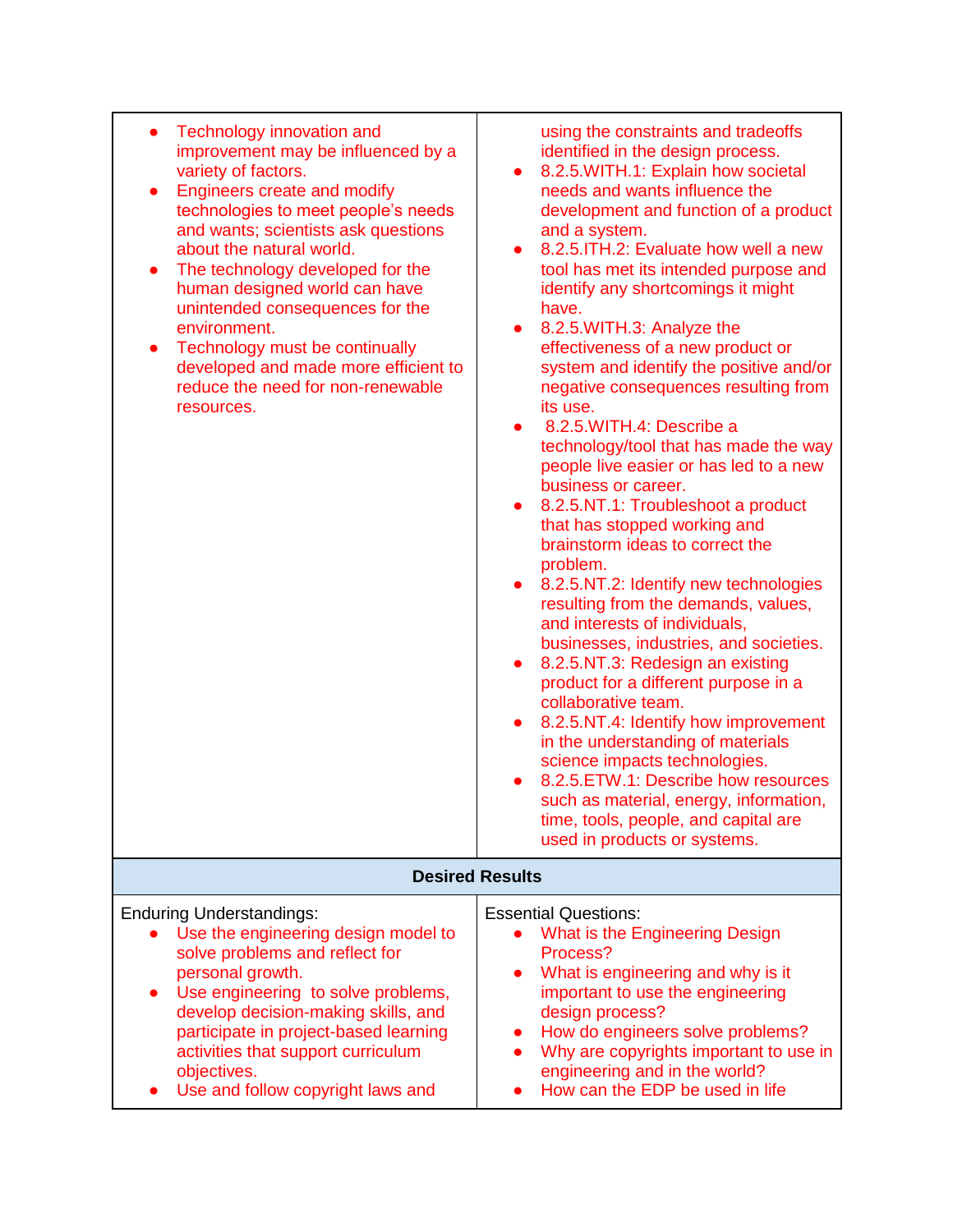| policies concerning acceptable use for<br>engineering design and notebook.<br>Solve problems presented in a variety<br>of literature and/or pertaining to<br>current and cultural events.                                                                                                                                                                                                                                                                                                                                                                                                                                                                                                                                                                                                                                                                                                                                                                                                                                                                                                                                                                                                                                                                                                                                                                      | outside the STEAM lab?                                                                                                                                                                                                                                                                                                                                                                                                                                                                                                                                                                                                                                                                                                                                                                                                                          |
|----------------------------------------------------------------------------------------------------------------------------------------------------------------------------------------------------------------------------------------------------------------------------------------------------------------------------------------------------------------------------------------------------------------------------------------------------------------------------------------------------------------------------------------------------------------------------------------------------------------------------------------------------------------------------------------------------------------------------------------------------------------------------------------------------------------------------------------------------------------------------------------------------------------------------------------------------------------------------------------------------------------------------------------------------------------------------------------------------------------------------------------------------------------------------------------------------------------------------------------------------------------------------------------------------------------------------------------------------------------|-------------------------------------------------------------------------------------------------------------------------------------------------------------------------------------------------------------------------------------------------------------------------------------------------------------------------------------------------------------------------------------------------------------------------------------------------------------------------------------------------------------------------------------------------------------------------------------------------------------------------------------------------------------------------------------------------------------------------------------------------------------------------------------------------------------------------------------------------|
| <b>Instructional Plan</b>                                                                                                                                                                                                                                                                                                                                                                                                                                                                                                                                                                                                                                                                                                                                                                                                                                                                                                                                                                                                                                                                                                                                                                                                                                                                                                                                      |                                                                                                                                                                                                                                                                                                                                                                                                                                                                                                                                                                                                                                                                                                                                                                                                                                                 |
| <b>Suggested Activities</b><br><b>Rube Goldberg Machines (2 sessions)</b><br>Students will plan a chain reaction<br>machine that will help to carry out a<br>simple task in a complicated way by<br>transferring the energy of one colliding<br>object to another.<br><b>Sound Energy: Cup Telephones</b><br>$\bullet$<br>Sound energy is caused by vibrations<br>and travels in sound waves. Students<br>will observe how sound can travel<br>through string and cups and work to<br>design a better cup telephone model.<br>On Account of the Gum Challenge:<br>$\bullet$<br>Research, design, and construct<br>apparatuses to eliminate various<br>substances<br><b>Thanksgiving Float/Balloon Puppet</b><br>$\bullet$<br>Challenge<br><b>Rule Design Challenge</b><br>$\bullet$<br>Paper Chain, Tower, and Pipe<br>$\bullet$<br><b>Cleaner Surprises Challenge</b><br>Ish-ations Challenge: Using shadow<br>$\bullet$<br>art and design to create objects<br>• "Gas" Powered Cars - Students will<br>design, build, and race cars that run<br>on the gas expelled from a balloon.<br>Build a boat that paddles itself using a<br>rubber band as its power source.<br><b>Engineering Edge Exhibition-</b><br>Students will design and build an<br>invention of their choice that will help<br>society. Inventions will be showcased<br>at their exhibition. | <b>Possible Resources</b><br>• Criterion referenced Google Slides<br>Presentation<br>• Criterion referenced student activity sheet<br>• OK Go Music Video (This Too Shall Pass)<br>• Criterion referenced PowerPoint<br>Presentation<br>• Mystery Science: How Far Can a Whisper<br>Travel?<br>• Mystery Science activity sheet<br>• The Works Handson Museum<br>• On Account of the Gum by Adam Rex<br>• Balloons Over Broadway by Melissa Sweet<br>• Ish by Peter J. Reynolds<br>• Beautiful Oops by Barney Saltzburg<br>• Shadowology by Vincent Bal<br>Resources:<br>• STEM Labs for Middle Grades -Mark Twain<br>Media, page 18<br>NASA at Glenn EDCs-Let it Glide:<br>https://www.nasa.gov/glenn-edcs-let-<br>it-glide<br>Design Squad PBS<br>Kids:https://pbskids.org/designsquad/<br>pdf/parentseducators/DS_Act_Guide_<br>complete.pdf |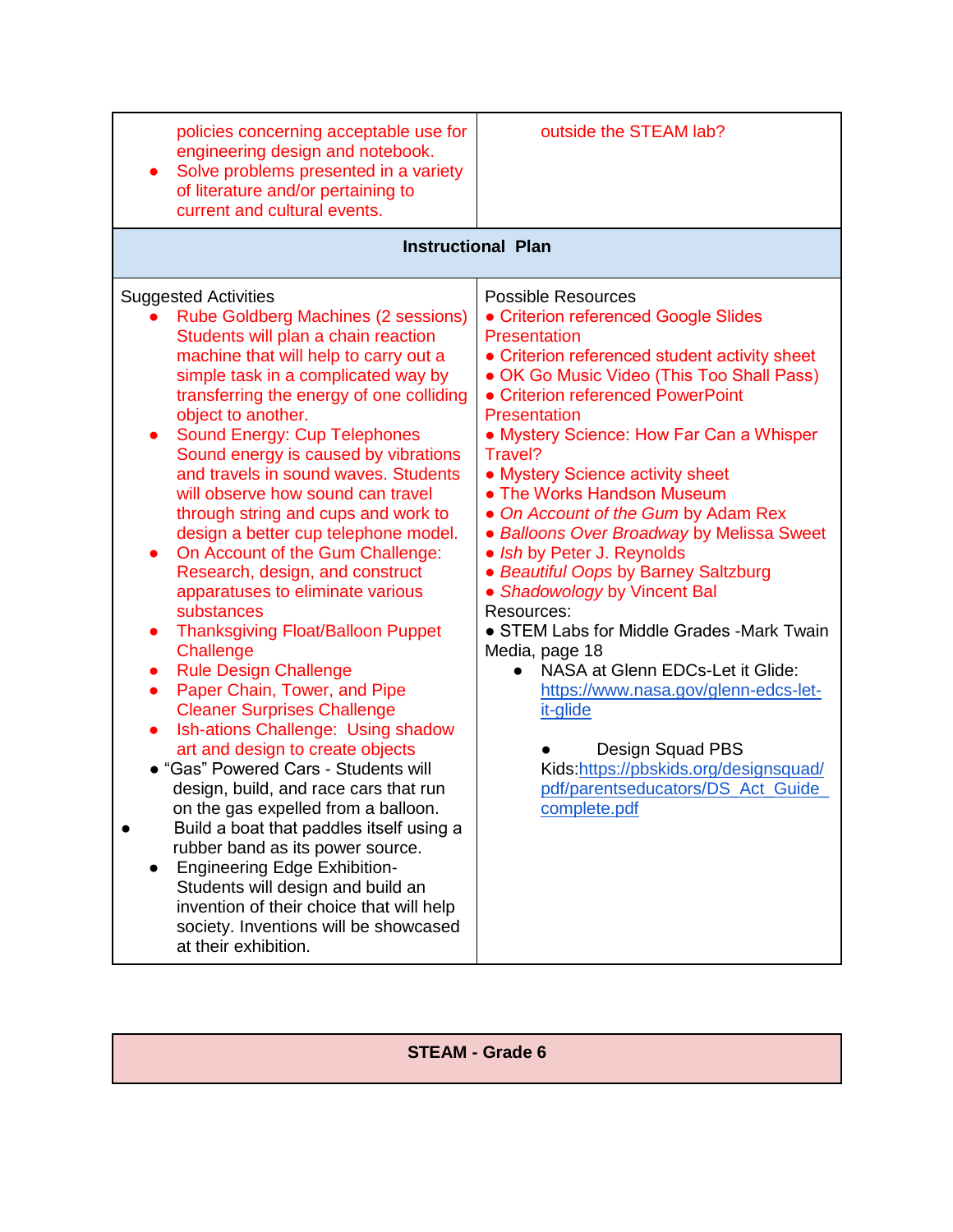| Grade:<br>Unit 1 - Theme: Technology | Time Frame: First Part of 8-week cycle |
|--------------------------------------|----------------------------------------|
|--------------------------------------|----------------------------------------|

Summary: Unit 1 for Grade 6 will focus on technology. Student activities will utilize the resources listed below, incorporated into the steps of the Engineering Design Process. Students will determine the reputability of online sources and incorporate appropriate digital citizenship.

Resources: TinkerCAD, Google Suite, Code.org, Ozobots, Cue Robots, YouTube, Common Sense Education, Toytheater.com, ABCya.com, Mindgames.com, Funbrain.com, Stop Motion Animation.com

| <b>Assessments</b>                                                                                                                                                                                                                                                                                                                                                                                                                                                                                                                                                                                                                                                                                                                                                                                                                                                                                                                                                                                                                |                                                                                                                                                                                                                                                                                                                                                                                                                                                                                                                                                                                                                                                                                                                                                                                                                                                                                                                                                                                         |  |
|-----------------------------------------------------------------------------------------------------------------------------------------------------------------------------------------------------------------------------------------------------------------------------------------------------------------------------------------------------------------------------------------------------------------------------------------------------------------------------------------------------------------------------------------------------------------------------------------------------------------------------------------------------------------------------------------------------------------------------------------------------------------------------------------------------------------------------------------------------------------------------------------------------------------------------------------------------------------------------------------------------------------------------------|-----------------------------------------------------------------------------------------------------------------------------------------------------------------------------------------------------------------------------------------------------------------------------------------------------------------------------------------------------------------------------------------------------------------------------------------------------------------------------------------------------------------------------------------------------------------------------------------------------------------------------------------------------------------------------------------------------------------------------------------------------------------------------------------------------------------------------------------------------------------------------------------------------------------------------------------------------------------------------------------|--|
| Formal:<br>Performance/project-based<br>$\bullet$<br>assessments using rubric and<br>checklist.<br>Written student self-reflection.<br>Peer evaluation of group<br>$\bullet$<br>work/collaboration.<br><b>Challenge Papers</b><br>$\bullet$<br><b>Project Proposals</b><br>$\bullet$                                                                                                                                                                                                                                                                                                                                                                                                                                                                                                                                                                                                                                                                                                                                              | Informal:<br>Teacher observation<br>$\bullet$<br>Class discussion/participation<br>$\bullet$<br><b>Classwork</b><br>$\bullet$<br>Anecdotal notes<br><b>Discussion Guide</b><br><b>Brainstorm think sessions</b><br>$\bullet$<br>Assessments (Entrance/Exit Slips)                                                                                                                                                                                                                                                                                                                                                                                                                                                                                                                                                                                                                                                                                                                       |  |
| <b>Established Goals</b>                                                                                                                                                                                                                                                                                                                                                                                                                                                                                                                                                                                                                                                                                                                                                                                                                                                                                                                                                                                                          |                                                                                                                                                                                                                                                                                                                                                                                                                                                                                                                                                                                                                                                                                                                                                                                                                                                                                                                                                                                         |  |
| <b>Overarching Goals:</b><br>Computing devices may be connected<br>to other devices to form a system as a<br>way to extend their capabilities.<br>Software and hardware work together<br>as a system to accomplish tasks (e.g.,<br>sending, receiving, processing, and<br>storing units of information).<br>Shared features allow for common<br>$\bullet$<br>troubleshooting strategies that can be<br>effective for many systems.<br>Distinguishing between public and<br>private information is important for<br>safe and secure online interactions.<br>The development and modification of<br>$\bullet$<br>computing technology is driven by<br>people's needs and wants and can<br>affect individuals differently.<br>Data can be organized, displayed, and<br>presented to highlight relationships.<br>Programs can be broken down into<br>smaller parts to facilitate their design,<br>implementation, and review. Programs<br>can also be created by incorporating<br>smaller portions of programs that<br>already exist. | <b>Related Standards Covered</b><br>8.1.5.CS.1: Model how computing<br>devices connect to other components<br>to form a system<br>8.1.5.CS.2: Model how computer<br>$\bullet$<br>software and hardware work together<br>as a system to accomplish tasks.<br>8.1.5.CS.3: Identify potential solutions<br>$\bullet$<br>for simple hardware and software<br>problems using common<br>troubleshooting strategies.<br>8.1.5.NI.2: Describe physical and<br>$\bullet$<br>digital security measures for<br>protecting sensitive personal<br>information.<br>8.1.5.IC.1: Identify computing<br>$\bullet$<br>technologies that have impacted how<br>individuals live and work and describe<br>the factors that influenced the<br>changes.<br>8.1.5.DA.1: Collect, organize, and<br>display data in order to highlight<br>relationships or support a claim.<br>8.1.5.DA.3: Organize and present<br>$\bullet$<br>collected data visually to communicate<br>insights gained from different views of |  |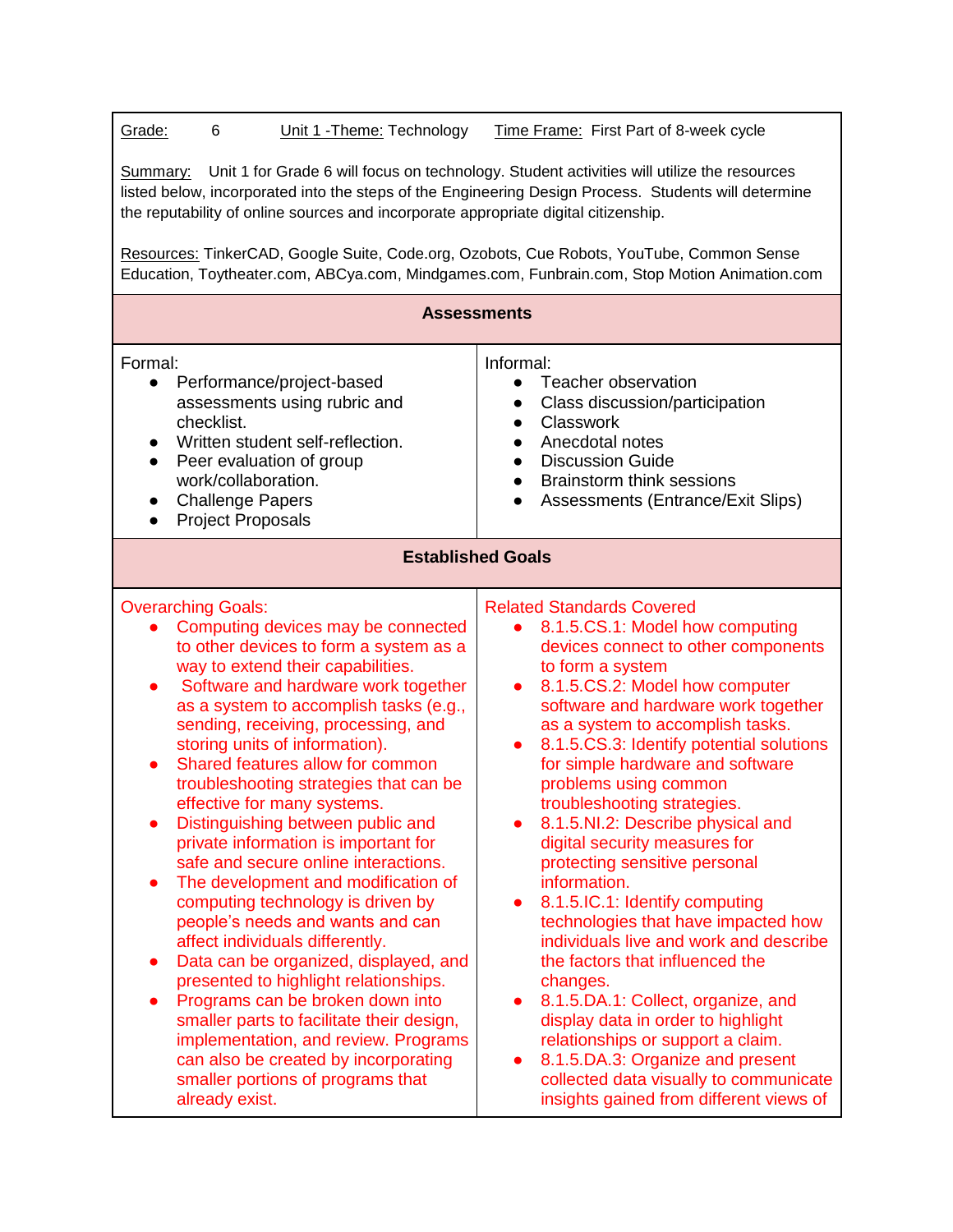| Technology spurs new businesses<br>$\bullet$<br>and careers.<br><b>Engineers create and modify</b><br>technologies to meet people's needs<br>and wants; scientists ask questions<br>about the natural world.<br>The technology developed for the<br>$\bullet$<br>human designed world can have<br>unintended consequences for the<br>environment.<br>Technology must be continually<br>$\bullet$<br>developed and made more efficient to<br>reduce the need for nonrenewable<br>resources.<br>Technological choices and<br>$\bullet$<br>opportunities vary due to factors such<br>as differences in economic resources,<br>location, and cultural values.<br>Individuals should practice safe<br>$\bullet$<br>behaviors when using the Internet.<br>Collaborating digitally as a team can<br>$\bullet$<br>often develop a better artifact than an<br>individual working alone.<br>Different digital tools have different<br>purposes. | the data.<br>8.1.5.AP.4: Break down problems into<br>smaller, manageable sub-problems to<br>facilitate program development.<br>8.1.5.AP.5: Modify, remix, or<br>$\bullet$<br>incorporate pieces of existing<br>programs into one's own work to add<br>additional features or create a new<br>program.<br>$\bullet$ 8.2.5. ITH.4: Describe a<br>technology/tool that has made the way<br>people live easier or has led to a new<br>business or career.<br>8.2.5.NT.4: Identify how improvement<br>$\bullet$<br>in the understanding of materials<br>science impacts technologies.<br>8.2.5. ETW.1: Describe how resources<br>such as material, energy, information,<br>time, tools, people, and capital are<br>used in products or systems.<br>8.2.5. ETW.3: Explain why human-<br>designed systems, products, and<br>environments need to be constantly<br>monitored, maintained, and improved.<br>9.4.5.DC.1: Explain the need for and<br>$\bullet$<br>use of copyrights<br>9.4.5.DC.3: Distinguish between<br>digital images that can be reused<br>freely and those that have<br>copyright restrictions.<br>$\bullet$<br>9.4.5.TL.1Compare the common uses<br>of at least two different digital tools<br>and identify the advantages and<br>disadvantages of using each.<br>Collaborate digitally to produce an<br>artifact (e.g., 1.2.5CR1d). |
|---------------------------------------------------------------------------------------------------------------------------------------------------------------------------------------------------------------------------------------------------------------------------------------------------------------------------------------------------------------------------------------------------------------------------------------------------------------------------------------------------------------------------------------------------------------------------------------------------------------------------------------------------------------------------------------------------------------------------------------------------------------------------------------------------------------------------------------------------------------------------------------------------------------------------------------|--------------------------------------------------------------------------------------------------------------------------------------------------------------------------------------------------------------------------------------------------------------------------------------------------------------------------------------------------------------------------------------------------------------------------------------------------------------------------------------------------------------------------------------------------------------------------------------------------------------------------------------------------------------------------------------------------------------------------------------------------------------------------------------------------------------------------------------------------------------------------------------------------------------------------------------------------------------------------------------------------------------------------------------------------------------------------------------------------------------------------------------------------------------------------------------------------------------------------------------------------------------------------------------------------------------------------------------------------|
| <b>Desired Results</b>                                                                                                                                                                                                                                                                                                                                                                                                                                                                                                                                                                                                                                                                                                                                                                                                                                                                                                                |                                                                                                                                                                                                                                                                                                                                                                                                                                                                                                                                                                                                                                                                                                                                                                                                                                                                                                                                                                                                                                                                                                                                                                                                                                                                                                                                                  |
| <b>Enduring Understandings:</b><br>Use the Internet as a resource for<br>information.<br>Use technology to solve problems,<br>$\bullet$<br>develop decision-making skills, and<br>participate in project-based learning<br>activities that support curriculum<br>objectives.<br>Follow copyright laws and policies<br>concerning acceptable use.                                                                                                                                                                                                                                                                                                                                                                                                                                                                                                                                                                                      | <b>Essential Questions:</b><br>How can I use technology<br>responsibly?<br>How can I best use technology in the<br>$\bullet$<br>global economy?<br>Why is it important to use technology<br>and engineering in our daily lives?                                                                                                                                                                                                                                                                                                                                                                                                                                                                                                                                                                                                                                                                                                                                                                                                                                                                                                                                                                                                                                                                                                                  |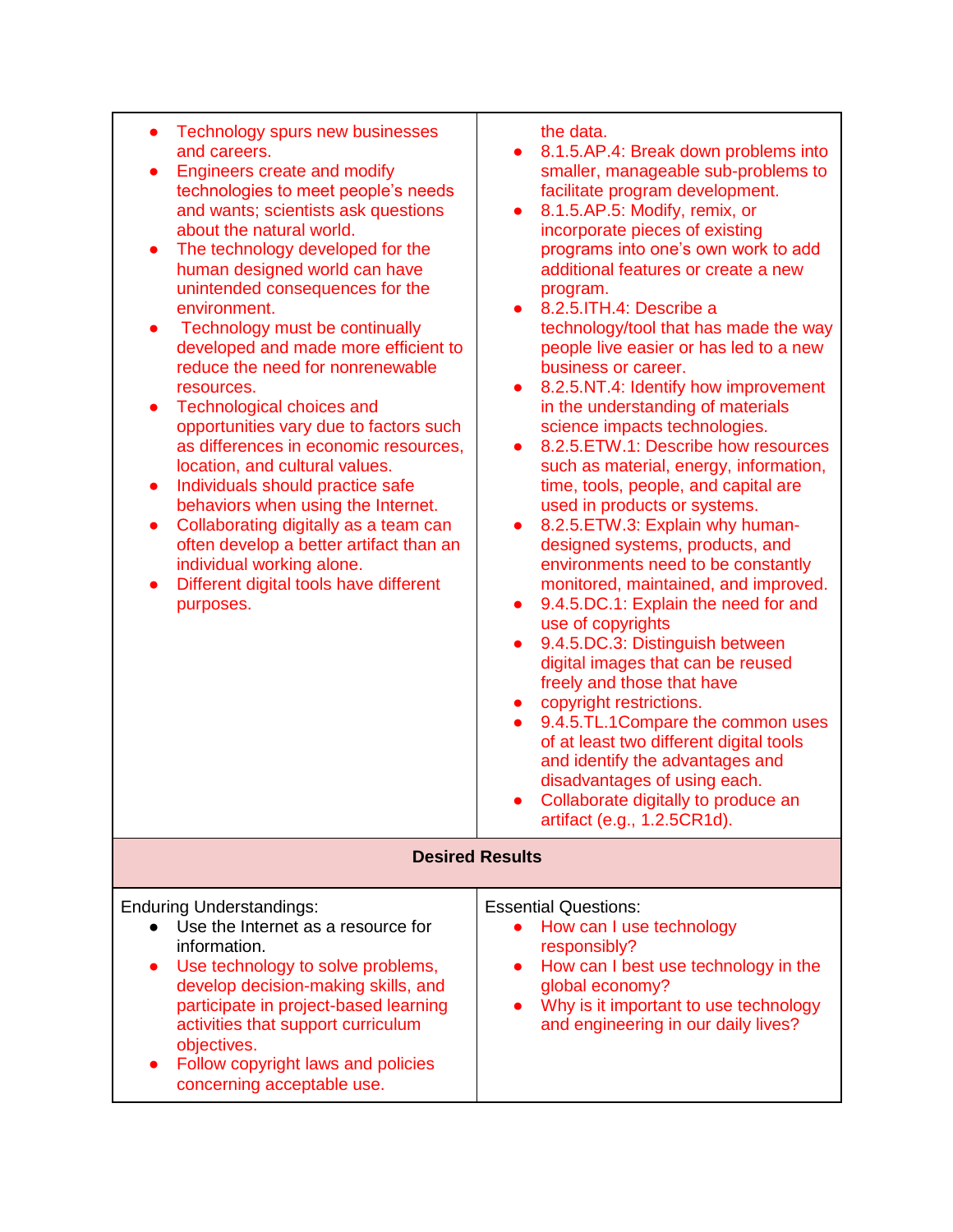| <b>Instructional Plan</b>                                                                                                                                                                                                        |                                                                                                                                                                                                                                                                                           |
|----------------------------------------------------------------------------------------------------------------------------------------------------------------------------------------------------------------------------------|-------------------------------------------------------------------------------------------------------------------------------------------------------------------------------------------------------------------------------------------------------------------------------------------|
| <b>Suggested Activities:</b><br>Coding:<br><b>Video Conferencing:</b><br><b>Multi-Media Creation</b><br><b>Robotics</b><br><b>Digital Architecture</b><br>$\bullet$<br><b>Stop Motion Animation</b><br><b>Stop Motion Videos</b> | <b>Possible Resources</b><br>• TinkerCAD<br>• Cue Robots<br>ABCya.com<br>$\bullet$<br>Tynker.com<br>$\bullet$<br><b>Google Suite</b><br>Code.org<br>$\bullet$<br>Ozobots<br>$\bullet$<br>Toytheater.com<br>FunBrain.com<br>Mindgames.com<br>$\bullet$<br><b>Stop Motion Animation.com</b> |

Grade: 6 Unit 2 Theme: Science-Earth's Systems Time Frame: 2nd Part of 8-week cycle

Summary: Unit 2 for Grade 6 will focus on science. Students will use the resources listed below to use the scientific process for solving using problem based learning. Students will use the science and engineering practices, disciplinary core ideas, and cross cutting concepts to demonstrate their understanding of the scientific process.

Resources: Hands-on materials used to problem solve and move through the 3 stages of learning (concrete, pictorial and abstract) to cement understanding. Science labs, inquiry documents, and Google Suite will be utilized throughout the cycle.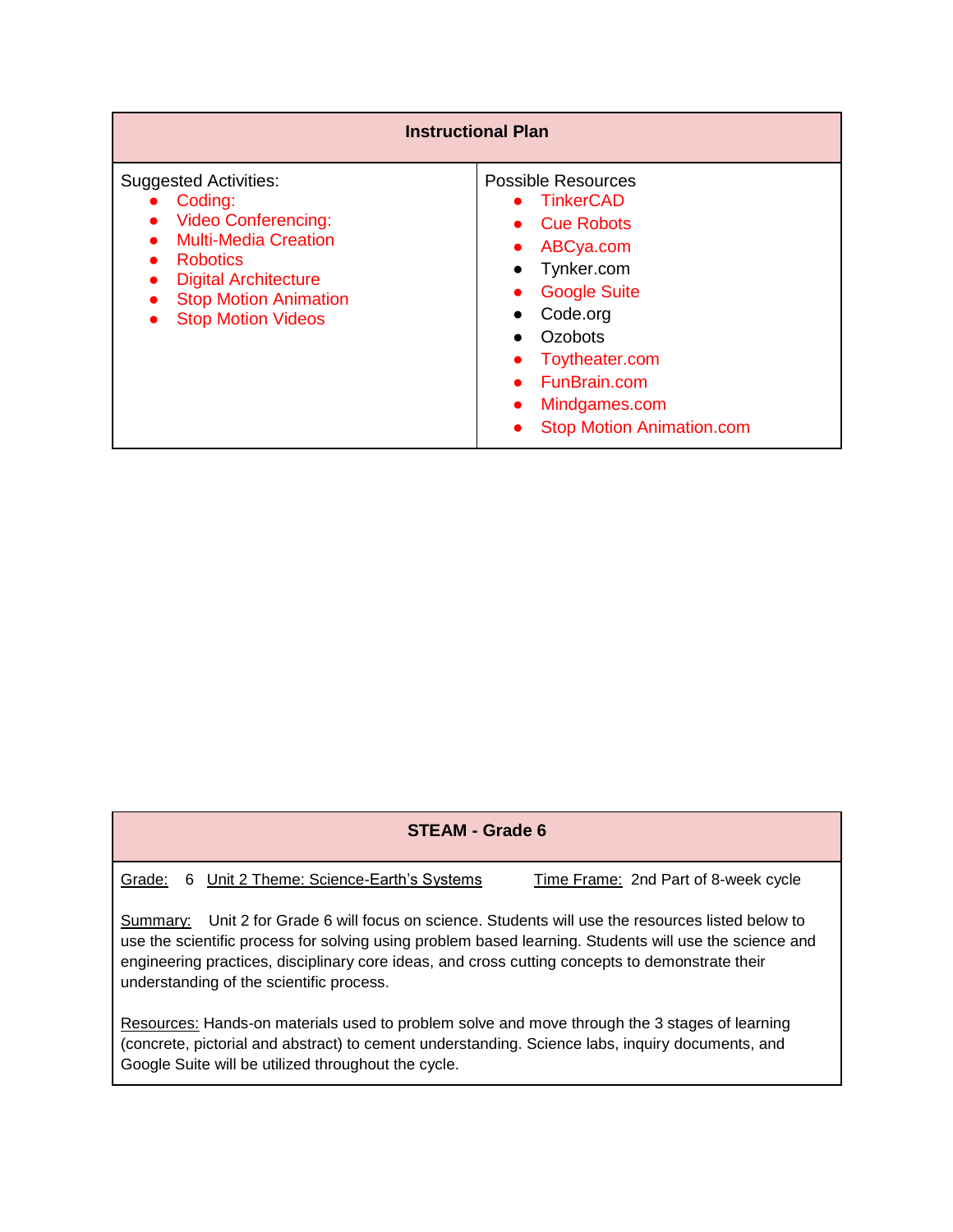| <b>Assessments</b>                                                                                                                                                                                                                                                                                                                                                                                                                                                                                                                                            |                                                                                                                                                                                                                                                                                                                                                                                                                                                                                            |  |
|---------------------------------------------------------------------------------------------------------------------------------------------------------------------------------------------------------------------------------------------------------------------------------------------------------------------------------------------------------------------------------------------------------------------------------------------------------------------------------------------------------------------------------------------------------------|--------------------------------------------------------------------------------------------------------------------------------------------------------------------------------------------------------------------------------------------------------------------------------------------------------------------------------------------------------------------------------------------------------------------------------------------------------------------------------------------|--|
| Formal:<br>Performance/project-based<br>$\bullet$<br>assessments using rubric and<br>checklist.<br>Written student self-reflection.<br>Peer evaluation of group<br>$\bullet$<br>work/collaboration.                                                                                                                                                                                                                                                                                                                                                           | Informal:<br>Teacher observation<br>Class discussion/participation<br>Classwork<br>$\bullet$<br>Anecdotal notes<br>$\bullet$<br><b>Discussion Guide</b><br>$\bullet$<br><b>Brainstorm think sessions</b><br>$\bullet$<br>Assessments (Entrance/Exit Slips)<br>$\bullet$                                                                                                                                                                                                                    |  |
| <b>Established Goals</b>                                                                                                                                                                                                                                                                                                                                                                                                                                                                                                                                      |                                                                                                                                                                                                                                                                                                                                                                                                                                                                                            |  |
| <b>Overarching Goals:</b><br>HS-ESS2-1. Develop a model to<br>illustrate how Earth's internal and<br>surface processes operate at different<br>spatial and temporal scales to form<br>continental and ocean-floor features.<br>HS-ESS2-2. Analyze geoscience data<br>$\bullet$<br>to make the claim that one change to<br>Earth's surface can create feedbacks<br>that cause changes to other Earth<br>systems.<br>HS-ESS2-5. Plan and conduct an<br>investigation of the properties of water<br>and its effects on Earth materials and<br>surface processes. | <b>Related Standards Covered:</b><br>What are Earth's internal surfaces?<br>$\bullet$<br>Why is it important to understand<br>$\bullet$<br>Earth's surfaces globally?<br>Why does the Earth's surface change<br>$\bullet$<br>over time?<br>How do people preserve and care for<br>the Earth?<br>Why do human beings and companies<br>need to think about how to protect the<br>Earth?<br>What are the Earth's properties of<br>$\bullet$<br>water and the affect on society and<br>humans? |  |
| <b>Desired Results</b>                                                                                                                                                                                                                                                                                                                                                                                                                                                                                                                                        |                                                                                                                                                                                                                                                                                                                                                                                                                                                                                            |  |
| <b>Enduring Understandings:</b><br>• Earth's systems are interconnected. A<br>change in one system can affect another.<br>• Technology allows scientists, such as<br>meteorologists and geologists, to better<br>understand Earth's systems and how and<br>when they may change.<br>• Scientists and engineers are studying the<br>effects of global climate change and<br>developing new technologies for coping with<br>these changes.                                                                                                                      | <b>Essential Questions:</b><br>• How do changes in one part of an Earth<br>system affect other parts of the system?<br>• How does technology extend human<br>senses and understanding of Earth?<br>• How can mankind cope with global climate<br>change?                                                                                                                                                                                                                                   |  |
| <b>Instructional Plan</b>                                                                                                                                                                                                                                                                                                                                                                                                                                                                                                                                     |                                                                                                                                                                                                                                                                                                                                                                                                                                                                                            |  |
| <b>Suggested Activities</b><br>Battling for Oxygen (Simulation) -                                                                                                                                                                                                                                                                                                                                                                                                                                                                                             | Resources:<br>•teachengineering.org/activities/view/cub_air                                                                                                                                                                                                                                                                                                                                                                                                                                |  |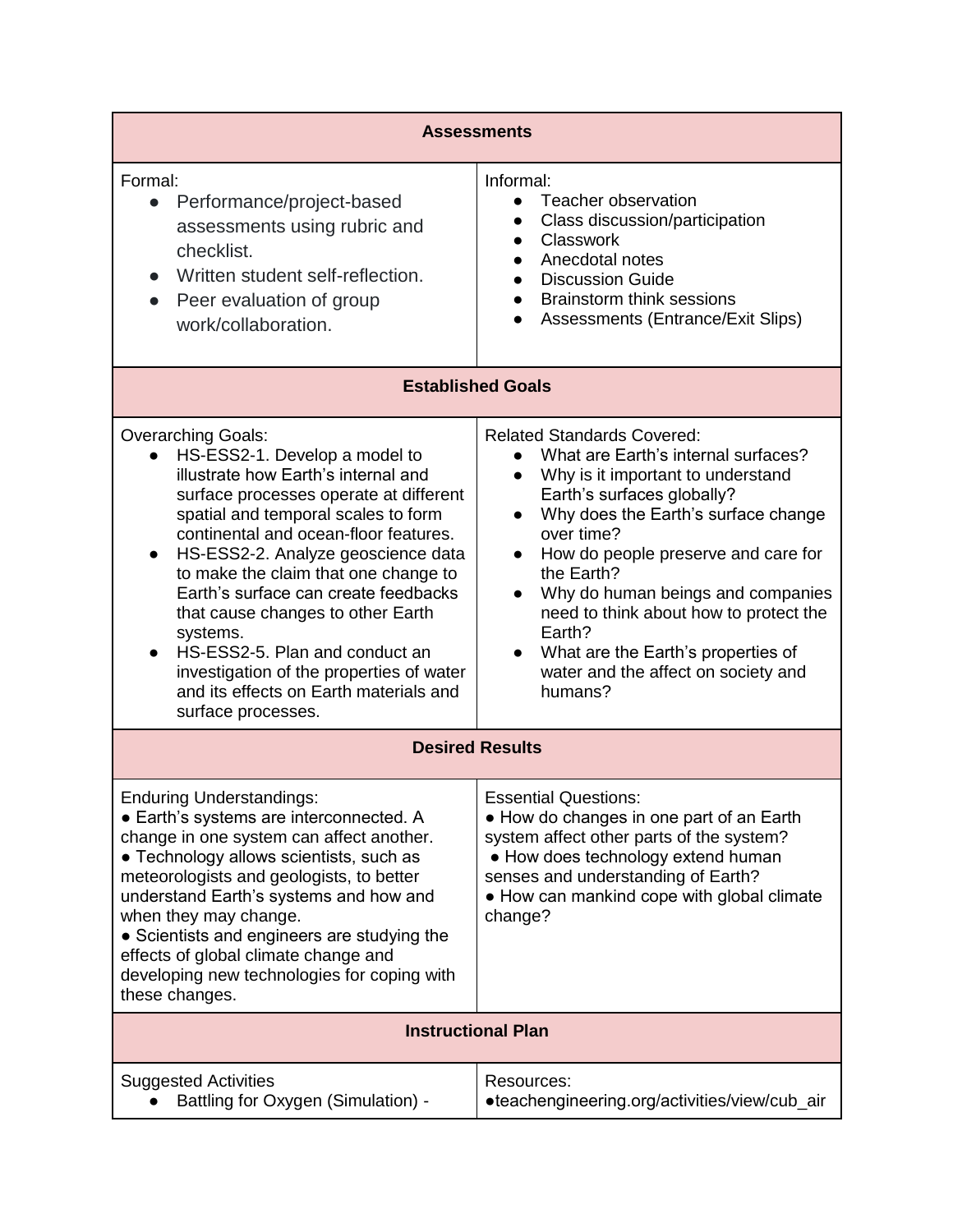| Using gumdrops and toothpicks,<br>students conduct a large-group,<br>interactive ozone depletion model.<br>Global Warming Challenge - Students<br>will design a tool or process for<br>counteracting or coping with climate<br>change. This is a multiple-session<br>project.<br>Uncle Fred's Fix Challenge-<br>Research, design, and create<br>prototypes based on researched<br>animal adaptations to aide in the care<br>of zoo animals.<br>Most Magnificent Thing Challenge -<br>Research, design, and create models<br>of different types of vehicles to meet<br>the (researched) needs of a variety of<br>different types of animals. | _lesson 08_activity1<br>.http://www.education.noaa.gov/tweather.htm<br>• Rosie Revere Engineer by Andrea Beaty<br>• The Most Magnificent Thing by Ashley<br><b>Spires</b> |
|---------------------------------------------------------------------------------------------------------------------------------------------------------------------------------------------------------------------------------------------------------------------------------------------------------------------------------------------------------------------------------------------------------------------------------------------------------------------------------------------------------------------------------------------------------------------------------------------------------------------------------------------|---------------------------------------------------------------------------------------------------------------------------------------------------------------------------|
|---------------------------------------------------------------------------------------------------------------------------------------------------------------------------------------------------------------------------------------------------------------------------------------------------------------------------------------------------------------------------------------------------------------------------------------------------------------------------------------------------------------------------------------------------------------------------------------------------------------------------------------------|---------------------------------------------------------------------------------------------------------------------------------------------------------------------------|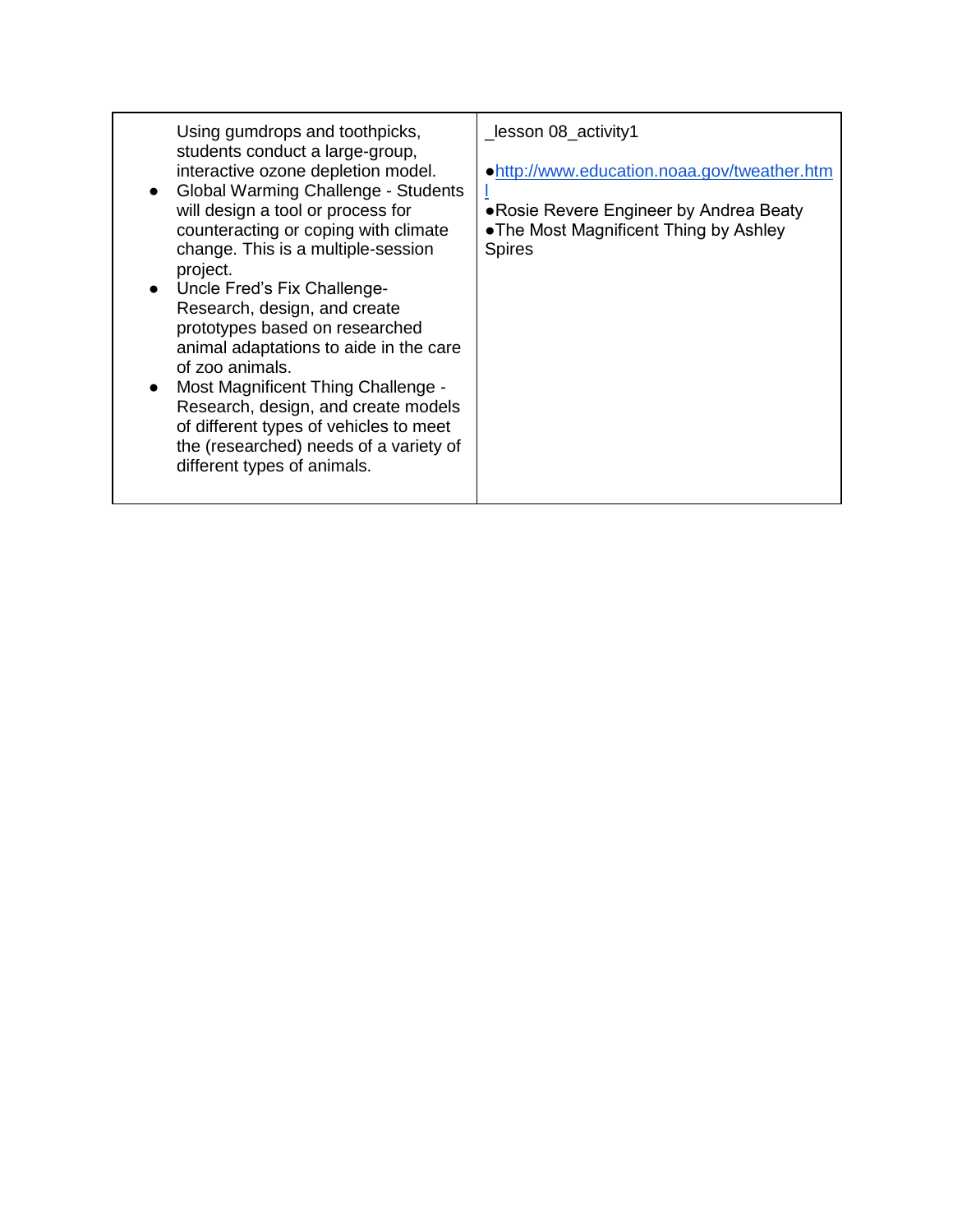| Grade:<br>6<br>Unit 3 Theme: Engineering                                                                                                                                                                                                                                                                                                                                                                                                                                                                                                                                                                                                           | Time Frame: Third Part of 8-week cycle                                                                                                                                                                                                                                                                                                                                                                                                                                                                                                                                                                                                                                                                                |  |
|----------------------------------------------------------------------------------------------------------------------------------------------------------------------------------------------------------------------------------------------------------------------------------------------------------------------------------------------------------------------------------------------------------------------------------------------------------------------------------------------------------------------------------------------------------------------------------------------------------------------------------------------------|-----------------------------------------------------------------------------------------------------------------------------------------------------------------------------------------------------------------------------------------------------------------------------------------------------------------------------------------------------------------------------------------------------------------------------------------------------------------------------------------------------------------------------------------------------------------------------------------------------------------------------------------------------------------------------------------------------------------------|--|
| Unit 3 for Grade 6 will focus on engineering. Students will use the Engineering Design<br>Summary:<br>Process to think critically, and incorporate mathematics to develop new ideas, products, and<br>technologies, in order to solve problems while staying within budget. These Engineering<br>practices will focus on career readiness, life literacies, and life skills.<br>Resources: Hands-on materials used to problem solve and move through the Engineering Design<br>Process to create long-lasting, ingrained understanding. Challenge sheets, project proposals, inquiry                                                               |                                                                                                                                                                                                                                                                                                                                                                                                                                                                                                                                                                                                                                                                                                                       |  |
| documents, and Google Suite will be utilized throughout the cycle.                                                                                                                                                                                                                                                                                                                                                                                                                                                                                                                                                                                 |                                                                                                                                                                                                                                                                                                                                                                                                                                                                                                                                                                                                                                                                                                                       |  |
| <b>Assessments</b>                                                                                                                                                                                                                                                                                                                                                                                                                                                                                                                                                                                                                                 |                                                                                                                                                                                                                                                                                                                                                                                                                                                                                                                                                                                                                                                                                                                       |  |
| Formal:<br>Performance/project-based<br>$\bullet$<br>assessments using rubric and<br>checklist.<br>Written student self-reflection.<br>$\bullet$<br>Peer evaluation of group<br>$\bullet$<br>work/collaboration.                                                                                                                                                                                                                                                                                                                                                                                                                                   | Informal:<br>Teacher observation<br>Class discussion/participation<br><b>Classwork</b><br>$\bullet$<br>Anecdotal notes<br>$\bullet$<br><b>Discussion Guide</b><br>$\bullet$<br><b>Brainstorm think sessions</b><br>$\bullet$<br>Assessments (Entrance/Exit Slips)                                                                                                                                                                                                                                                                                                                                                                                                                                                     |  |
| <b>Established Goals</b>                                                                                                                                                                                                                                                                                                                                                                                                                                                                                                                                                                                                                           |                                                                                                                                                                                                                                                                                                                                                                                                                                                                                                                                                                                                                                                                                                                       |  |
| <b>Overarching Goals:</b><br>Collaboration can simplify the work an<br>individual has to do and sometimes<br>produce a better product.<br>Engineering design is a systematic<br>$\bullet$<br>and creative process of<br>communicating and collaborating to<br>meet a design challenge.<br>Often, several design solutions exist,<br>each better in some way than the<br>others.<br><b>Engineering design requirements</b><br>include desired features and<br>limitations that need to be considered.<br>Societal needs and wants determine<br>which new tools are developed to<br>address real-world problems.<br>A new tool may have favorable or | <b>Related Standards Covered:</b><br>8.2.5.ED.1: Explain the functions of a<br>$\bullet$<br>system and its subsystems.<br>8.2.5.ED.2: Collaborate with peers to<br>$\bullet$<br>collect information, brainstorm to solve<br>a problem, and evaluate all possible<br>solutions to provide the best results<br>with supporting sketches or models.<br>8.2.5.ED.3: Follow step by step<br>directions to assemble a product or<br>solve a problem, using appropriate<br>tools to accomplish the task.<br>8.2.5.ED.4: Explain factors that<br>$\bullet$<br>influence the development and<br>function of products and systems<br>(e.g., resources, criteria, desired<br>features, constraints).<br>8.2.5.ED.5: Describe how |  |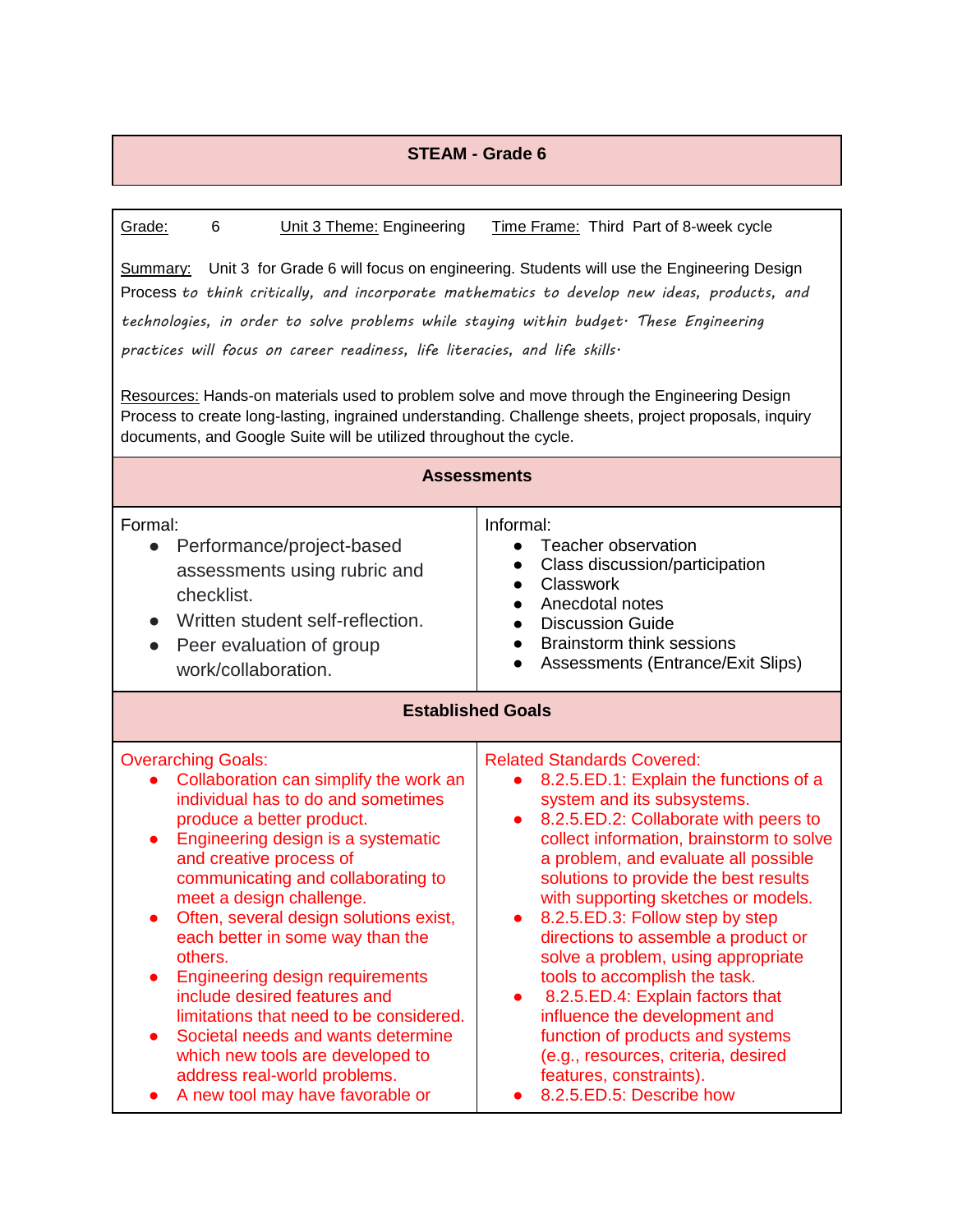| unfavorable results as well as both<br>positive and negative effects on<br>society. Technology spurs new<br>businesses and careers.<br>Technology innovation and<br>improvement may be influenced by a<br>variety of factors.<br><b>Engineers create and modify</b><br>technologies to meet people's needs<br>and wants; scientists ask questions<br>about the natural world.<br>The technology developed for the<br>$\bullet$<br>human designed world can have<br>unintended consequences for the<br>environment.<br>Technology must be continually<br>$\bullet$<br>developed and made more efficient to<br>reduce the need for non-renewable<br>resources. | specifications and limitations impact<br>the engineering design process.<br>8.2.5.ED.6: Evaluate and test<br>$\bullet$<br>alternative solutions to a problem<br>using the constraints and tradeoffs<br>identified in the design process.<br>8.2.5. WITH.1: Explain how societal<br>$\bullet$<br>needs and wants influence the<br>development and function of a product<br>and a system.<br>8.2.5. ITH.2: Evaluate how well a new<br>$\bullet$<br>tool has met its intended purpose and<br>identify any shortcomings it might<br>have.<br>8.2.5. WITH.3: Analyze the<br>$\bullet$<br>effectiveness of a new product or<br>system and identify the positive and/or<br>negative consequences resulting from<br>its use.<br>8.2.5. WITH. 4: Describe a<br>technology/tool that has made the way<br>people live easier or has led to a new<br>business or career.<br>8.2.5.NT.1: Troubleshoot a product<br>$\bullet$<br>that has stopped working and<br>brainstorm ideas to correct the<br>problem.<br>8.2.5.NT.2: Identify new technologies<br>$\bullet$<br>resulting from the demands, values,<br>and interests of individuals,<br>businesses, industries, and societies.<br>8.2.5.NT.3: Redesign an existing<br>$\bullet$<br>product for a different purpose in a<br>collaborative team.<br>8.2.5.NT.4: Identify how improvement<br>in the understanding of materials<br>science impacts technologies.<br>8.2.5. ETW.1: Describe how resources<br>$\bullet$<br>such as material, energy, information,<br>time, tools, people, and capital are<br>used in products or systems. |
|--------------------------------------------------------------------------------------------------------------------------------------------------------------------------------------------------------------------------------------------------------------------------------------------------------------------------------------------------------------------------------------------------------------------------------------------------------------------------------------------------------------------------------------------------------------------------------------------------------------------------------------------------------------|-----------------------------------------------------------------------------------------------------------------------------------------------------------------------------------------------------------------------------------------------------------------------------------------------------------------------------------------------------------------------------------------------------------------------------------------------------------------------------------------------------------------------------------------------------------------------------------------------------------------------------------------------------------------------------------------------------------------------------------------------------------------------------------------------------------------------------------------------------------------------------------------------------------------------------------------------------------------------------------------------------------------------------------------------------------------------------------------------------------------------------------------------------------------------------------------------------------------------------------------------------------------------------------------------------------------------------------------------------------------------------------------------------------------------------------------------------------------------------------------------------------------------------------------------------------------------------|
|                                                                                                                                                                                                                                                                                                                                                                                                                                                                                                                                                                                                                                                              | <b>Desired Results</b>                                                                                                                                                                                                                                                                                                                                                                                                                                                                                                                                                                                                                                                                                                                                                                                                                                                                                                                                                                                                                                                                                                                                                                                                                                                                                                                                                                                                                                                                                                                                                      |
| <b>Enduring Understandings:</b><br>Use the engineering design model to<br>solve problems and reflect for<br>personal growth.<br>Use engineering to solve problems,                                                                                                                                                                                                                                                                                                                                                                                                                                                                                           | <b>Essential Questions:</b><br>What is the Engineering Design<br>Process?<br>What is engineering and why is it<br>important to use the engineering                                                                                                                                                                                                                                                                                                                                                                                                                                                                                                                                                                                                                                                                                                                                                                                                                                                                                                                                                                                                                                                                                                                                                                                                                                                                                                                                                                                                                          |